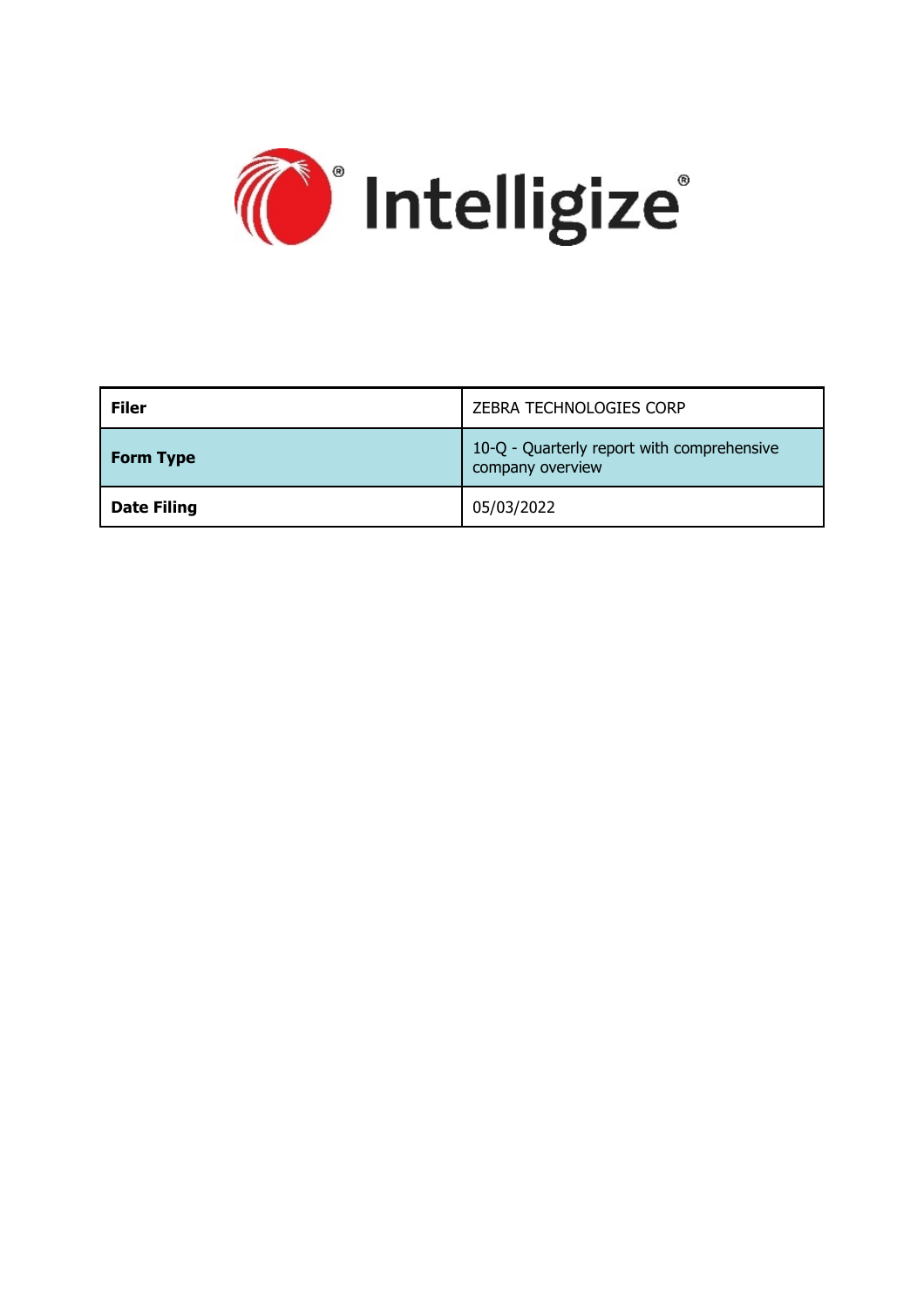## **UNITED STATES SECURITIES AND EXCHANGE COMMISSION Washington, D.C. 20549**

### **FORM 10-Q**

☒ **QUARTERLY REPORT PURSUANT TO SECTION 13 OR 15(d) OF THE SECURITIES EXCHANGE ACT OF 1934**

### **For the quarterly period ended April 2, 2022**

**OR**

### ☐ **TRANSITION REPORT PURSUANT TO SECTION 13 OR 15(d) OF THE SECURITIES EXCHANGE ACT OF 1934**

**For the transition period from to**

**Commission File Number: 000-19406**

# **Zebra Technologies Corporation**

(Exact name of registrant as specified in its charter)

(State or other jurisdiction of incorporation or organization)

**Delaware 36-2675536** (I.R.S. Employer Identification No.)

**3 Overlook Point, Lincolnshire, IL 60069**

(Address of principal executive offices) (Zip Code)

Registrant's telephone number, including area code: **(847) 634-6700**

Securities registered pursuant to Section 12(b) of the Act:

**Title of each class Trading Symbol(s) Name of exchange on which registered** Class A Common Stock, par value \$.01 per share ZBRA The NASDAQ Stock Market, LLC

Indicate by check mark whether the registrant (1) has filed all reports required to be filed by Section 13 or 15(d) of the Securities Exchange Act of 1934 during the preceding 12 months (or for such shorter period that the registrant was required to file such reports), and (2) has been subject to such filing requirements for the past 90 days. Yes  $\boxtimes$  No  $\Box$ 

Indicate by check mark whether the registrant has submitted electronically every Interactive Data File required to be submitted pursuant to Rule 405 of Regulation S-T (§232.405 of this chapter) during the preceding 12 months (or for such shorter period that the registrant was required to submit such files). Yes  $\boxtimes$  No  $\Box$ 

Indicate by check mark whether the registrant is a large accelerated filer, an accelerated filer, a non-accelerated filer, a smaller reporting company, or an emerging growth company. See the definitions of "large accelerated filer," "accelerated filer," "smaller reporting company," and "emerging growth company" in Rule 12b-2 of the Exchange Act.

| Large accelerated filer | $\boxtimes$ Accelerated filer    |  |
|-------------------------|----------------------------------|--|
| Non-accelerated filer   | $\Box$ Smaller reporting company |  |
|                         | Emerging growth company          |  |

If an emerging growth company, indicate by check mark if the registrant has elected not to use the extended transition period for complying with any new or revised financial accounting standards provided pursuant to section 13(a) of the Exchange Act.  $\Box$ 

Indicate by check mark whether the registrant is a shell company (as defined in Rule 12b-2 of the Exchange Act). Yes  $\Box$  No  $\boxtimes$ 

<span id="page-1-0"></span>As of April 29, 2022, there were 52,513,827 shares of Class A Common Stock, \$.01 par value, outstanding.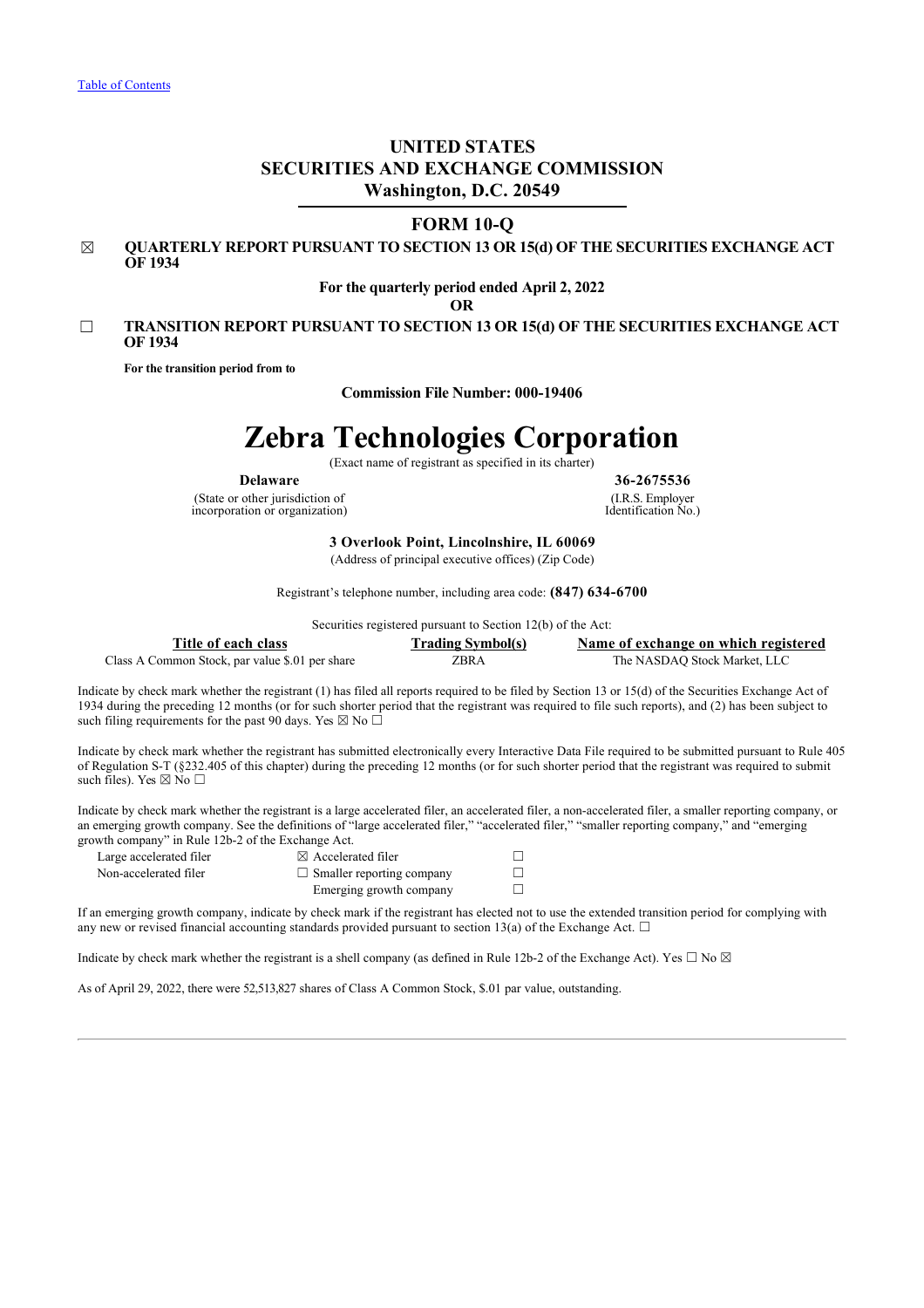### **ZEBRA TECHNOLOGIES CORPORATION AND SUBSIDIARIES QUARTER ENDED APRIL 2, 2022 TABLE OF CONTENTS**

<span id="page-2-0"></span>

|            | <b>PART I - FINANCIAL INFORMATION</b>                                                                                     | <b>PAGE</b><br>3        |
|------------|---------------------------------------------------------------------------------------------------------------------------|-------------------------|
| Item 1.    | <b>Consolidated Financial Statements</b>                                                                                  | 3                       |
|            | Consolidated Balance Sheets as of April 2, 2022 (unaudited) and December 31, 2021                                         | 3                       |
|            | Consolidated Statements of Operations (unaudited) for the three months ended April 2, 2022 and April 3, 2021              | $\overline{\mathbf{4}}$ |
|            | Consolidated Statements of Comprehensive Income (unaudited) for the three months ended April 2, 2022 and April 3,<br>2021 | 5                       |
|            | Consolidated Statements of Stockholders' Equity (unaudited) for the three months ended April 2, 2022 and April 3,<br>2021 | 6                       |
|            | Consolidated Statements of Cash Flows (unaudited) for the three months ended April 2, 2022 and April 3, 2021              | 7                       |
|            | Notes to Consolidated Financial Statements (unaudited)                                                                    | 8                       |
|            | Note 1: Description of Business and Basis of Presentation                                                                 | 8                       |
|            | Note 2: Significant Accounting Policies                                                                                   | 8                       |
|            | Note 3: Revenues                                                                                                          | 9                       |
|            | Note 4: Inventories                                                                                                       | 10                      |
|            | <b>Note 5: Business Acquisitions</b>                                                                                      | 10                      |
|            | Note 6: Investments                                                                                                       | 10                      |
|            | Note 7: Fair Value Measurements                                                                                           | 10                      |
|            | Note 8: Derivative Instruments                                                                                            | 12                      |
|            | Note 9: Long-Term Debt                                                                                                    | 14                      |
|            | Note 10: Accrued Liabilities, Commitments and Contingencies                                                               | 15                      |
|            | Note 11: Income Taxes                                                                                                     | 16                      |
|            | Note 12: Earnings Per Share                                                                                               | 17                      |
|            | Note 13: Accumulated Other Comprehensive Income (Loss)                                                                    | 17                      |
|            | Note 14: Accounts Receivable Factoring                                                                                    | 18                      |
|            | Note 15: Segment Information & Geographic Data                                                                            | 19                      |
| Item 2.    | Management's Discussion and Analysis of Financial Condition and Results of Operations                                     | 20                      |
|            | Overview                                                                                                                  | 20                      |
|            | <b>Results of Operations</b>                                                                                              | 22                      |
|            | <b>Results of Operations by Segment</b>                                                                                   | 24                      |
|            | <b>Liquidity and Capital Resources</b>                                                                                    | 26                      |
|            | <b>Significant Customers</b>                                                                                              | 28                      |
|            | Safe Harbor                                                                                                               | 28                      |
|            | <b>New Accounting Pronouncements</b>                                                                                      | 29                      |
|            | <b>Non-GAAP Measures</b>                                                                                                  | 29                      |
| Item 3.    | Quantitative and Qualitative Disclosures About Market Risk                                                                | 29                      |
| Item 4.    | <b>Controls and Procedures</b>                                                                                            | 29                      |
|            | <b>PART II - OTHER INFORMATION</b>                                                                                        | 31                      |
| Item 1.    | <b>Legal Proceedings</b>                                                                                                  | 31                      |
| Item 1A.   | <b>Risk Factors</b>                                                                                                       | 31                      |
| Item 2.    | Unregistered Sales of Equity Securities and Use of Proceeds                                                               | 32                      |
| Item 6.    | <b>Exhibits</b>                                                                                                           | 33                      |
| Signatures |                                                                                                                           | 34                      |
|            |                                                                                                                           |                         |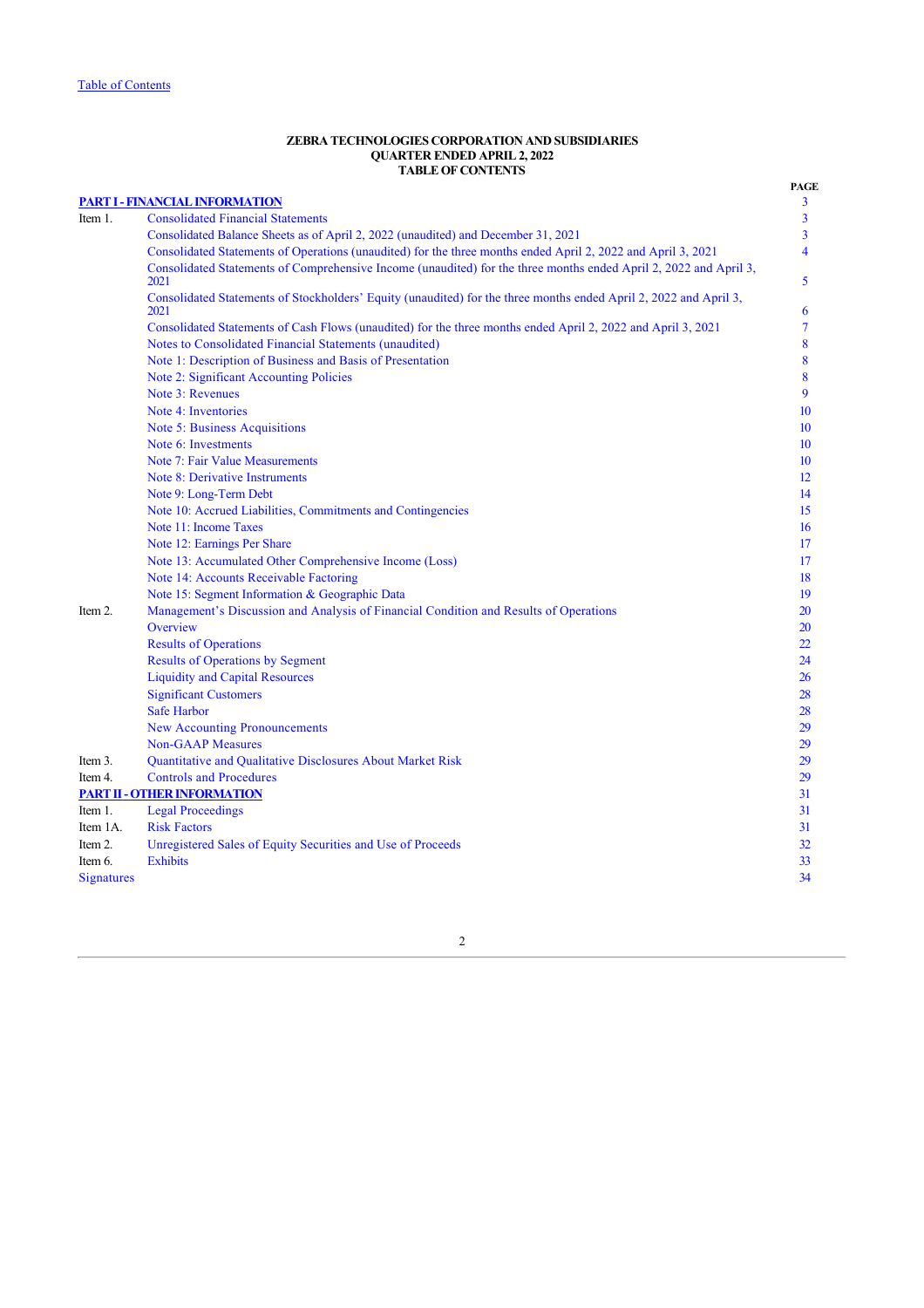### <span id="page-3-1"></span><span id="page-3-0"></span>**PART I - FINANCIAL INFORMATION Item 1. Consolidated Financial Statements**

### **ZEBRA TECHNOLOGIES CORPORATION AND SUBSIDIARIES CONSOLIDATED BALANCE SHEETS**

(In millions, except share data)

|                                                                                                                               | April 2,<br>2022 |              | December 31,<br>2021 |
|-------------------------------------------------------------------------------------------------------------------------------|------------------|--------------|----------------------|
|                                                                                                                               | (Unaudited)      |              |                      |
| Assets                                                                                                                        |                  |              |                      |
| Current assets:                                                                                                               |                  |              |                      |
| Cash and cash equivalents                                                                                                     | \$<br>141S       |              | 332                  |
| Accounts receivable, net of allowances for doubtful accounts of \$1 million each as of April 2, 2022 and<br>December 31, 2021 | 808              |              | 752                  |
| Inventories, net                                                                                                              | 469              |              | 491                  |
| Income tax receivable                                                                                                         | 14               |              | 8                    |
| Prepaid expenses and other current assets                                                                                     | 137              |              | 106                  |
| <b>Total Current assets</b>                                                                                                   | 1,569            |              | 1,689                |
| Property, plant and equipment, net                                                                                            | 271              |              | 272                  |
| Right-of-use lease assets                                                                                                     | 133              |              | 131                  |
| Goodwill                                                                                                                      | 3,266            |              | 3,265                |
| Other intangibles, net                                                                                                        | 437              |              | 469                  |
| Deferred income taxes                                                                                                         | 226              |              | 192                  |
| Other long-term assets                                                                                                        | 227              |              | 197                  |
| <b>Total Assets</b>                                                                                                           | \$<br>6,129      | $\mathbb{S}$ | 6,215                |
| Liabilities and Stockholders' Equity                                                                                          |                  |              |                      |
| <b>Current liabilities:</b>                                                                                                   |                  |              |                      |
| Current portion of long-term debt                                                                                             | \$<br>183        | <sup>S</sup> | 69                   |
| Accounts payable                                                                                                              | 691              |              | 700                  |
| Accrued liabilities                                                                                                           | 459              |              | 639                  |
| Deferred revenue                                                                                                              | 397              |              | 380                  |
| Income taxes payable                                                                                                          | 69               |              | 12                   |
| <b>Total Current liabilities</b>                                                                                              | 1,799            |              | 1,800                |
| Long-term debt                                                                                                                | 913              |              | 922                  |
| Long-term lease liabilities                                                                                                   | 122              |              | 121                  |
| Deferred income taxes                                                                                                         | $\overline{4}$   |              | 6                    |
| Long-term deferred revenue                                                                                                    | 318              |              | 315                  |
| Other long-term liabilities                                                                                                   | 67               |              | 67                   |
| <b>Total Liabilities</b>                                                                                                      | 3,223            |              | 3,231                |
| Stockholders' Equity:                                                                                                         |                  |              |                      |
| Preferred stock, \$.01 par value; authorized 10,000,000 shares; none issued                                                   |                  |              |                      |
| Class A common stock, \$.01 par value; authorized 150,000,000 shares; issued 72,151,857 shares                                | 1                |              | 1                    |
| Additional paid-in capital                                                                                                    | 487              |              | 462                  |
| Treasury stock at cost, 19,367,014 and 18,736,582 shares as of April 2, 2022 and December 31, 2021,<br>respectively           | (1,331)          |              | (1,023)              |
| Retained earnings                                                                                                             | 3,778            |              | 3,573                |
| Accumulated other comprehensive loss                                                                                          | (29)             |              | (29)                 |
| Total Stockholders' Equity                                                                                                    | 2,906            |              | 2,984                |
| Total Liabilities and Stockholders' Equity                                                                                    | \$<br>6,129      | \$           | 6,215                |

<span id="page-3-2"></span>See accompanying Notes to Consolidated Financial Statements.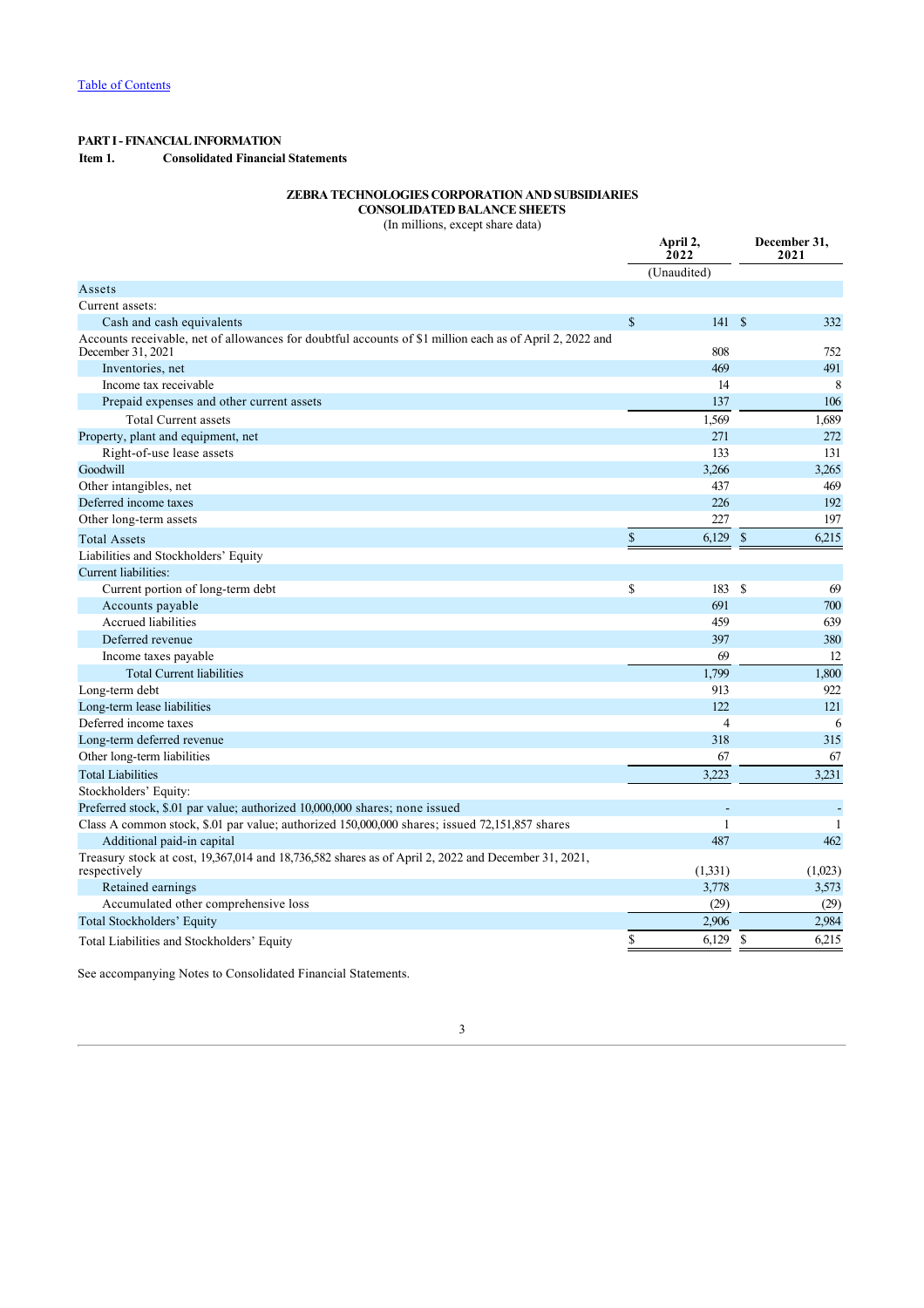### **ZEBRA TECHNOLOGIES CORPORATION AND SUBSIDIARIES CONSOLIDATED STATEMENTS OF OPERATIONS**

(In millions, except share data) (Unaudited)

|                                   |                  | <b>Three Months Ended</b> |                         |  |  |
|-----------------------------------|------------------|---------------------------|-------------------------|--|--|
|                                   | April 2,<br>2022 |                           | April 3,<br>2021        |  |  |
| Net sales:                        |                  |                           |                         |  |  |
| Tangible products                 | \$               | <sup>\$</sup><br>1,207    | 1,153                   |  |  |
| Services and software             |                  | 225                       | 194                     |  |  |
| <b>Total Net sales</b>            |                  | 1,432                     | 1,347                   |  |  |
| Cost of sales:                    |                  |                           |                         |  |  |
| Tangible products                 |                  | 681                       | 591                     |  |  |
| Services and software             |                  | 114                       | 101                     |  |  |
| Total Cost of sales               |                  | 795                       | 692                     |  |  |
| Gross profit                      |                  | 637                       | 655                     |  |  |
| Operating expenses:               |                  |                           |                         |  |  |
| Selling and marketing             |                  | 152                       | 134                     |  |  |
| Research and development          |                  | 137                       | 140                     |  |  |
| General and administrative        |                  | 99                        | 82                      |  |  |
| Amortization of intangible assets |                  | 33                        | 26                      |  |  |
| Acquisition and integration costs |                  | 4                         |                         |  |  |
| Total Operating expenses          |                  | 425                       | 383                     |  |  |
| Operating income                  |                  | 212                       | 272                     |  |  |
| Other income, net:                |                  |                           |                         |  |  |
| Foreign exchange gain             |                  | 8                         | $\overline{c}$          |  |  |
| Interest income, net              |                  | 30                        | $\overline{\mathbf{c}}$ |  |  |
| Total Other income, net           |                  | 38                        | $\overline{4}$          |  |  |
| Income before income tax          |                  | 250                       | 276                     |  |  |
| Income tax expense                |                  | 45                        | 48                      |  |  |
| Net income                        | \$               | 205<br><sup>\$</sup>      | 228                     |  |  |
| Basic earnings per share          | \$               | 3.86<br><sup>\$</sup>     | 4.26                    |  |  |
| Diluted earnings per share        | \$               | 3.83<br>S                 | 4.22                    |  |  |

<span id="page-4-0"></span>See accompanying Notes to Consolidated Financial Statements.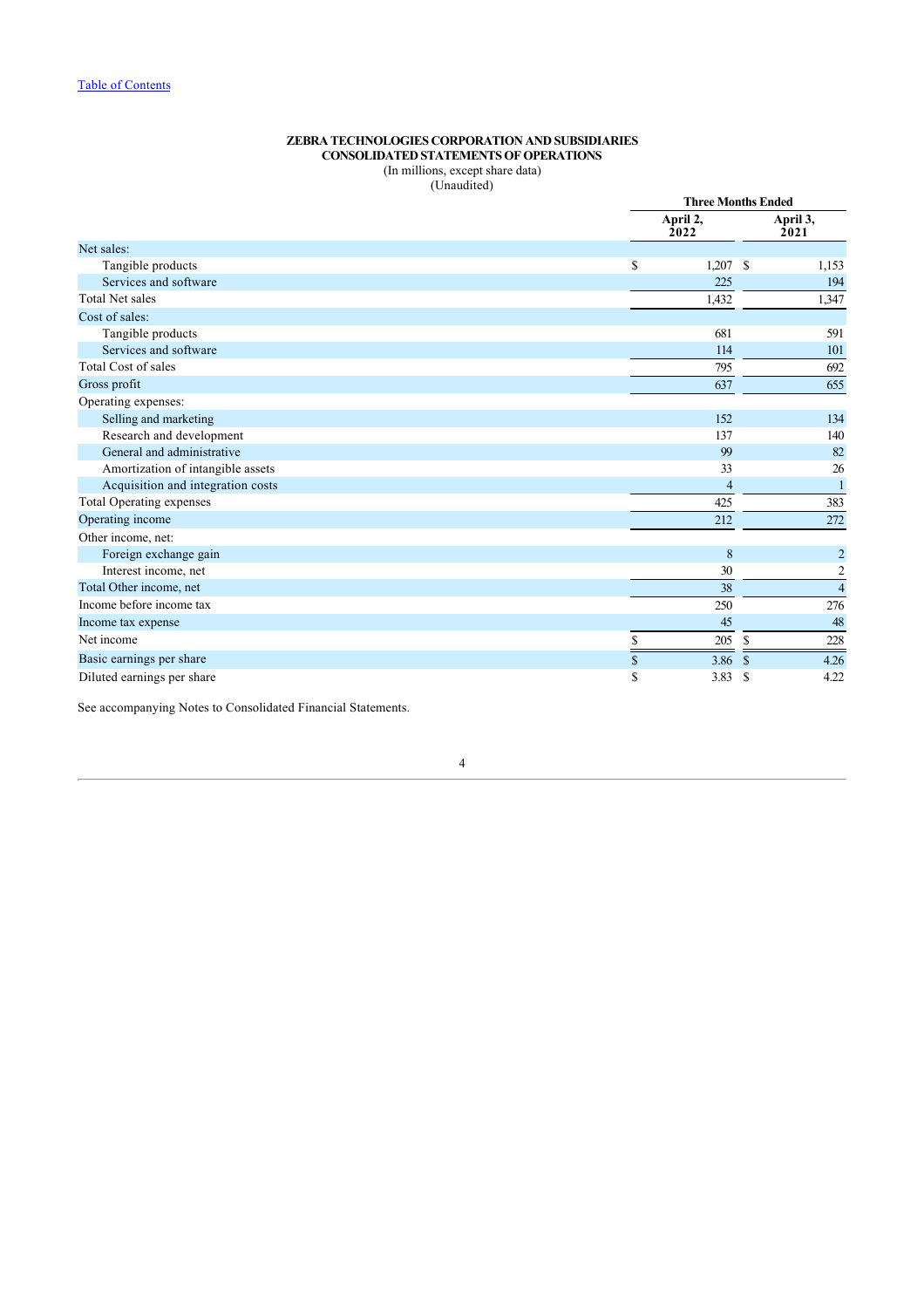### **ZEBRA TECHNOLOGIES CORPORATION AND SUBSIDIARIES CONSOLIDATED STATEMENTS OF COMPREHENSIVE INCOME** (In millions)

(Unaudited)

|                                                                       | <b>Three Months Ended</b> |  |                  |  |  |
|-----------------------------------------------------------------------|---------------------------|--|------------------|--|--|
|                                                                       | April 2,<br>2022          |  | April 3,<br>2021 |  |  |
| Net income                                                            | 205S                      |  | 228              |  |  |
| Other comprehensive income (loss), net of tax:                        |                           |  |                  |  |  |
| Changes in unrealized gains on anticipated sales hedging transactions |                           |  | 32               |  |  |
| Foreign currency translation adjustment                               |                           |  | (3)              |  |  |
| Comprehensive income                                                  | 205                       |  | 257              |  |  |
|                                                                       |                           |  |                  |  |  |

<span id="page-5-0"></span>See accompanying Notes to Consolidated Financial Statements.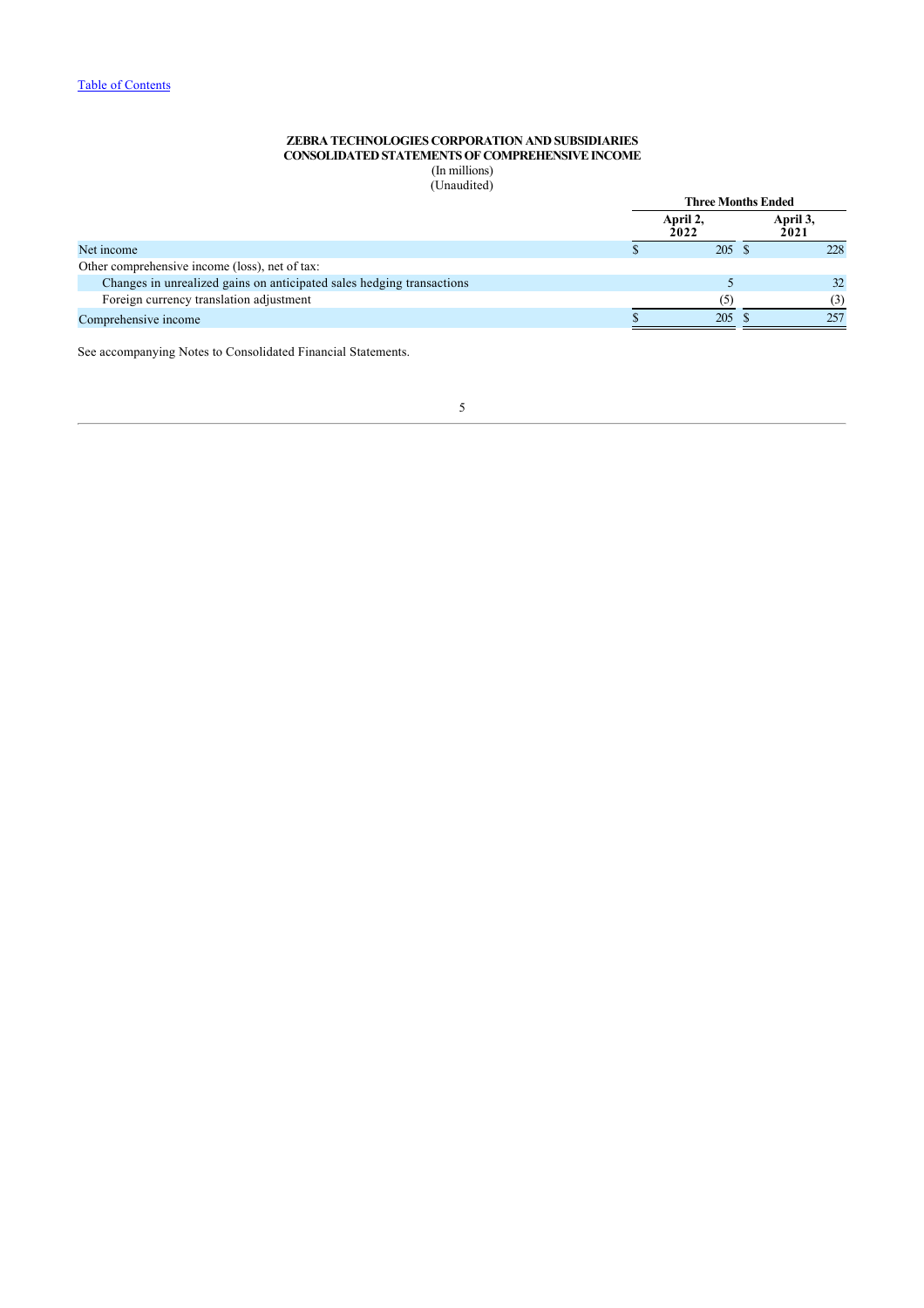#### **ZEBRA TECHNOLOGIES CORPORATION AND SUBSIDIARIES CONSOLIDATED STATEMENTS OF STOCKHOLDERS' EQUITY**

(In millions, except share data)

(Unaudited)

|                                                                                                              | Class A<br>Common<br><b>Stock Shares</b> | Class A<br>Common<br><b>Stock Value</b> | Additional<br>Paid-in<br>Capital | Treasurv<br>Stock |              | Retained<br>Earnings | Accumulated<br>Other<br>Comprehensive<br>Loss |              | Total |
|--------------------------------------------------------------------------------------------------------------|------------------------------------------|-----------------------------------------|----------------------------------|-------------------|--------------|----------------------|-----------------------------------------------|--------------|-------|
| <b>Balance at December 31, 2021</b>                                                                          | 53,415,275                               |                                         | 462<br>S                         | (1,023)           |              | 3,573                | (29)<br>- S                                   | <sup>8</sup> | 2,984 |
| Issuances of treasury shares related to share-<br>based compensation plans, net of forfeitures               | 20,082                                   |                                         | 8                                |                   | (2)          |                      |                                               |              | 6     |
| Shares withheld to fund withholding tax<br>obligations related to share-based<br>compensation plans          | (1,639)                                  |                                         |                                  |                   | (1)          |                      |                                               |              | (1)   |
| Share-based compensation                                                                                     |                                          |                                         | 17                               |                   |              |                      |                                               |              | 17    |
| Repurchases of common stock                                                                                  | (648, 875)                               |                                         | -                                | (305)             |              |                      | ٠                                             |              | (305) |
| Net income                                                                                                   |                                          |                                         |                                  |                   |              | 205                  | ۰                                             |              | 205   |
| Changes in unrealized gains and losses on<br>anticipated sales hedging transactions (net of<br>income taxes) |                                          |                                         |                                  |                   |              |                      |                                               |              |       |
| Foreign currency translation adjustment                                                                      |                                          |                                         |                                  |                   |              |                      | (5)                                           |              | (5)   |
| <b>Balance at April 2, 2022</b>                                                                              | 52,784,843                               |                                         | 487                              |                   | $(1,331)$ \$ | 3,778                | (29)                                          |              | 2,906 |

|                                                                                                              | Class A<br>Common<br><b>Stock Shares</b> | Class A<br>Common<br><b>Stock Value</b> | Additional<br>Paid-in<br>Capital | Treasury<br>Stock | Retained<br>Earnings | Accumulated<br>Other<br>Comprehensive<br>Loss | Total             |
|--------------------------------------------------------------------------------------------------------------|------------------------------------------|-----------------------------------------|----------------------------------|-------------------|----------------------|-----------------------------------------------|-------------------|
| <b>Balance at December 31, 2020</b>                                                                          | 53,462,082                               |                                         | 395 $$$<br>S                     | (919)             | $2,736$ \$           | (69)                                          | 2,144<br><b>S</b> |
| Issuances of treasury shares related to share-<br>based compensation plans, net of forfeitures               | 48,584                                   |                                         | (6)                              |                   |                      |                                               | (6)               |
| Shares withheld to fund withholding tax<br>obligations related to share-based<br>compensation plans          | (400)                                    |                                         |                                  |                   |                      | ۰                                             |                   |
| Share-based compensation                                                                                     |                                          |                                         | 16                               | ۰                 |                      | ٠                                             | 16                |
| Repurchases of common stock                                                                                  | (100)                                    |                                         |                                  |                   |                      |                                               |                   |
| Net income                                                                                                   | -                                        |                                         |                                  |                   | 228                  | -                                             | 228               |
| Changes in unrealized gains and losses on<br>anticipated sales hedging transactions (net<br>of income taxes) |                                          |                                         |                                  |                   |                      | 32                                            | 32                |
| Foreign currency translation adjustment                                                                      |                                          |                                         |                                  |                   |                      | (3)                                           | (3)               |
| <b>Balance at April 3, 2021</b>                                                                              | 53,510,166 \$                            |                                         | 405<br>S                         | (919)             | $2,964$ \$           | (40)                                          | 2,411             |

<span id="page-6-0"></span>See accompanying Notes to Consolidated Financial Statements.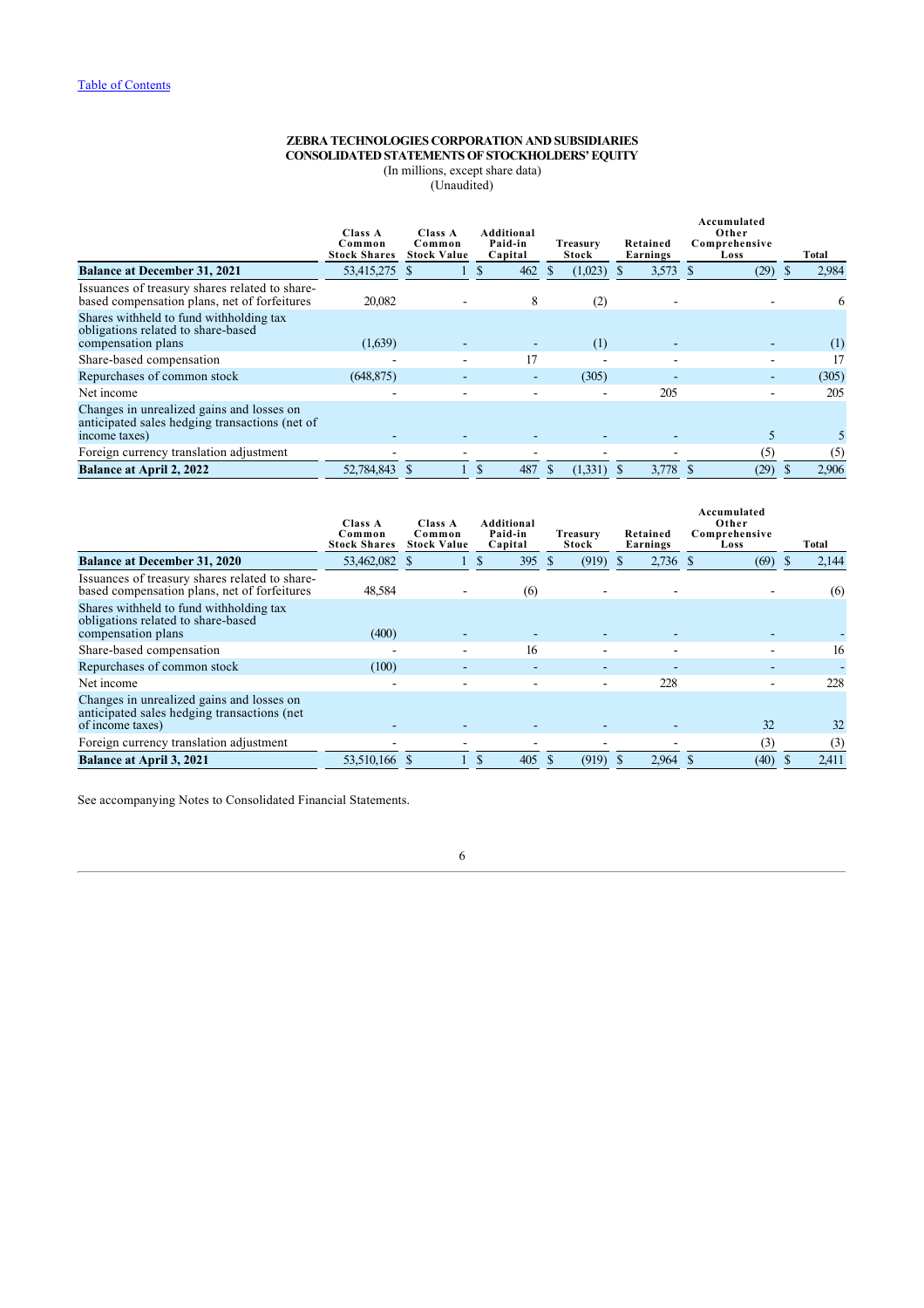### **ZEBRA TECHNOLOGIES CORPORATION AND SUBSIDIARIES CONSOLIDATED STATEMENTS OF CASH FLOWS** (In millions)

(Unaudited)

|                                                                                         | <b>Three Months Ended</b> |                  |               |                  |
|-----------------------------------------------------------------------------------------|---------------------------|------------------|---------------|------------------|
|                                                                                         |                           | April 2,<br>2022 |               | April 3,<br>2021 |
| Cash flows from operating activities:                                                   |                           |                  |               |                  |
| Net income                                                                              | \$                        | 205              | <sup>\$</sup> | 228              |
| Adjustments to reconcile net income to net cash provided by operating activities:       |                           |                  |               |                  |
| Depreciation and amortization                                                           |                           | 52               |               | 44               |
| Share-based compensation                                                                |                           | 17               |               | 16               |
| Deferred income taxes                                                                   |                           | (37)             |               | (2)              |
| Unrealized gain on forward interest rate swaps                                          |                           | (38)             |               | (12)             |
| Other, net                                                                              |                           | (1)              |               | (1)              |
| Changes in operating assets and liabilities:                                            |                           |                  |               |                  |
| Accounts receivable, net                                                                |                           | (56)             |               | (15)             |
| Inventories, net                                                                        |                           | 22               |               | (17)             |
| Other assets                                                                            |                           | (19)             |               | (18)             |
| Accounts payable                                                                        |                           | (14)             |               | (30)             |
| <b>Accrued liabilities</b>                                                              |                           | (143)            |               | (47)             |
| Deferred revenue                                                                        |                           | 18               |               | 50               |
| Income taxes                                                                            |                           | 51               |               | 28               |
| Other operating activities                                                              |                           | (3)              |               |                  |
| Net cash provided by operating activities                                               |                           | 54               |               | 224              |
| Cash flows from investing activities:                                                   |                           |                  |               |                  |
| Purchases of property, plant and equipment                                              |                           | (14)             |               | (10)             |
| Purchases of long-term investments                                                      |                           | (5)              |               | (13)             |
| Net cash used in investing activities                                                   |                           | (19)             |               | (23)             |
| Cash flows from financing activities:                                                   |                           |                  |               |                  |
| Payments of long-term debt                                                              |                           | (25)             |               | (156)            |
| Proceeds from issuance of long-term debt                                                |                           | 130              |               |                  |
| Payments for repurchases of common stock                                                |                           | (305)            |               |                  |
| Net proceeds (payments) related to share-based compensation plans                       |                           | 5                |               | (6)              |
| Change in unremitted cash collections from servicing factored receivables               |                           | (25)             |               | (19)             |
| Net cash used in financing activities                                                   |                           | (220)            |               | (181)            |
| Effect of exchange rate changes on cash and cash equivalents, including restricted cash |                           | (2)              |               | (2)              |
| Net (decrease) increase in cash and cash equivalents, including restricted cash         |                           | (187)            |               | 18               |
| Cash and cash equivalents, including restricted cash, at beginning of period            |                           | 344              |               | 192              |
| Cash and cash equivalents, including restricted cash, at end of period                  | $\mathbf S$               | 157              | $\mathbb{S}$  | 210              |
| Less restricted cash, included in Prepaid expenses and other current assets             |                           | (16)             |               | (33)             |
| Cash and cash equivalents at end of period                                              | $\mathcal{S}$             | 141              | $\mathbb{S}$  | 177              |
| Supplemental disclosures of cash flow information:                                      |                           |                  |               |                  |
| Income taxes paid                                                                       | $\mathbb{S}$              | 29               | $\mathbb{S}$  | 22               |
| Interest paid                                                                           | \$                        | 8                | \$            | 9                |
|                                                                                         |                           |                  |               |                  |

<span id="page-7-0"></span>See accompanying Notes to Consolidated Financial Statements.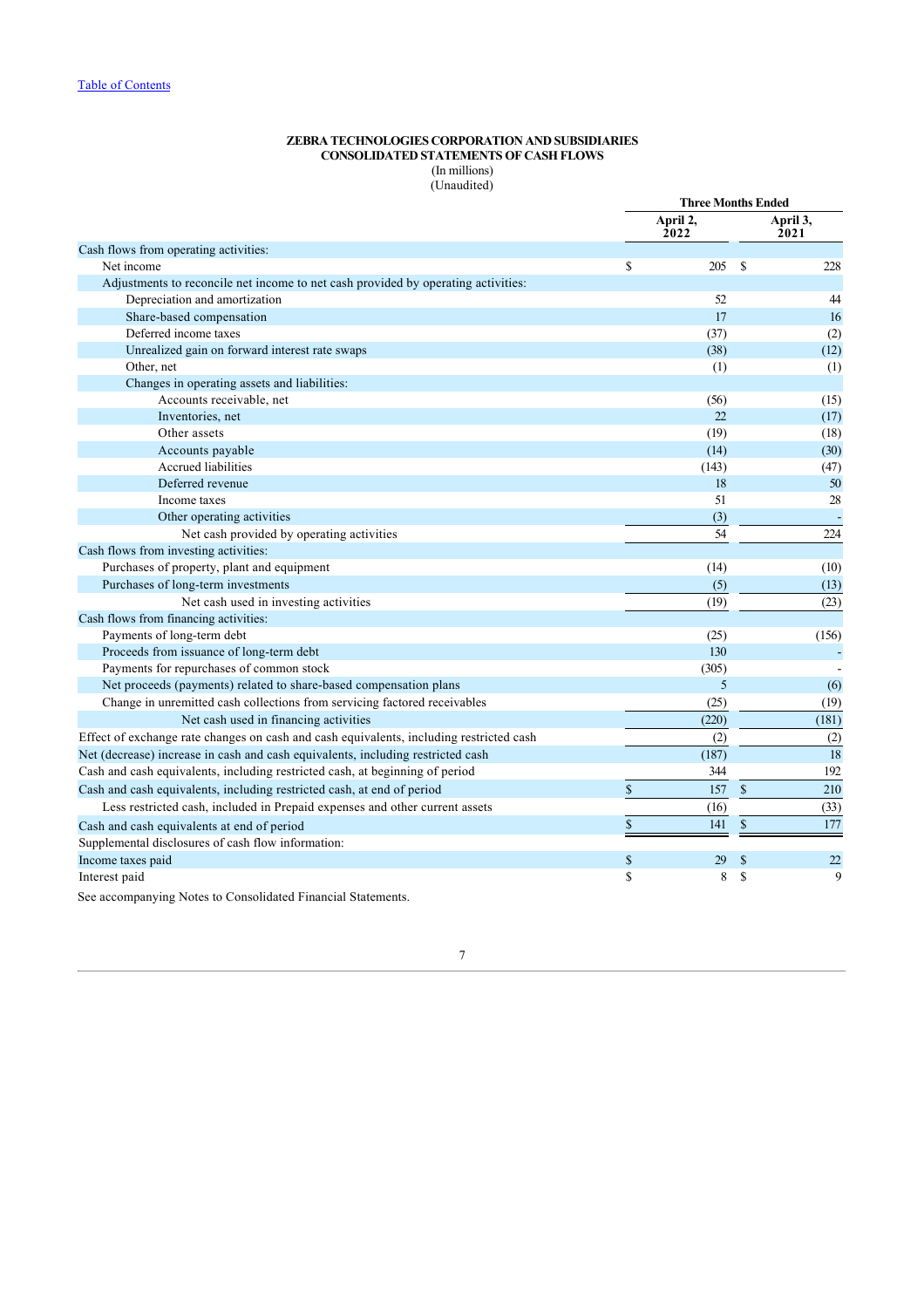### **ZEBRA TECHNOLOGIES CORPORATION AND SUBSIDIARIES NOTES TO CONSOLIDATED FINANCIAL STATEMENTS** (Unaudited)

#### <span id="page-8-0"></span>**Note 1 Description of Business and Basis of Presentation**

Zebra Technologies Corporation and its subsidiaries ("Zebra" or the "Company") is a global leader providing innovative Enterprise Asset Intelligence ("EAI") solutions in the automatic identification and data capture solutions industry. We design, manufacture, and sell a broad range of products and solutions, including cloud-based software subscriptions, that capture and move data. We also provide a full range of services, including maintenance, technical support, repair, managed and professional services. End-users of our products, solutions and services include those in retail and e-commerce, manufacturing, transportation and logistics, healthcare, public sector, and other industries. We provide our products, solutions and services globally through a direct sales force and an extensive network of channel partners.

Management prepared these unaudited interim consolidated financial statements according to the rules and regulations of the Securities and Exchange Commission for interim financial information and notes. As permitted under Article 10 of Regulation S-X and the instructions of Form 10- Q, these consolidated financial statements do not include all the information and notes required by United States Generally Accepted Accounting Principles ("GAAP") for complete financial statements, although management believes that the disclosures made are adequate to make the information not misleading. These interim financial statements should be read in conjunction with the audited consolidated financial statements and notes included in the Annual Report on Form 10-K for the fiscal year ended December 31, 2021.

In the opinion of the Company, these interim financial statements include all adjustments (of a normal, recurring nature) necessary to fairly present its Consolidated Balance Sheet as of April 2, 2022, the Consolidated Statements of Operations, Comprehensive Income, Stockholders' Equity, and Cash Flows for the three months ended April 2, 2022 and April 3, 2021. These results, however, are not necessarily indicative of the results expected for the full fiscal year ending December 31, 2022.

Effective January 1, 2022, the location solutions offering, which provides a range of real-time location systems ("RTLS") and services that generate on-demand information about the physical location and status of assets, equipment, and people, moved from our Asset Intelligence & Tracking ("AIT") segment into our Enterprise Visibility & Mobility ("EVM") segment contemporaneous with a change in our organizational structure and management of the business. We have reported our results reflecting this change, including historical periods, on a comparable basis. This change does not have an impact to the Consolidated Financial Statements. See Note 15, *Segment Information & Geographic Data* for additional information related to each segment's results.

### <span id="page-8-1"></span>**Note 2**

### **Significant Accounting Policies**

<span id="page-8-2"></span>For a discussion of our significant accounting policies, see Note 2, *Significant Accounting Policies* within Part II, Item 8. "Financial Statements and Supplementary Data" in the Annual Report on Form 10-K for the year ended December 31, 2021. There have been no changes to our significant accounting policies since our Annual Report on Form 10-K for the year ended December 31, 2021.

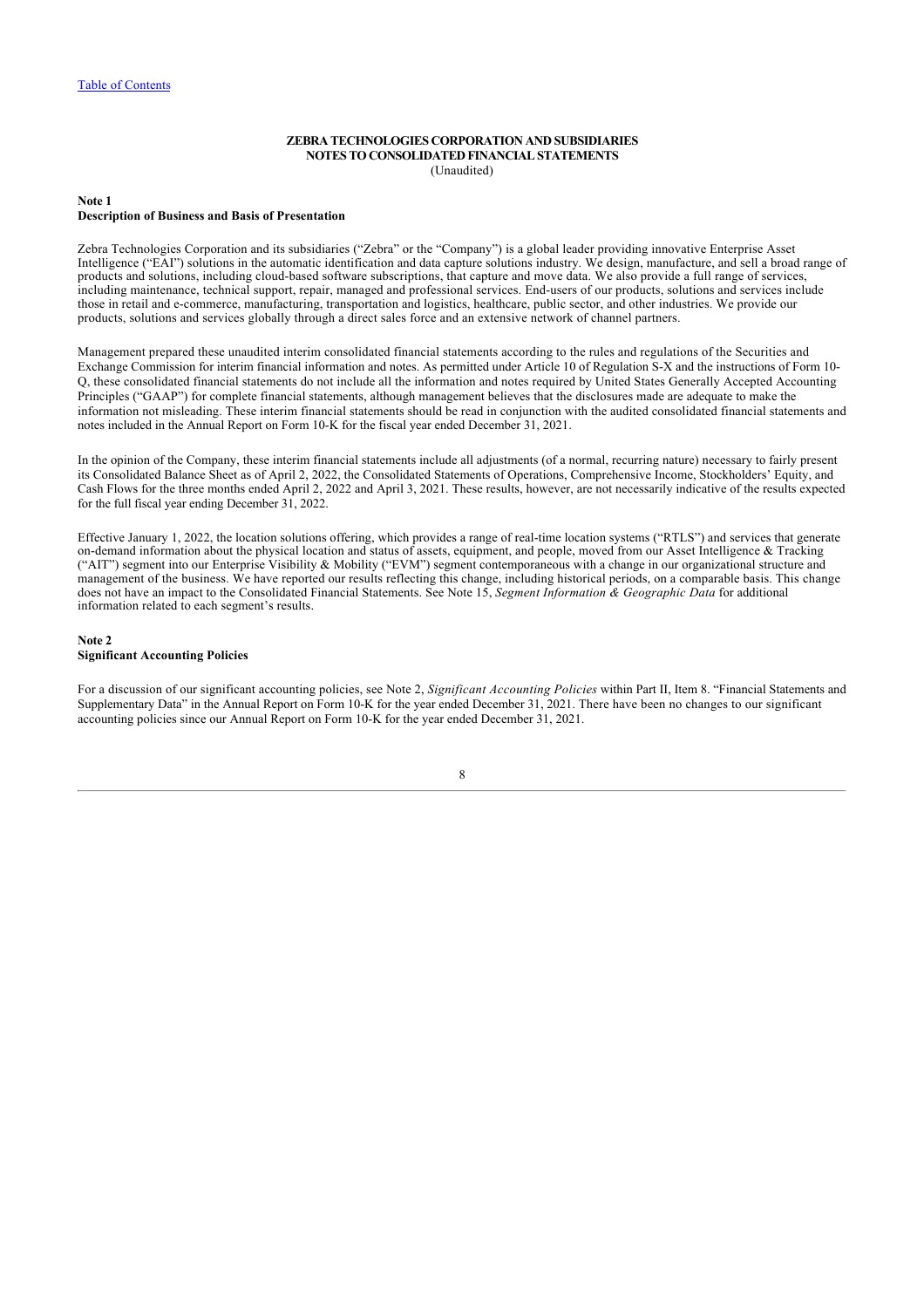#### **Note 3 Revenues**

The Company recognizes revenue to depict the transfer of goods or services to a customer at an amount that reflects the consideration which it expects to receive for providing those goods or services.

Revenues for products are generally recognized upon shipment, whereas revenues for services and solution offerings are generally recognized over time by using an output or time-based method, assuming all other criteria for revenue recognition have been met. Revenues for software are recognized either upon delivery or over time using a time-based method, depending upon how control is transferred to the customer. In cases where a bundle of products, services, solutions and/or software are delivered to the customer, judgment is required to select the method of progress which best reflects the transfer of control.

### *Disaggregation of Revenue*

The following table presents our Net sales disaggregated by product category for each of our segments, AIT and EVM, for the three months ended April 2, 2022 and April 3, 2021 (in millions):

|                                           | <b>Three Months Ended</b>   |   |                                        |   |       |  |                                    |   |                                        |  |              |  |
|-------------------------------------------|-----------------------------|---|----------------------------------------|---|-------|--|------------------------------------|---|----------------------------------------|--|--------------|--|
|                                           |                             |   | <b>April 2, 2022</b>                   |   |       |  |                                    |   | April 3, 2021                          |  |              |  |
| Segment                                   | Tangible<br><b>Products</b> |   | <b>Services and</b><br><b>Software</b> |   | Total |  | <b>Tangible</b><br><b>Products</b> |   | <b>Services and</b><br><b>Software</b> |  | <b>Total</b> |  |
| <b>AIT</b>                                | 370                         | S | 24                                     | D | 394   |  | 407                                | S | 22                                     |  | 429          |  |
| <b>EVM</b>                                | 837                         |   | 201                                    |   | 1,038 |  | 746                                |   | 175                                    |  | 921          |  |
| Corporate,<br>eliminations <sup>(1)</sup> | ٠                           |   |                                        |   |       |  |                                    |   | (3)                                    |  | (3)          |  |
| Total                                     | .207                        |   | 225                                    |   | 1,432 |  | 1,153                              |   | 194                                    |  | 1,347        |  |

(1)Amounts included in Corporate, eliminations consist of purchase accounting adjustments.

In addition, refer to Note 15, *Segment Information & Geographic Data* for Net sales to customers by geographic region.

### *Performance Obligations*

The Company's remaining performance obligations primarily relate to repair and support services, as well as solution offerings. The aggregated transaction price allocated to remaining performance obligations for arrangements with an original term exceeding one year was \$1,078 million and \$1,033 million, inclusive of deferred revenue, as of April 2, 2022 and December 31, 2021, respectively. On average, remaining performance obligations as of April 2, 2022 and December 31, 2021 are expected to be recognized over a period of approximately two years.

### *Contract Balances*

Progress on satisfying performance obligations under contracts with customers related to billed revenues is reflected on the Consolidated Balance Sheets in Accounts receivable, net. Progress on satisfying performance obligations under contracts with customers related to unbilled revenues ("contract assets") is reflected on the Consolidated Balance Sheets as Prepaid expenses and other current assets for revenues expected to be billed within the next twelve months, and Other long-term assets for revenues expected to be billed thereafter. The total contract asset balances were \$10 million each as of April 2, 2022 and December 31, 2021. These contract assets result from timing differences between billing and satisfying performance obligations, as well as the impact from the allocation of the transaction price among performance obligations for contracts that include multiple performance obligations. Contract assets are evaluated for impairment and

no impairment losses have been recognized during the three months ended April 2, 2022 and April 3, 2021, respectively.

<span id="page-9-0"></span>Deferred revenue on the Consolidated Balance Sheets consists of payments and billings in advance of our performance. The combined short-term and long-term deferred revenue balances were \$715 million and \$695 million as of April 2, 2022 and December 31, 2021, respectively. During the three months ended April 2, 2022, the Company recognized \$129 million in revenue, which was previously included in the beginning balance of deferred revenue as of December 31, 2021. During the three months ended April 3, 2021, the Company recognized \$110 million in revenue, which was previously included in the beginning balance of deferred revenue as of December 31, 2020.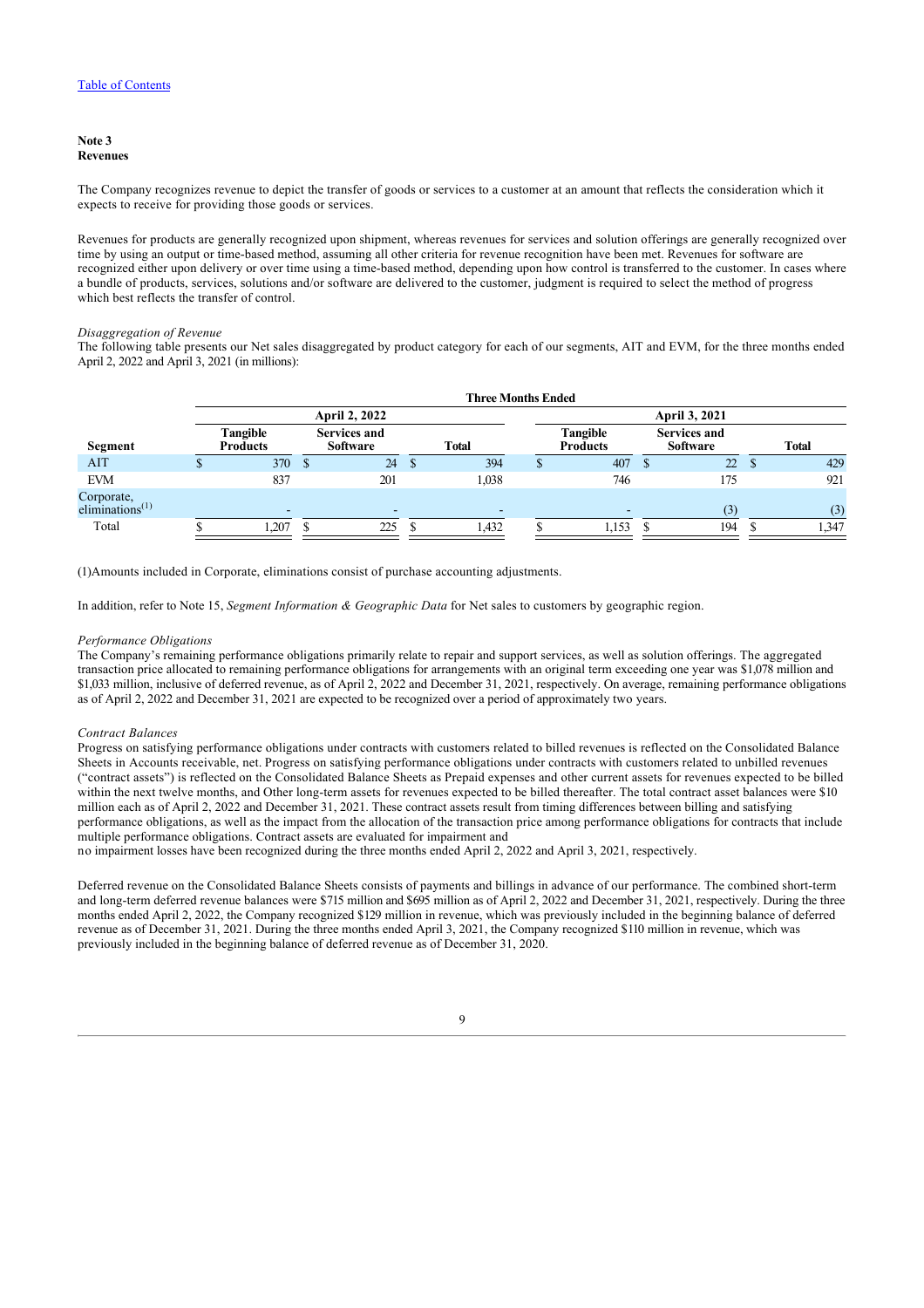#### **Note 4 Inventories**

The components of Inventories, net are as follows (in millions):

|                        | April 2,<br>2022 | December 31,<br>2021 |
|------------------------|------------------|----------------------|
| Raw materials          | 200              | 196                  |
| Work in process        |                  |                      |
| Finished goods         | 267              | 292                  |
| Total Inventories, net | 469              | 491                  |

**April 2,**

### <span id="page-10-0"></span>**Note 5 Business Acquisitions**

On March 14, 2022, the Company entered into a definitive agreement to acquire Matrox Electronic Systems Ltd., a developer of advanced machine vision components and systems. The purchase price of approximately \$

875 million is expected to be funded with a combination of cash on hand and financing from our credit facility. The transaction is subject to customary closing conditions and is expected to close mid 2022. The acquired business will become part of the EVM segment.

#### <span id="page-10-1"></span>**Note 6 Investments**

The carrying value of the Company's venture investments was \$ 106 million and \$101 million as of April 2, 2022 and December 31, 2021, respectively, which are included in Other long-term assets on the Consolidated Balance Sheets.

The Company paid \$5 million and \$13 million for the purchases of long-term investments during the three months ended April 2, 2022 and April 3, 2021, respectively.

Net gains and losses related to the Company's investments are included within Other income, net on the Consolidated Statements of Operations. The Company recognized net gains of \$0 million and \$1 million during the three months ended April 2, 2022 and April 3, 2021, respectively.

### <span id="page-10-2"></span>**Note 7 Fair Value Measurements**

Financial assets and liabilities are measured using inputs from three levels of the fair value hierarchy in accordance with Accounting Standards Codification ("ASC") Topic 820, *Fair Value Measurements*. Fair value is defined as the price that would be received to sell an asset or paid to transfer a liability in an orderly transaction between market participants at the measurement date. It establishes a fair value hierarchy that prioritizes observable and unobservable inputs used to measure fair value into the following three broad levels:

•Level 1: Quoted prices in active markets that are accessible at the measurement date for identical assets or liabilities. The fair value hierarchy gives the highest priority to Level 1 inputs (e.g. U.S. Treasuries and money market funds).

•Level 2: Observable prices that are based on inputs not quoted in active markets but corroborated by market data.

•Level 3: Unobservable inputs are used when little or no market data is available. The fair value hierarchy gives the lowest priority to Level 3 inputs.

In determining fair value, the Company utilizes valuation techniques that maximize the use of observable inputs to the extent possible. In addition, the Company considers counterparty credit risk in the assessment of fair value.

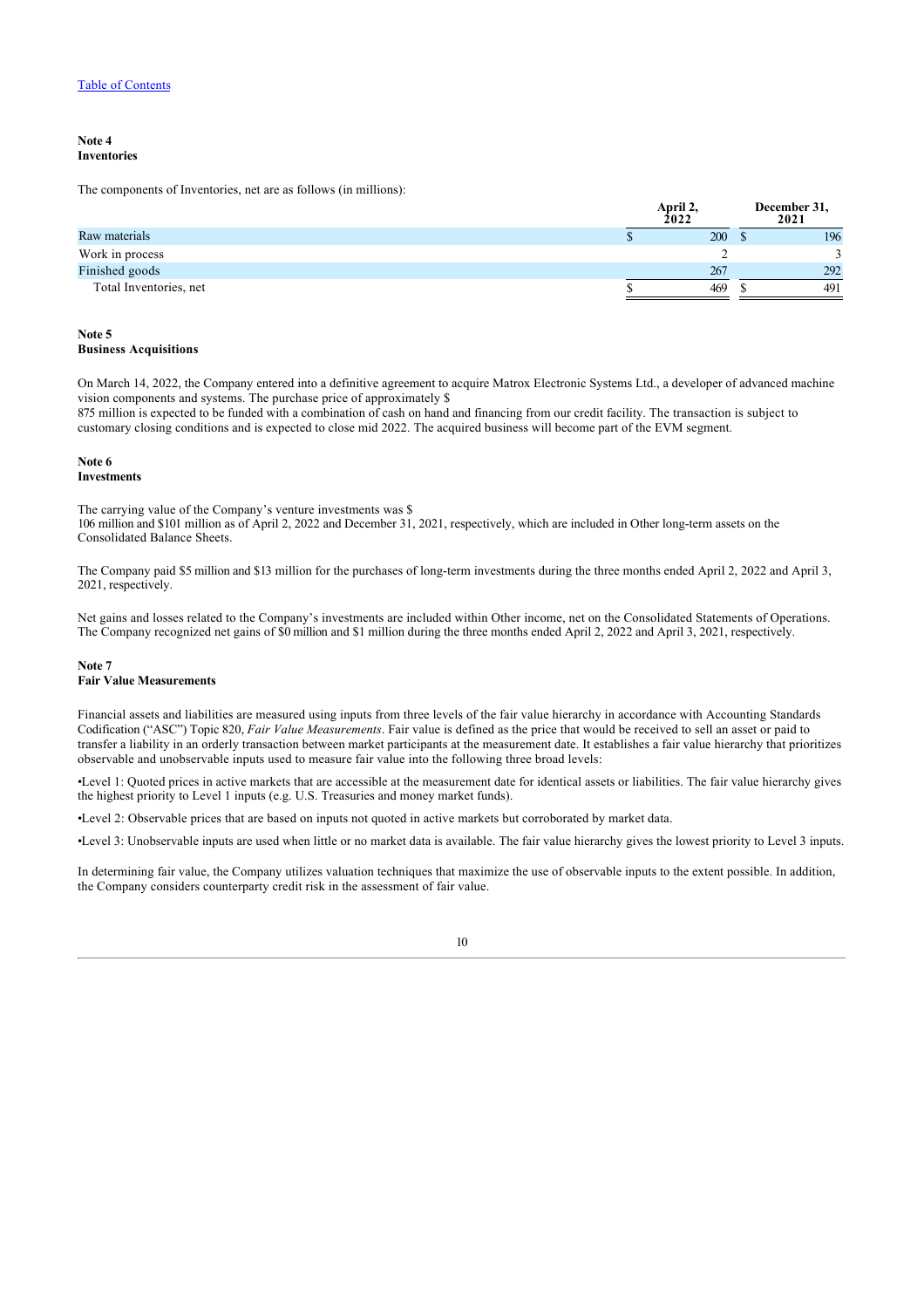| The Company's financial assets and habilities carried at fair value as of April 2, 2022, are classified below (in millions): |  |                |        |                |  |         |        |       |
|------------------------------------------------------------------------------------------------------------------------------|--|----------------|--------|----------------|--|---------|--------|-------|
|                                                                                                                              |  | <b>Level 1</b> |        | <b>Level 2</b> |  | Level 3 |        | Total |
| Assets:                                                                                                                      |  |                |        |                |  |         |        |       |
| Foreign exchange contracts <sup>(1)</sup>                                                                                    |  |                |        | 29 S           |  |         | - \$   | 30    |
| Forward interest rate swap contracts <sup>(2)</sup>                                                                          |  |                |        | 27             |  |         |        | 27    |
| Money market investments related to deferred compensation<br>plan                                                            |  | 38             |        |                |  |         |        | 38    |
| Total Assets at fair value                                                                                                   |  | 39             |        | -56            |  |         |        | 95    |
| Liabilities:                                                                                                                 |  |                |        |                |  |         |        |       |
| Forward interest rate swap contracts <sup>(2)</sup>                                                                          |  |                | $-$ \$ | 5 \$           |  |         | $-$ \$ |       |
| Liabilities related to the deferred compensation plan                                                                        |  | 38             |        |                |  |         |        | 38    |
| Total Liabilities at fair value                                                                                              |  | 38             |        |                |  |         |        | 43    |

The Company's financial assets and liabilities carried at fair value as of April 2, 2022, are classified below (in millions):

The Company's financial assets and liabilities carried at fair value as of December 31, 2021, are classified below (in millions):

|                                                                   | <b>Level 1</b> |    | <b>Level 2</b> | Level 3 | Total |
|-------------------------------------------------------------------|----------------|----|----------------|---------|-------|
| Assets:                                                           |                |    |                |         |       |
| Foreign exchange contracts <sup>(1)</sup>                         | - 8            |    | 23 S           | $\sim$  |       |
| Money market investments related to deferred compensation<br>plan | 37             | -8 | $-5$           | . .     | 37    |
| Total Assets at fair value                                        | 37             |    | 23             |         | 60    |
| Liabilities:                                                      |                |    |                |         |       |
| Forward interest rate swap contracts $(2)$                        | $\sim$         |    | 16 S           | $\sim$  | 16    |
| Liabilities related to the deferred compensation plan             | 37             |    |                |         |       |
| Total Liabilities at fair value                                   | 37             |    | 16             |         | 53    |

(1)The fair value of the foreign exchange contracts is calculated as follows:

•Fair value of regular forward contracts associated with forecasted sales hedges is calculated using the period-end exchange rate adjusted for current forward points.

•Fair value of hedges against net assets is calculated at the period-end exchange rate adjusted for current forward points unless the hedge has been traded but not settled at year end (Level 2). If this is the case, the fair value is calculated at the rate at which the hedge is being settled (Level 1).

<span id="page-11-0"></span>(2)The fair value of forward interest rate swaps is based upon a valuation model that uses relevant observable market inputs at the quoted intervals, such as forward yield curves, and is adjusted for the Company's credit risk and the interest rate swap terms.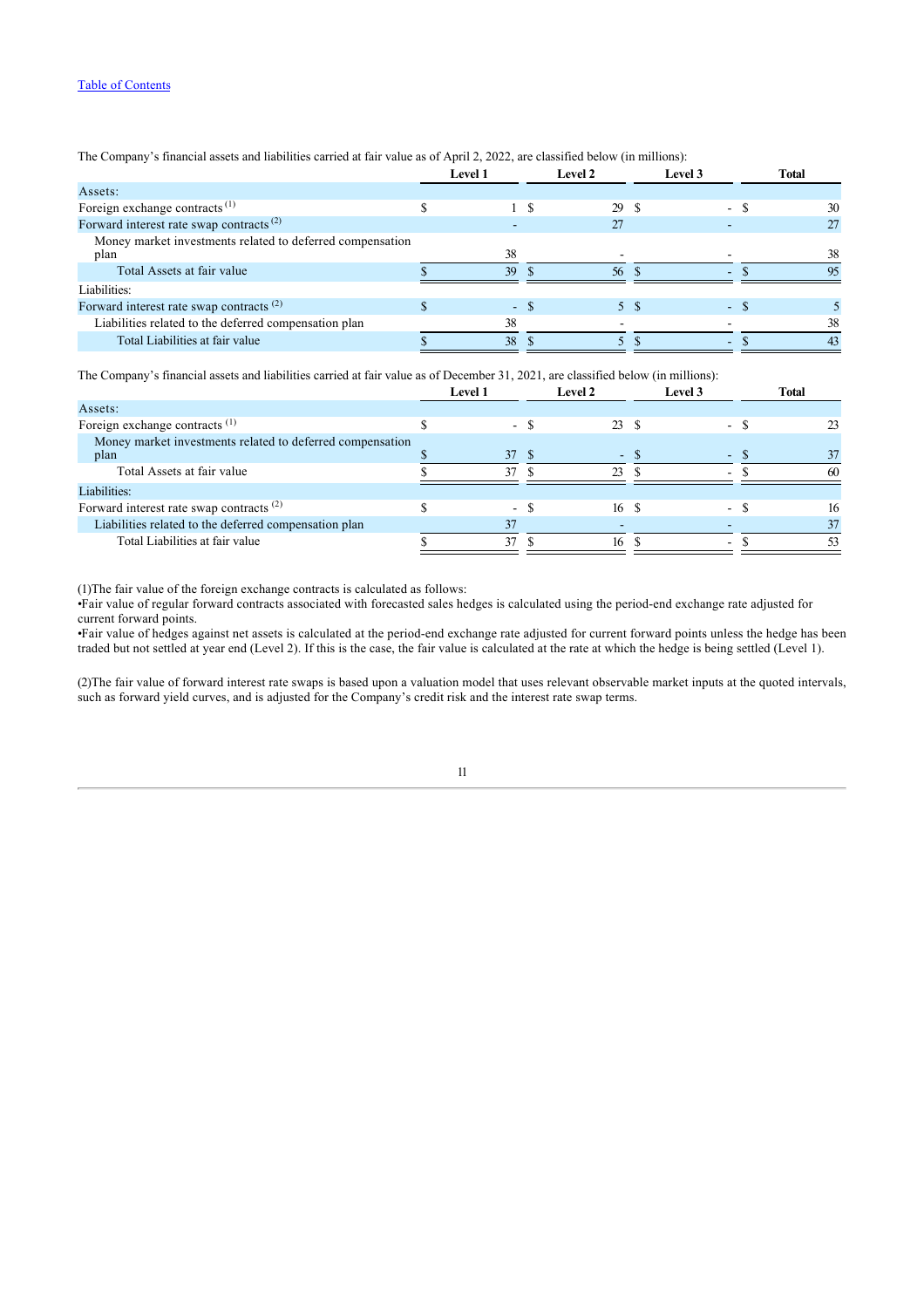### **Note 8 Derivative Instruments**

In the normal course of business, the Company is exposed to global market risks, including the effects of changes in foreign currency exchange rates and interest rates. The Company uses derivative instruments to manage its exposure to such risks and may elect to designate certain derivatives as hedging instruments under ASC Topic 815, *Derivatives and Hedging* ("ASC 815"). The Company formally documents all relationships between designated hedging instruments and hedged items as well as its risk management objectives and strategies for undertaking hedge transactions. The Company does not hold or issue derivatives for trading or speculative purposes.

In accordance with ASC 815, the Company recognizes derivative instruments as either assets or liabilities on the Consolidated Balance Sheets and measures them at fair value.

The following table presents the fair value of its derivative instruments (in millions):

|                                                       | <b>Asset (Liability)</b>                     |   |                          |     |                      |  |  |
|-------------------------------------------------------|----------------------------------------------|---|--------------------------|-----|----------------------|--|--|
|                                                       |                                              |   | <b>Fair Values as of</b> |     |                      |  |  |
|                                                       | <b>Balance Sheet Classification</b>          |   | April 2,<br>2022         |     | December 31,<br>2021 |  |  |
| Derivative instruments designated as hedges:          |                                              |   |                          |     |                      |  |  |
| Foreign exchange contracts                            | Prepaid expenses and other current<br>assets |   | 29                       | S.  | 23                   |  |  |
| Total derivative instruments designated as hedges     |                                              |   | 29                       |     | 23                   |  |  |
| Derivative instruments not designated as hedges:      |                                              |   |                          |     |                      |  |  |
| Foreign exchange contracts                            | Prepaid expenses and other current<br>assets | S |                          | \$. |                      |  |  |
| Forward interest rate swaps                           | Prepaid expenses and other current<br>assets |   |                          |     |                      |  |  |
| Forward interest rate swaps                           | Other long-term assets                       |   | 25                       |     |                      |  |  |
| Forward interest rate swaps                           | Accrued liabilities                          |   | (5)                      |     | (15)                 |  |  |
| Forward interest rate swaps                           | Other long-term liabilities                  |   |                          |     | (1)                  |  |  |
| Total derivative instruments not designated as hedges |                                              |   | 23                       |     | (16)                 |  |  |
| Total net derivative asset                            |                                              |   | 52                       |     |                      |  |  |

The following table presents the net gains (losses) from changes in fair values of derivatives that are not designated as hedges (in millions): **Gains (Losses) Recognized in Income**

|                                                  | Gains (Losses) Recognized in Income            |                           |                  |  |                  |
|--------------------------------------------------|------------------------------------------------|---------------------------|------------------|--|------------------|
|                                                  |                                                | <b>Three Months Ended</b> |                  |  |                  |
|                                                  | <b>Statements of Operations Classification</b> |                           | April 2,<br>2022 |  | April 3,<br>2021 |
| Derivative instruments not designated as hedges: |                                                |                           |                  |  |                  |
| Foreign exchange contracts                       | Foreign exchange gain                          |                           | $(1)$ \$         |  | 6                |
| Forward interest rate swaps                      | Interest income, net                           |                           | 34               |  |                  |
| Total gains recognized in income                 |                                                |                           | 33               |  | 14               |

Activities related to derivative instruments are reflected within Net cash provided by operating activities on the Consolidated Statements of Cash Flows.

### *Credit and Market Risk Management*

Financial instruments, including derivatives, expose the Company to counterparty credit risk of nonperformance and to market risk related to currency exchange rate and interest rate fluctuations. The Company manages its exposure to counterparty credit risk by establishing minimum credit standards, diversifying its counterparties, and monitoring its concentrations of credit. The Company's counterparties are commercial banks with expertise in derivative financial instruments. The Company evaluates the impact of market risk on the fair value and cash flows of its derivative and other financial instruments by considering reasonably possible changes in interest rates and currency exchange rates. The Company continually monitors the

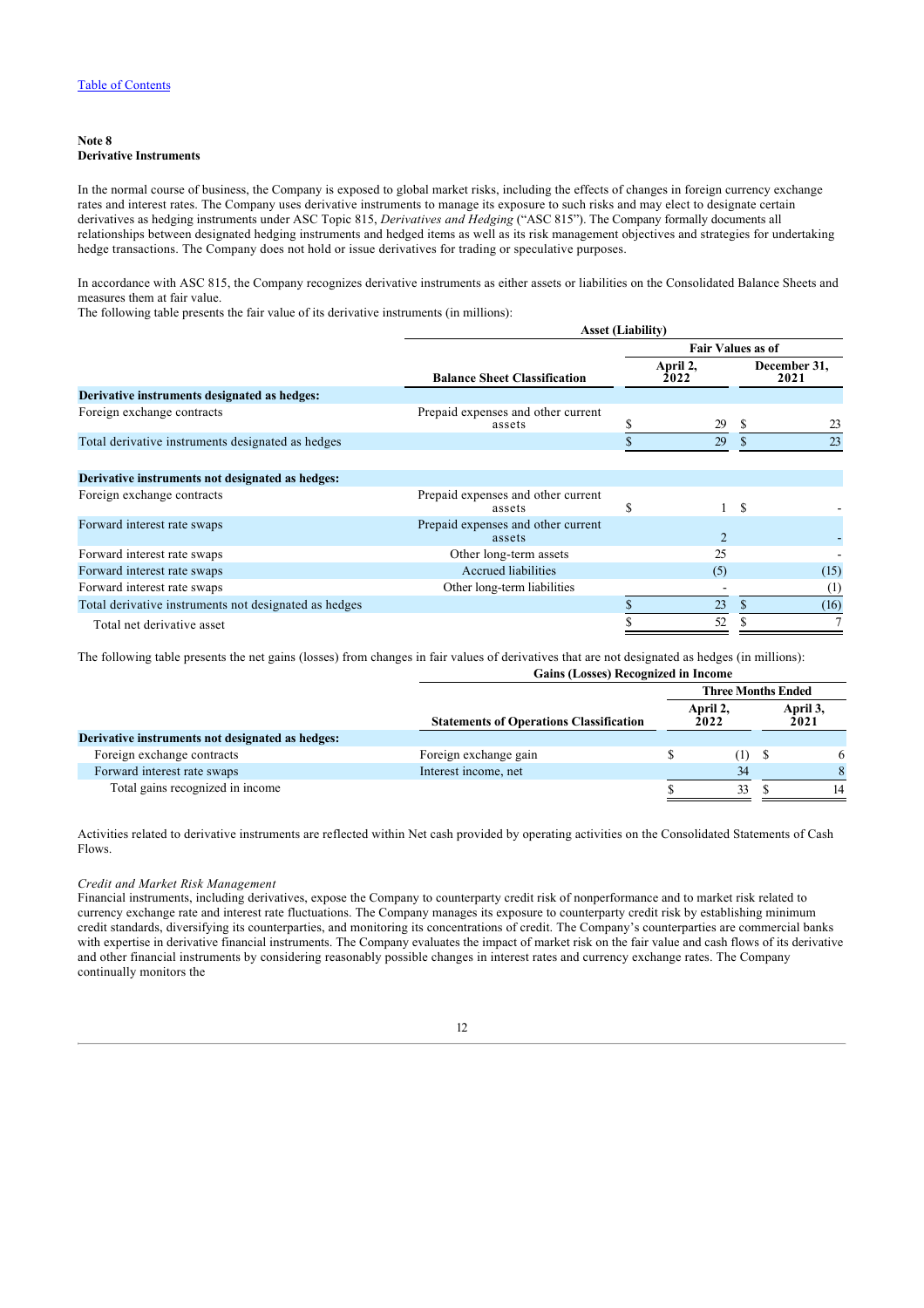creditworthiness of the customers to which it grants credit terms in the normal course of business. The terms and conditions of the Company's credit policies are designed to mitigate concentrations of credit risk.

The Company's master netting and other similar arrangements with the respective counterparties allow for net settlement under certain conditions, which are designed to reduce credit risk by permitting net settlement with the same counterparty. We present the assets and liabilities of our derivative financial instruments, for which we have net settlement agreements in place, on a net basis on the Consolidated Balance Sheets. If the derivative financial instruments had been presented gross on the Consolidated Balance Sheets, the asset and liability positions would have been unchanged as of April 2, 2022 and increased by \$

1 million as of December 31, 2021.

### *Foreign Currency Exchange Risk Management*

The Company conducts business on a multinational basis in a variety of foreign currencies. Exposure to market risk for changes in foreign currency exchange rates arises primarily from Euro-denominated external revenues, cross-border financing activities between subsidiaries, and foreign currency denominated monetary assets and liabilities. The Company manages its objective of preserving the economic value of non-functional currency denominated cash flows by initially hedging transaction exposures with natural offsets to the fullest extent possible and, once these opportunities have been exhausted, through foreign exchange forward and option contracts, as deemed appropriate.

The Company manages the exchange rate risk of anticipated Euro-denominated sales using forward contracts, which typically mature within twelve months of execution. The Company designates these derivative contracts as cash flow hedges. Unrealized gains and losses on these contracts are deferred in Accumulated other comprehensive income (loss) ("AOCI") on the Consolidated Balance Sheets until the contract is settled and the hedged sale is realized. The realized gain or loss is then recorded as an adjustment to Net sales on the Consolidated Statements of Operations. Realized amounts reclassified to Net sales were \$16 million of gains and \$12 million of losses for the three months ended April 2, 2022 and April 3, 2021, respectively. As of April 2, 2022 and December 31, 2021, the notional amounts of the Company's foreign exchange cash flow hedges were €602 million and €675 million, respectively. The Company has reviewed its cash flow hedges for effectiveness and determined that they are highly effective.

The Company uses forward contracts, which are not designated as hedging instruments, to manage its exposures related to net assets denominated in foreign currencies. These forward contracts typically mature within one month after execution. Monetary gains and losses on these forward contracts are recorded in income and are generally offset by the transaction gains and losses related to their net asset positions. The notional values and the net fair values of these outstanding contracts were as follows (in millions):

|                                                   | April 2,<br>2022 | December 31,<br>2021   |          |     |
|---------------------------------------------------|------------------|------------------------|----------|-----|
| Notional balance of outstanding contracts:        |                  |                        |          |     |
| British Pound/U.S. Dollar                         |                  | $17 \text{ } \text{f}$ |          | 13  |
| Euro/U.S. Dollar                                  | €                | 94 $\epsilon$          |          | 142 |
| Euro/Czech Koruna                                 |                  | 16 $\epsilon$          |          | 16  |
| Singapore Dollar/U.S. Dollar                      | S\$              | 20 S\$                 |          | 16  |
| Mexican Peso/U.S. Dollar                          | Mex\$            |                        | 98 Mex\$ | 64  |
| Polish Zloty/U.S. Dollar                          | $\mathcal{A}$    | 7 <sub>7</sub>         |          | 103 |
| Net fair value of assets of outstanding contracts |                  |                        |          |     |

#### *Interest Rate Risk Management*

The Company's debt consists of borrowings under a term loan ("Term Loan A"), Revolving Credit Facility, and Receivables Financing Facilities, which bear interest at variable rates plus applicable margins. As a result, the Company is exposed to market risk associated with the variable interest rate payments on these borrowings. See Note 9, *Long-Term Debt* for further details about these borrowings.

The Company manages its exposure to changes in interest rates by utilizing long-term forward interest rate swaps to hedge this exposure and to achieve a desired proportion of fixed versus floating-rate debt, based on current and projected market conditions.

The Company has one active long-term forward interest rate swap agreement with a notional amount of \$800 million to lock into a fixed LIBOR interest rate base, which is subject to monthly net cash settlements effective through December 2022.

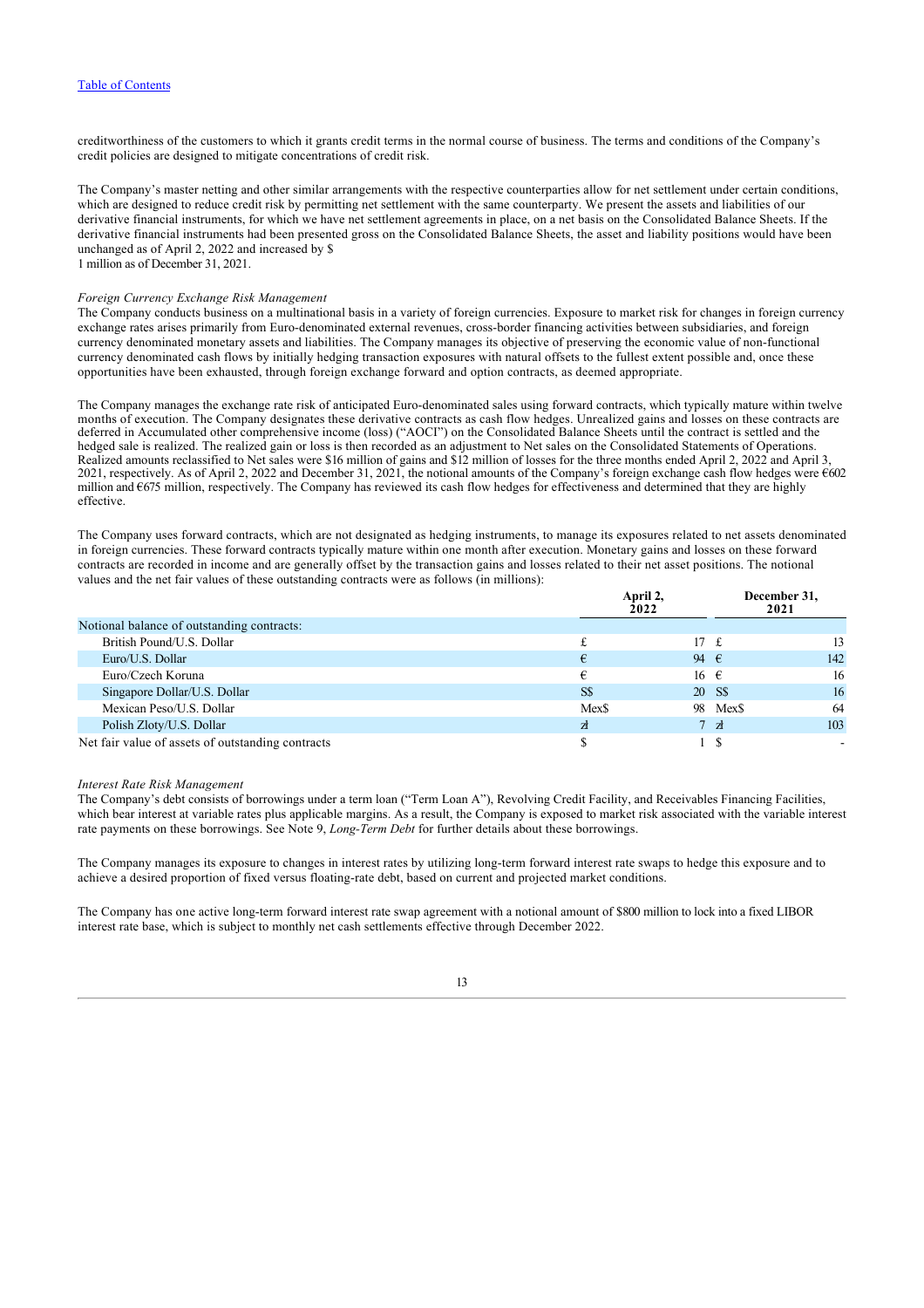The Company also previously held fixed LIBOR interest rate swaps with an \$800 million total notional amount that were subject to net cash settlements effective between December 2022 and August 2024. In the first quarter of 2022, the Company terminated those interest rate swaps and entered into new interest rate swap agreements that contain a total notional amount of \$800 million to lock into a fixed SOFR interest rate base and will be subject to monthly net cash settlements effective in December 2022 and ending in October 2027. There was no cash settlement, or significant impact on the Consolidated Statement of Operations, as a result of these transactions in the first quarter of 2022.

The Company's interest rate swaps are not designated as hedges and changes in fair value are recognized immediately as Interest expense, net on the Consolidated Statements of Operations.

### <span id="page-14-0"></span>**Note 9 Long-Term Debt**

The following table shows the carrying value of the Company's debt (in millions):

|                                  | April 4,<br>2022 | December 31,<br>2021 |
|----------------------------------|------------------|----------------------|
| Term Loan A                      | 875              | 888                  |
| Revolving Credit Facility        | 10               |                      |
| Receivables Financing Facilities | 216              | 108                  |
| Total debt                       | 1,101            | 996                  |
| Less: Debt issuance costs        | (3)              | (3)                  |
| Less: Unamortized discounts      | (2               | (2)                  |
| Less: Current portion of debt    | (183)            | (69)                 |
| Total long-term debt             | 913              | 922                  |

**April 2,**

**December 31,**

As of April 2, 2022, the future maturities of debt are as follows (in millions):

| 2022                         | 164                  |
|------------------------------|----------------------|
| 2023                         | O <sub>1</sub><br>ΟI |
| 2024                         | 856                  |
| Total future debt maturities | .101                 |

All borrowings as of April 2, 2022 were denominated in U.S. Dollars.

### The estimated fair value of the Company's debt approximated \$

1.1 billion and \$1.0 billion as of April 2, 2022 and December 31, 2021, respectively. These fair value amounts, developed based on inputs classified as Level 2 within the fair value hierarchy, represent the estimated value at which the Company's lenders could trade its debt within the financial markets and do not represent the settlement value of these liabilities to the Company. The fair value of debt will continue to vary each period based on a number of factors, including fluctuations in market interest rates as well as changes to the Company's credit ratings.

### *Term Loan A*

The principal on Term Loan A is due in quarterly installments, with the next quarterly installment due in June 2022 and the majority due upon the August 9, 2024 maturity date. The Company may make prepayments, in whole or in part, without premium or penalty, and would be required to prepay certain outstanding amounts in the event of certain circumstances or transactions. As of April 2, 2022, the Term Loan A interest rate was 1.49%. Interest payments are made monthly and are subject to variable rates plus an applicable margin.

### *Revolving Credit Facility*

The Company has a Revolving Credit Facility that is available for working capital and other general business purposes, including letters of credit. As of April 2, 2022, the Company had letters of credit totaling \$

7 million, which reduced funds available for borrowings under the Revolving Credit Facility from \$1 billion to \$993 million. As of April 2, 2022, the Revolving Credit Facility had an average interest rate of 1.69%. Upon borrowing, interest payments are made monthly and are subject to variable rates plus an applicable margin. The Revolving Credit Facility matures on August 9, 2024.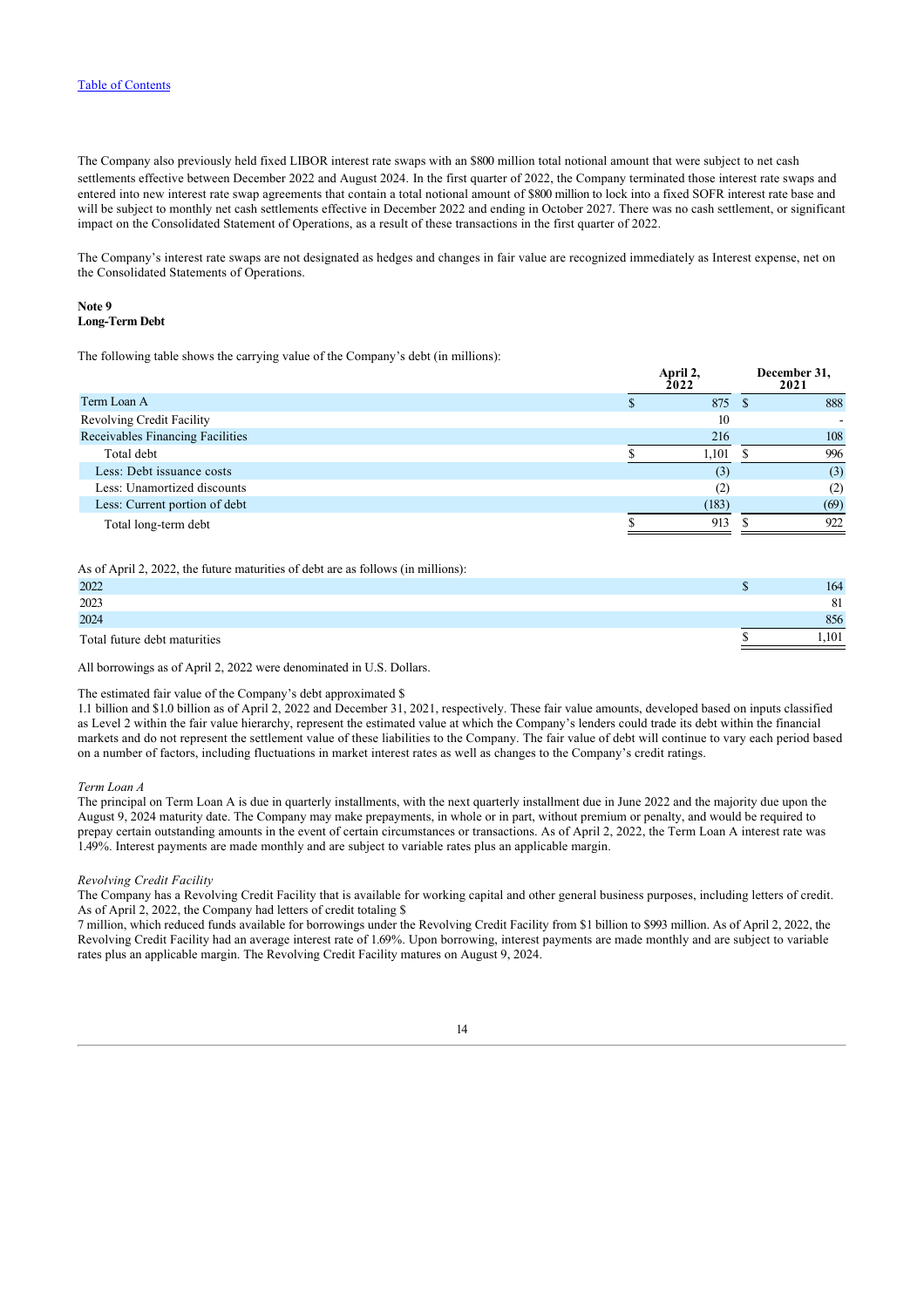### *Receivables Financing Facilities*

### The Company has

two Receivables Financing Facilities with financial institutions that have a combined total borrowing limit of up to \$280 million. As collateral, the Company pledges perfected first-priority security interests in its U.S. domestically originated accounts receivable. The Company has accounted for transactions under its Receivables Financing Facilities as secured borrowings. The Company's first Receivables Financing Facility allows for borrowings of up to \$180 million and matures on March 19, 2024. The Company's second Receivable Financing Facility allows for borrowings of up to \$100 million and matures on May 16, 2022.

As of April 2, 2022, the Company's Consolidated Balance Sheets included \$692 million of receivables that were pledged under the two Receivables Financing Facilities. As of April 2, 2022, \$216 million had been borrowed, of which \$121 million was classified as current. Borrowings under the Receivables Financing Facilities bear interest at a variable rate plus an applicable margin. As of April 2, 2022, the Receivables Financing Facilities had an average interest rate of 1.36%. Interest is paid on these borrowings on a monthly basis.

Each of the Company's borrowing arrangements described above include terms and conditions that limit the incurrence of additional borrowings and require that certain financial ratios be maintained at designated levels.

The Company uses interest rate swaps to manage the interest rate risk associated with its debt. See Note 8**,** *Derivative Instruments* for further information.

As of April 2, 2022, the Company was in compliance with all debt covenants.

### <span id="page-15-0"></span>**Note 10 Accrued Liabilities, Commitments and Contingencies**

#### *Accrued Liabilities*

The components of Accrued liabilities are as follows (in millions):

|                                                                          | April 2,<br>2022 | December 31,<br>2021 |
|--------------------------------------------------------------------------|------------------|----------------------|
| Accrued payroll and benefits                                             | 80               | 96                   |
| Accrued incentive compensation                                           | 51               | 155                  |
| Accrued warranty                                                         | 26               | 26                   |
| Customer reserves                                                        | 44               | 51                   |
| Current portion of lease liabilities                                     | 33               | 33                   |
| Unremitted cash collections due to banks on factored accounts receivable | 116              | 141                  |
| Short-term interest rate swaps                                           |                  | 15                   |
| Accrued freight and duty                                                 | 31               | 45                   |
| Other accrued expenses                                                   | 73               | 77                   |
| Accrued liabilities                                                      | 459              | 639                  |
|                                                                          |                  |                      |

#### *Warranties*

The following table is a summary of the Company's accrued warranty obligations (in millions):

|                                        | <b>Three Months Ended</b> |  |                  |  |  |
|----------------------------------------|---------------------------|--|------------------|--|--|
|                                        | April 2,<br>2022          |  | April 3,<br>2021 |  |  |
| Balance at the beginning of the period | 26                        |  | 24               |  |  |
| Warranty expense                       |                           |  | 8                |  |  |
| Warranties fulfilled                   | (8)                       |  | (8)              |  |  |
| Balance at the end of the period       | 26                        |  | 24               |  |  |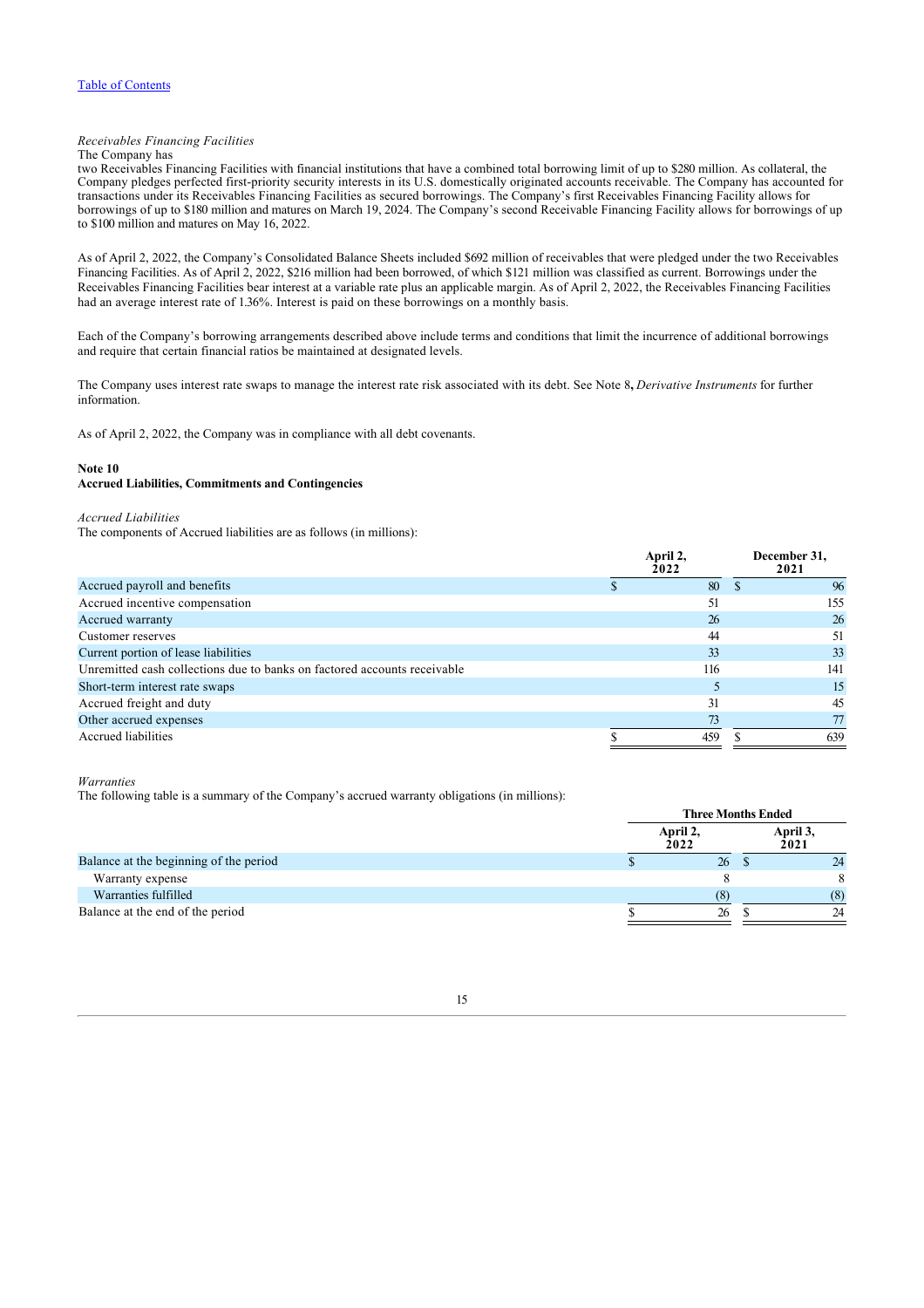### *Contingencies*

The Company is subject to a variety of investigations, claims, suits, and other legal proceedings that arise from time to time in the ordinary course of business, including but not limited to, intellectual property, employment, tort, and breach of contract matters. The Company currently believes that the outcomes of such proceedings, individually and in the aggregate, will not have a material adverse impact on its business, cash flows, financial position, or results of operations. Any legal proceedings are subject to inherent uncertainties, and the Company's view of these matters and their potential effects may change in the future.

### <span id="page-16-0"></span>**Note 11 Income Taxes**

The Company's effective tax rate for the three months ended April 2, 2022 and April 3, 2021 was 18.0% and 17.4%, respectively. In the current period, the variance from the 21% federal statutory rate was primarily attributable to lower tax rates on foreign earnings and U.S. tax credits. In the prior period, the variance from the 21% federal statutory rate was primarily attributable to share-based compensation deductions, lower tax rates on foreign earnings and U.S. tax credits.

The Company evaluated the provisions of the American Rescue Plan Act, signed into law on March 11, 2021; the Consolidated Appropriations Act of 2021, signed into law on December 27, 2020; and the Coronavirus Aid, Relief and Economic Security Act, signed into law on March 27, 2020. The provisions of these laws did not have a significant impact to our effective tax rate in either the current or prior year. Management continues to monitor guidance regarding these laws and developments related to other coronavirus tax relief throughout the world for potential impacts.

The Company earns a significant amount of its operating income outside of the U.S that is taxed at rates different than the U.S. federal statutory rate. The Company's principal foreign jurisdictions that provide sources of operating income are the U.K. and Singapore. The Company has received an incentivized tax rate from the Singapore Economic Development Board, which reduces the income tax rate in that jurisdiction effective for calendar years 2019 to 2023. The Company has committed to making additional investments in Singapore over the period 2019 to 2022. However, should the Company not make these investments in accordance with the agreement, any incentive benefit would have to be repaid to the Singapore tax authorities.

The Company is not permanently reinvested with respect to its U.S. directly-owned foreign subsidiaries. The Company is subject to U.S. income tax on substantially all foreign earnings under Global Intangible Low-Taxed Income, while any remaining foreign earnings are eligible for a dividends received deduction. As a result, future repatriation of earnings will not be subject to additional U.S. federal income tax but may be subject to currency translation gains or losses. Where required, the Company has recorded a deferred tax liability for foreign withholding taxes on current earnings. Additionally, gains and losses on any future taxable dispositions of U.S.-owned foreign affiliates continue to be subject to U.S. income tax.

Management evaluates all jurisdictions based on historical pre-tax earnings and taxable income to determine the need for valuation allowances on a quarterly basis. Based on this analysis, a valuation allowance has been recorded for any jurisdictions where, in the Company's judgment, tax benefits are not expected to be realized. There were no changes to our valuation allowance during the three months ended April 2, 2022.

### *Uncertain Tax Positions*

<span id="page-16-1"></span>The Company is currently undergoing U.S. federal income tax audits for tax years 2017 and 2018. Additionally, fiscal years 2009 through 2022 remain open to examination by multiple foreign and U.S. state taxing jurisdictions. As of April 2, 2022, no significant uncertain tax positions are expected to be settled within the next twelve months. Due to uncertainties in any tax audit or litigation outcome, the Company's estimates of the ultimate settlements of uncertain tax positions may change and the actual tax benefits may differ significantly from estimates.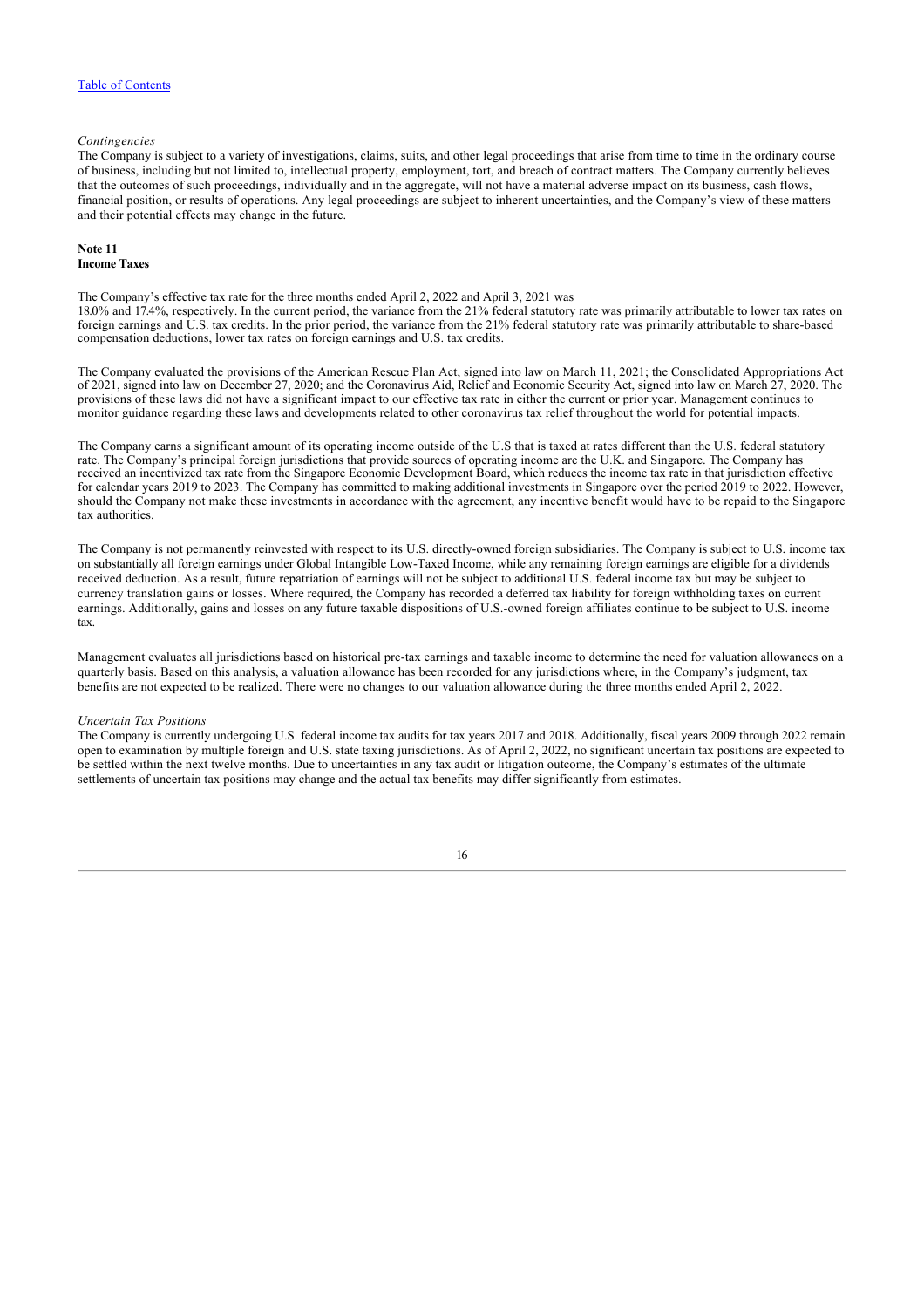### **Note 12 Earnings Per Share**

Basic net earnings per share is calculated by dividing net income by the weighted average number of common shares outstanding for the period. Diluted earnings per share is computed by dividing net income by the weighted average number of shares assuming dilution. Dilutive common shares outstanding is computed using the Treasury Stock method and, in periods of income, reflects the additional shares that would be outstanding if dilutive share-based compensation awards were converted into common shares during the period.

Earnings per share (in millions, except share data):

|                                             | <b>Three Months Ended</b> |                  |      |                  |
|---------------------------------------------|---------------------------|------------------|------|------------------|
|                                             |                           | April 2,<br>2022 |      | April 3,<br>2021 |
| Basic:                                      |                           |                  |      |                  |
| Net income                                  | \$                        | 205              | - \$ | 228              |
| Weighted-average shares outstanding         |                           | 53,021,423       |      | 53,484,265       |
| Basic earnings per share                    |                           | 3.86             |      | 4.26             |
|                                             |                           |                  |      |                  |
| Diluted:                                    |                           |                  |      |                  |
| Net income                                  | $\mathbb{S}$              | 205 \$           |      | 228              |
| Weighted-average shares outstanding         |                           | 53,021,423       |      | 53,484,265       |
| Dilutive shares                             |                           | 425,317          |      | 480,065          |
| Diluted weighted-average shares outstanding |                           | 53,446,740       |      | 53,964,330       |
| Diluted earnings per share                  |                           | 3.83             |      | 4.22             |

Anti-dilutive share-based compensation awards are excluded from diluted earnings per share calculations. There were 40,771 and 570 shares that were anti-dilutive for the three months ended April 2, 2022 and April 3, 2021, respectively.

### <span id="page-17-0"></span>**Note 13 Accumulated Other Comprehensive Income (Loss)**

Stockholders' equity includes certain items classified as AOCI, including:

**•Unrealized gain (loss) on anticipated sales hedging transactions** relates to derivative instruments used to hedge the exposure related to currency exchange rates for forecasted Euro sales. These hedges are designated as cash flow hedges, and the Company defers income statement recognition of gains and losses until the hedged transaction occurs. See Note 8, *Derivative Instruments* for more details.

**•Foreign currency translation adjustments** relate to the Company's non-U.S. subsidiary companies that have designated a functional currency other than the U.S. Dollar. The Company is required to translate the subsidiary functional currency financial statements to U.S. Dollars using a combination of historical, period end, and average foreign exchange rates. This combination of rates creates the foreign currency translation adjustment component of AOCI.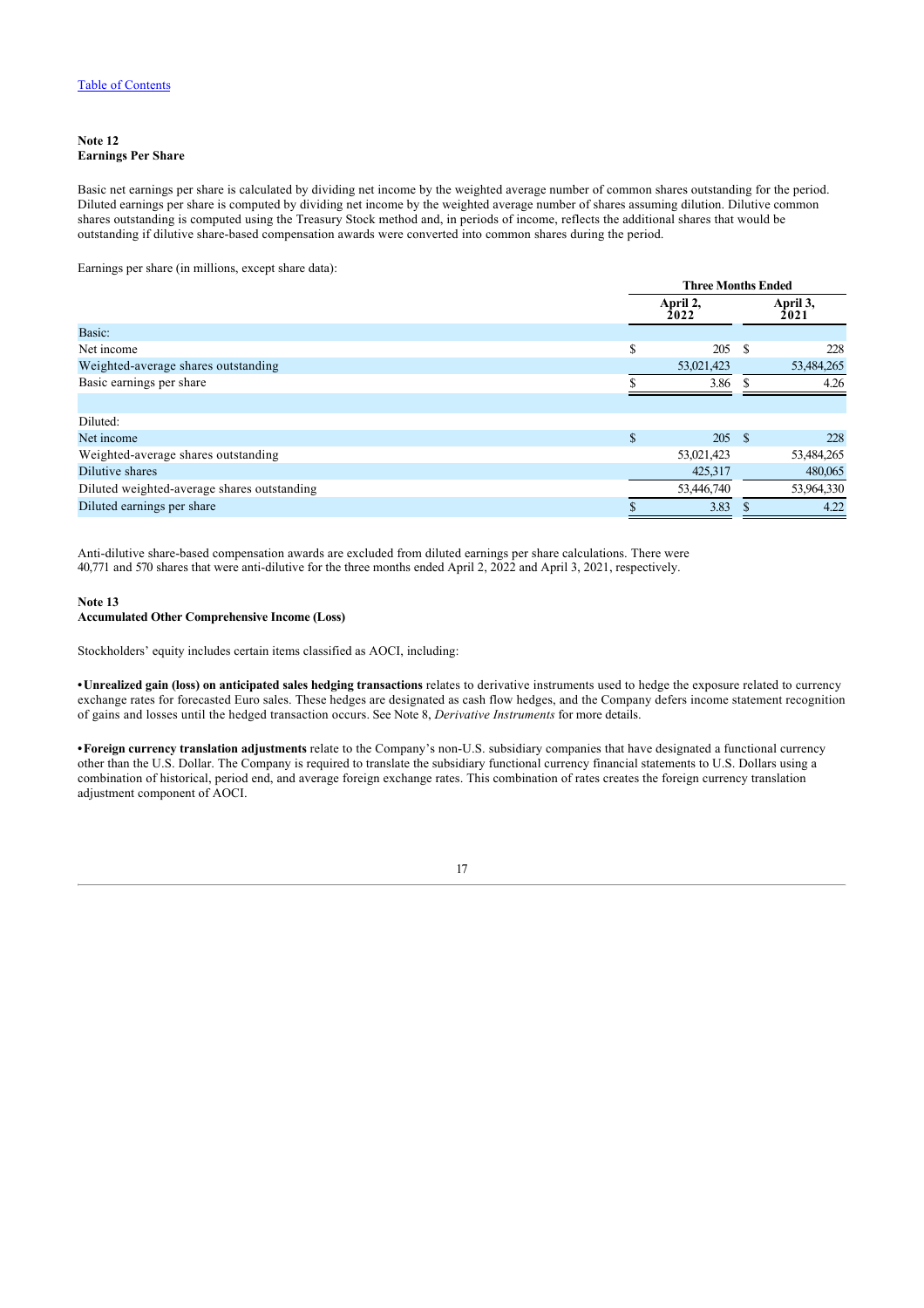The components of AOCI for the three months ended April 2, 2022 and April 3, 2021 are as follows (in millions):

|                                                            | Unrealized gain (loss)<br>on sales hedging |     | <b>Foreign currency</b><br>translation<br>adjustments |   | <b>Total</b> |
|------------------------------------------------------------|--------------------------------------------|-----|-------------------------------------------------------|---|--------------|
| Balance at December 31, 2020                               | (28)                                       |     | (41)                                                  |   | (69)         |
| Other comprehensive income (loss) before reclassifications | 27                                         |     | (3)                                                   |   | 24           |
| Amounts reclassified from $AOCI(1)$                        | 12                                         |     |                                                       |   | 12           |
| Tax effect                                                 | (7)                                        |     |                                                       |   | (7)          |
| Other comprehensive income (loss), net of tax              | 32                                         |     | (3)                                                   |   | 29           |
| Balance at April 3, 2021                                   | 4                                          |     | (44)                                                  |   | (40)         |
| Balance at December 31, 2021                               | 18                                         | \$. | (47)                                                  | S | (29)         |
| Other comprehensive income (loss) before reclassifications | 22                                         |     | (5)                                                   |   | 17           |
| Amounts reclassified from $AOCI(1)$                        | (16)                                       |     |                                                       |   | (16)         |
| Tax effect                                                 | $^{(1)}$                                   |     |                                                       |   | (1)          |
| Other comprehensive income (loss), net of tax              |                                            |     | (5)                                                   |   |              |
| Balance at April 2, 2022                                   | 23                                         |     | (52)                                                  |   | (29)         |

(1) See Note 8, *Derivative Instruments* regarding timing of reclassifications to operating results.

### <span id="page-18-0"></span>**Note 14**

### **Accounts Receivable Factoring**

The Company has Receivables Factoring arrangements, pursuant to which certain receivables are sold to banks without recourse in exchange for cash. Transactions under the Receivables Factoring arrangements are accounted for as sales under ASC 860, *Transfers and Servicing of Financial Assets*, with the sold receivables removed from the Company's balance sheet. Under these Receivables Factoring arrangements, the Company does not maintain any beneficial interest in the receivables sold. The banks' purchase of eligible receivables is subject to a maximum amount of uncollected receivables. The Company services the receivables on behalf of the banks, but otherwise maintains no significant continuing involvement with respect to the receivables. Sale proceeds that are representative of the fair value of factored receivables, less a factoring fee, are reflected in Net cash provided by operating activities on the Consolidated Statements of Cash Flows, while sale proceeds in excess of the fair value of factored receivables are reflected in Net cash used in financing activities on the Consolidated Statements of Cash Flows.

#### The Company currently has

two active Receivables Factoring arrangements. One arrangement allows for the factoring of up to \$25 million of uncollected receivables originated from the Europe, Middle East, and Africa ("EMEA") region. The second arrangement allows for the factoring of up to €150 million of uncollected receivables originated from the EMEA and Asia-Pacific regions. With respect to the second arrangement, the Company is required to maintain a portion of sales proceeds as deposits in a restricted cash account that is released to the Company as it satisfies its obligations as servicer of sold receivables, which totaled \$16 million and \$12 million as of April 2, 2022 and December 31, 2021, respectively, and is classified within Prepaid expenses and other current assets on the Consolidated Balance Sheets.

During the three months ended April 2, 2022 and April 3, 2021, the Company received cash proceeds of \$408 million and \$413 million, respectively, from the sales of accounts receivables under its factoring arrangements. As of April 2, 2022 and December 31, 2021, there were a total of \$68 million and \$24 million, respectively, of uncollected receivables that had been sold and removed from the Company's Consolidated Balance Sheets.

As servicer of sold receivables, the Company had \$116 million and \$141 million of obligations that were not yet remitted to banks as of April 2, 2022 and December 31, 2021, respectively. These obligations are included within Accrued liabilities on the Consolidated Balance Sheets, with changes in such obligations reflected within Net cash used in financing activities on the Consolidated Statements of Cash Flows.

<span id="page-18-1"></span>Fees incurred in connection with these arrangements were not significant.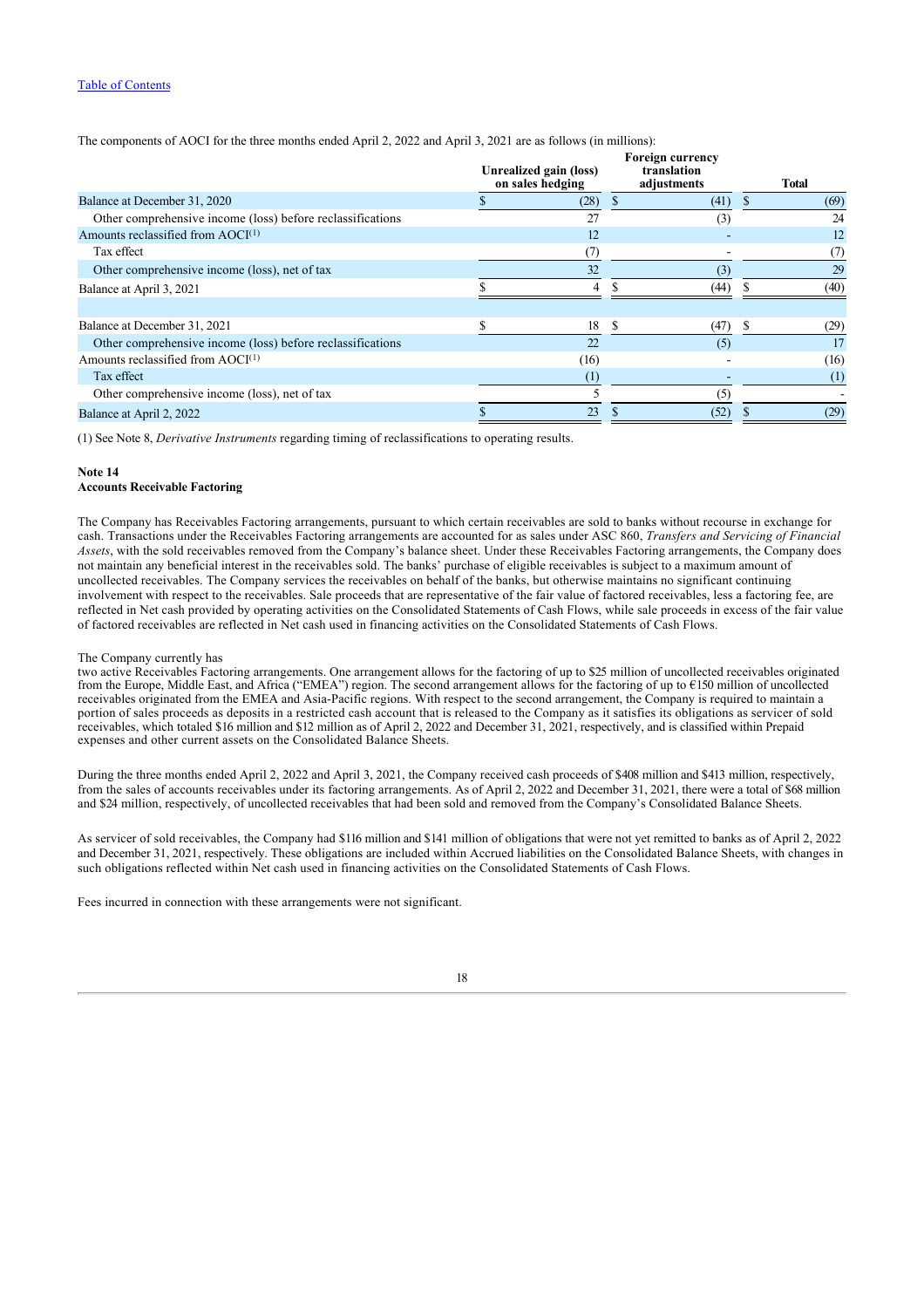### **Note 15 Segment Information & Geographic Data**

### The Company's operations consist of

two reportable segments: Asset Intelligence & Tracking ("AIT") and Enterprise Visibility & Mobility ("EVM"). The reportable segments have been identified based on the financial data utilized by the Company's Chief Executive Officer (the chief operating decision maker or "CODM") to assess segment performance and allocate resources among the Company's segments. The CODM reviews adjusted operating income to assess segment profitability. To the extent applicable, segment operating income excludes business acquisition purchase accounting adjustments, amortization of intangible assets, acquisition and integration costs, impairment of goodwill and other intangibles, and exit and restructuring costs. Segment assets are not reviewed by the Company's CODM and therefore are not disclosed below.

Effective January 1, 2022, the location solutions offering, which provides a range of RTLS and services that generate on-demand information about the physical location and status of assets, equipment, and people, moved from our AIT segment into our EVM segment contemporaneous with a change in our organizational structure and management of the business. We have reported our results reflecting this change, including historical periods, on a comparable basis. This change did not have an impact to the Consolidated Financial Statements.

Financial information by segment is presented as follows (in millions):

|                                        |              | <b>Three Months Ended</b> |                  |  |  |  |
|----------------------------------------|--------------|---------------------------|------------------|--|--|--|
|                                        |              | April 2,<br>2022          | April 3,<br>2021 |  |  |  |
| Net sales:                             |              |                           |                  |  |  |  |
| AIT                                    | $\mathbb{S}$ | 394<br>$\mathbf{s}$       | 429              |  |  |  |
| <b>EVM</b>                             |              | 1,038                     | 921              |  |  |  |
| Total segment Net sales                |              | 1,432                     | 1,350            |  |  |  |
| Corporate, eliminations <sup>(1)</sup> |              |                           | (3)              |  |  |  |
| <b>Total Net sales</b>                 |              | 1,432                     | 1,347            |  |  |  |
| <b>Operating income:</b>               |              |                           |                  |  |  |  |
| AIT <sup>(2)</sup>                     | S            | 60<br>- \$                | 111              |  |  |  |
| EVM <sup>(2)</sup>                     |              | 189                       | 191              |  |  |  |
| Total segment operating income         |              | 249                       | 302              |  |  |  |
| Corporate, eliminations <sup>(1)</sup> |              | (37)                      | (30)             |  |  |  |
| Total Operating income                 |              | 212                       | 272              |  |  |  |

(1)To the extent applicable, amounts included in Corporate, eliminations consist of business acquisition purchase accounting adjustments, amortization of intangible assets, acquisition and integration costs, impairment of goodwill and other intangibles, and exit and restructuring costs.

(2)AIT and EVM segment operating income includes depreciation and share-based compensation expense. The amounts of depreciation and sharebased compensation expense attributable to AIT and EVM are proportionate to each segment's Net sales.

Information regarding the Company's operations by geographic area is contained in the following tables. Net sales amounts are attributed to geographic area based on customer location. We manage our business based on regions rather than by individual countries.

Geographic data for Net sales is as follows (in millions):

|                 | <b>Three Months Ended</b> |  |                  |  |  |
|-----------------|---------------------------|--|------------------|--|--|
|                 | April 2,<br>2022          |  | April 3,<br>2021 |  |  |
| North America   | 699                       |  | 673              |  |  |
| EMEA            | 500                       |  | 490              |  |  |
| Asia-Pacific    | 149                       |  | 120              |  |  |
| Latin America   | 84                        |  | 64               |  |  |
| Total Net sales | 1,432                     |  | 1,347            |  |  |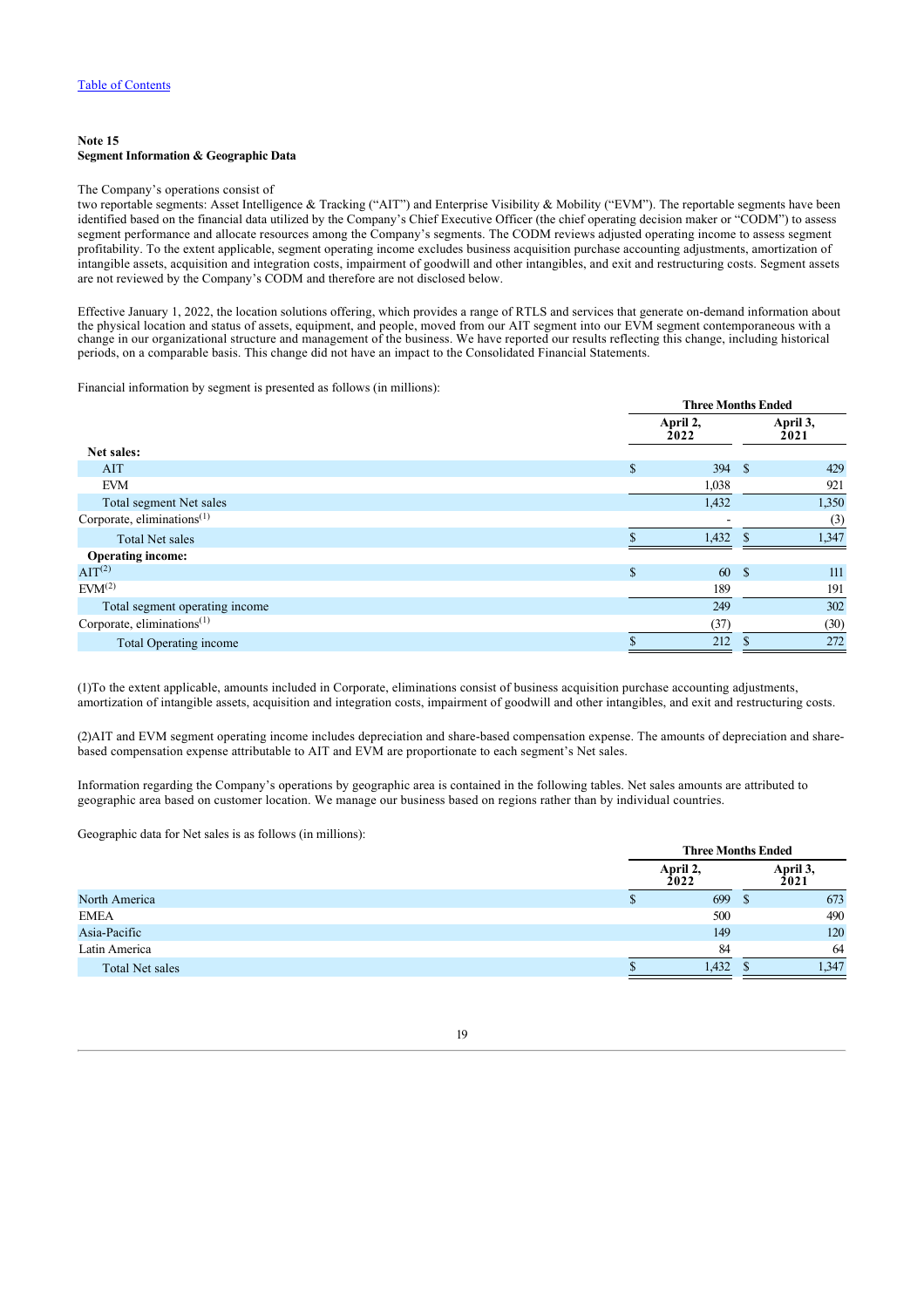### <span id="page-20-0"></span>**Item 2. Management's Discussion and Analysis of Financial Condition and Results of Operations**

#### <span id="page-20-1"></span>**Overview**

Zebra Technologies Corporation and its subsidiaries ("Zebra" or the "Company") is a global leader respected for innovative Enterprise Asset Intelligence ("EAI") solutions in the automatic identification and data capture solutions industry. We design, manufacture, and sell a broad range of products and solutions, including cloud-based software subscriptions, that capture and move data. These products and solutions include mobile computers; barcode scanners and imagers; radio frequency identification device ("RFID") readers; specialty printers for barcode labeling and personal identification; real-time location systems ("RTLS"); related accessories and supplies, such as self-adhesive labels and other consumables; and related software applications. We also provide a full range of services, including maintenance, technical support, repair, managed and professional services, as well as various workflow optimization solutions, including cloud-based software subscriptions and robotic automation solutions. End-users of our products, solutions and services include those in the retail and e-commerce, manufacturing, transportation and logistics, healthcare, public sector, and other industries within the following regions: North America; Europe, Middle East, and Africa ("EMEA"); Asia-Pacific; and Latin America.

Our customers have traditionally benefited from proven solutions that increase productivity and improve asset efficiency and utilization. The Company is poised to drive, and capitalize on, the evolution of the data capture industry into the broader EAI industry, supported by technology trends including the Internet of Things ("IoT"), ubiquitous mobility, automation, cloud computing, and the increasingly on-demand global economy. EAI solutions offer additional benefits to our customers including real-time, data-driven insights that improve operational visibility and drive workflow optimization.

The Company's operations consist of two reportable segments that provide complementary offerings to our customers: Asset Intelligence  $\&$ Tracking ("AIT") and Enterprise Visibility & Mobility ("EVM").

*•*The AIT segment is an industry leader in barcode printing and asset tracking technologies. Its major product lines include barcode and card printers, supplies, including temperature-monitoring labels, and services.

•The EVM segment is an industry leader in automatic information and data capture solutions. Its major product lines include mobile computing, data capture, location solutions, RFID, fixed industrial scanning and machine vision, services, and workflow optimization solutions. Our workflow optimization solutions include cloud-based software subscriptions, retail solutions, and robotic automation solutions.

In the first quarter of 2022, the location solutions offering, which provides a range of RTLS and services that generate on-demand information about the physical location and status of high-valued assets, equipment, and people, moved from our AIT segment into our EVM segment contemporaneous with a change in our organizational structure and management of the business. We have reported our results reflecting this change, including historical periods, on a comparable basis. This change did not have an impact to the Consolidated Financial Statements.

#### **Recent Developments**

### Russia and Ukraine War

We are closely monitoring Russia's invasion of Ukraine, which remains an evolving and uncertain situation. On March 5, 2022, we announced the suspension of our business operations in Russia. Neither Russia nor Ukraine comprises a material portion of our business, and therefore, the war thus far has not had a significant effect on our results of operations. Additionally, the war has not significantly affected our ability to source supplies or deliver our products and services to our customers in the surrounding EMEA region. However, the implications of this war may expand beyond the current scope, potentially resulting in significant adverse impact on our business.

#### COVID-19 Outbreak

The global coronavirus ("COVID-19") pandemic continues to evolve. Governmental agencies, to varying degrees, have imposed, and continue to impose, several protocols and regulations restricting activities of individuals in an effort to limit the spread of COVID-19 when rates of infection rise, with some relaxation of these measures when infections rates are relatively low. We have implemented a number of measures in an effort to protect our employees' health and well-being over the course of the pandemic tailored to address the local impacts, including having the majority of office workers work remotely during the height of the pandemic and high risk times and gradually returning to offices as restrictions are lifted when risks decrease,

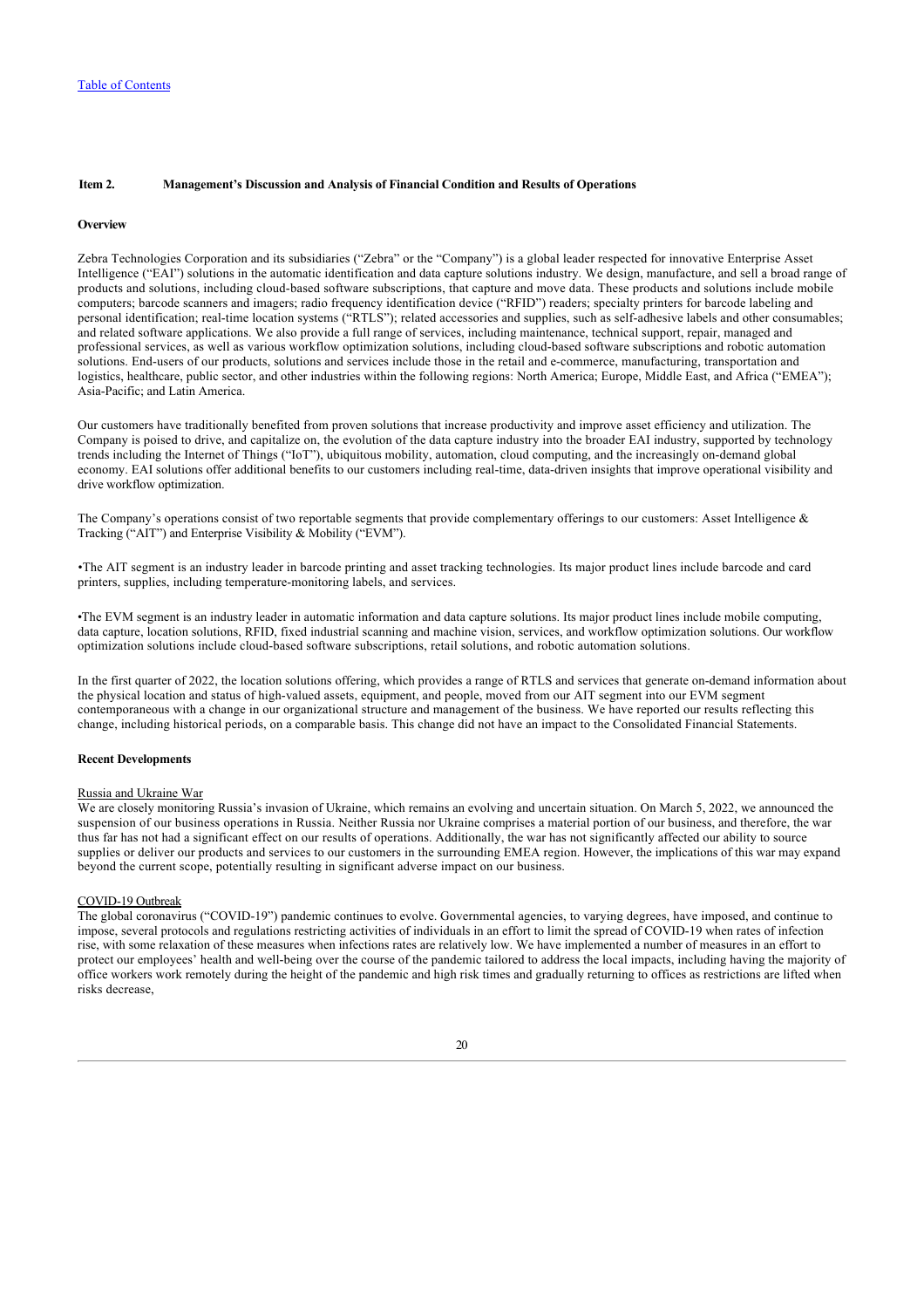limiting employee travel, and implementing more strenuous health and safety measures for hosting and attending in-person industry events. Throughout the pandemic, distribution centers and repair centers have remained open at varying capacity levels to ensure continued support to our customers, many of whom provide essential goods and services to communities. As governments ease their restrictions, our employees have been coming back to work in our offices in a controlled approach, with modified business practices, including, when appropriate, masking and social distancing protocols consistent with government regulations, vaccine verification, health screening, office capacity restrictions and tracking and tracing protocols where applicable, provision of personal protective equipment, increasing air exchange/ventilation and extensively and frequently disinfecting our workspaces.

While customer demand has remained strong, the limited availability of certain product components has resulted in lengthened lead times and higher input costs, including freight, and in some cases, has impacted our ability to meet customer demand. The Company expects input costs to remain elevated for some period of time, which we believe will be partially mitigated through higher pricing where permitted by market conditions. The limited availability of certain component parts may continue to negatively impact our ability to meet forecasted customer demand. The Company's 2021 sales and profitability, particularly in the first half of the year, benefited from pent-up demand from customers who we believe had previously delayed purchases due to the pandemic, as well as the resulting acceleration of the underlying trend to digitize and automate workflows.

#### **Acquisitions**

*Matrox Imaging:* On March 14, 2022, the Company entered into a definitive agreement to acquire Matrox Electronic Systems, Ltd., a developer of advanced machine vision components and systems. The purchase price of approximately \$875 million is expected to be funded with a combination of cash on hand and financing from our credit facility. The transaction is subject to customary closing conditions and is expected to close mid 2022. The acquired business will become part of the EVM segment.

*Antuit.ai:* On October 7, 2021, the Company acquired Antuit Holdings Pte. Ltd. ("Antuit") for \$145 million in cash, net of cash acquired. Antuit is a provider of demand-sensing and pricing optimization software solutions for retail and consumer products companies. Through this acquisition, the Company expands its portfolio of software solution offerings to customers in these industries by combining Antuit's platform with its existing software solutions and EVM products. The operating results of Antuit are included in the EVM segment.

*Fetch*: On August 9, 2021, the Company acquired Fetch Robotics, Inc. ("Fetch") for total purchase consideration of \$301 million, which consisted of \$290 million in cash paid, net of cash acquired, and the fair value of the Company's existing minority ownership interest in Fetch of \$11 million, as remeasured upon acquisition. Fetch is a provider of autonomous mobile robot solutions for customers who operate in the manufacturing, distribution, and fulfillment industries, enabling customers to optimize workflows through robotic automation. Through this acquisition, the Company intends to expand its automation solution offerings within these industries. The operating results of Fetch are included within the EVM segment.

<span id="page-21-0"></span>*Adaptive Vision:* On May 17, 2021, the Company acquired Adaptive Vision Sp. z o.o. ("Adaptive Vision") for \$18 million in cash, net of cash acquired. Adaptive Vision is a provider of graphical machine vision software with applications in the manufacturing industry, as well as a provider of libraries and other offerings for machine vision developers. The operating results of Adaptive Vision are included within the EVM segment.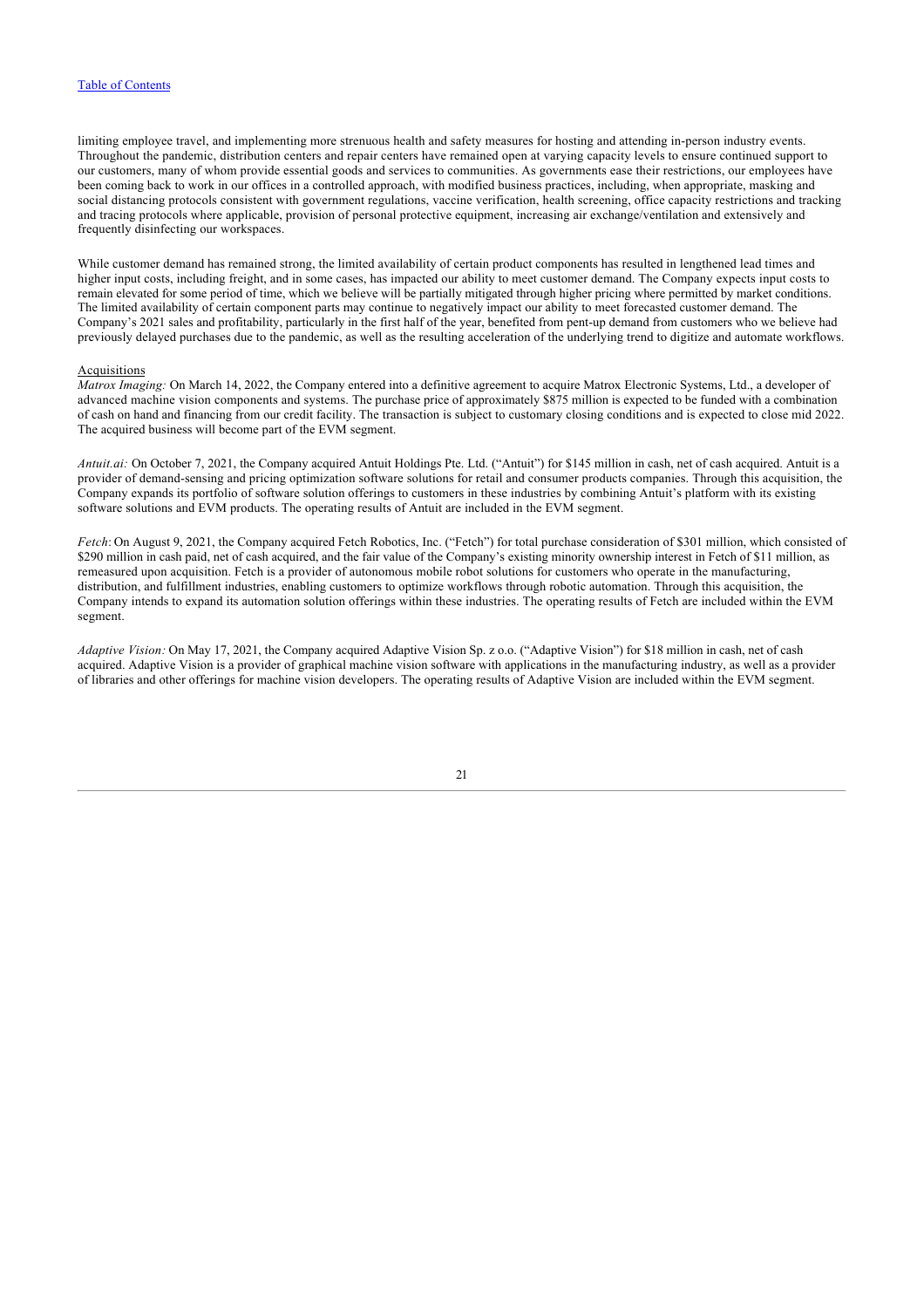### **Results of Operations**

### *Consolidated Results of Operations*

(amounts in millions, except percentages)

|                       | <b>Three Months Ended</b> |                                      |    |       |           |          |            |
|-----------------------|---------------------------|--------------------------------------|----|-------|-----------|----------|------------|
|                       |                           | April 2,<br>April 3,<br>2021<br>2022 |    |       | \$ Change | % Change |            |
| Net sales:            |                           |                                      |    |       |           |          |            |
| Tangible products     | S                         | 1,207                                | S. | 1,153 | -S        | 54       | $4.7\%$    |
| Services and software |                           | 225                                  |    | 194   |           | 31       | 16.0%      |
| Total Net sales       |                           | 1,432                                |    | 1,347 |           | 85       | $6.3\%$    |
| Gross profit          |                           | 637                                  |    | 655   |           | (18)     | $(2.7)\%$  |
| Gross margin          |                           | 44.5%                                |    | 48.6% |           |          | (410) bps  |
| Operating expenses    |                           | 425                                  |    | 383   |           | 42       | $11.0\%$   |
| Operating income      |                           | 212                                  |    | 272   |           | (60)     | $(22.1)\%$ |

Net sales to customers by geographic region were as follows (amounts in millions, except percentages):

| The parties to value the programs region were as reflected (and and in immedia) envelope percentages of |                  |                  | <b>Three Months Ended</b> |     |                 |          |
|---------------------------------------------------------------------------------------------------------|------------------|------------------|---------------------------|-----|-----------------|----------|
|                                                                                                         |                  |                  |                           |     |                 |          |
|                                                                                                         | April 2,<br>2022 | April 3,<br>2021 |                           |     | <b>S</b> Change | % Change |
| North America                                                                                           | 699              | -8               | 673                       | - 8 | 26              | 3.9%     |
| <b>EMEA</b>                                                                                             | 500              |                  | 490                       |     | 10              | $2.0\%$  |
| Asia-Pacific                                                                                            | 149              |                  | 120                       |     | 29              | 24.2%    |
| Latin America                                                                                           | 84               |                  | 64                        |     | 20              | 31.3%    |
| Total Net sales                                                                                         | $1,432$ \$       |                  | $1,347$ \$                |     | 85              | 6.3%     |

Operating expenses are summarized below (amounts in millions, except percentages):

|                                   | <b>Three Months Ended</b> |                  |  |          |                     |          |  |
|-----------------------------------|---------------------------|------------------|--|----------|---------------------|----------|--|
|                                   |                           |                  |  | April 3, | As a % of Net sales |          |  |
|                                   |                           | April 2,<br>2022 |  | 2021     | 2022                | 2021     |  |
| Selling and marketing             |                           | 152              |  | 134      | $10.6\%$            | $9.9\%$  |  |
| Research and development          |                           | 137              |  | 140      | $9.6\%$             | $10.4\%$ |  |
| General and administrative        |                           | 99               |  | 82       | $6.9\%$             | 6.1%     |  |
| Amortization of intangible assets |                           | 33               |  | 26       | <b>NM</b>           | NM       |  |
| Acquisition and integration costs |                           | 4                |  |          | NM                  | NM       |  |
| Total Operating expenses          |                           | 425              |  | 383      | 29.7%               | 28.4%    |  |

Consolidated Organic Net sales growth:

|                                              | <b>Three Months Ended</b> |
|----------------------------------------------|---------------------------|
|                                              | <b>April 2, 2022</b>      |
| Reported GAAP Consolidated Net sales growth  | $6.3\%$                   |
| Adjustments:                                 |                           |
| Impact of foreign currency translation $(1)$ | $0.1\%$                   |
| Impact of acquisitions $(2)$                 | $(1.0)\%$                 |
| Consolidated Organic Net sales growth (3)    | 5.4%                      |

(1)Operating results reported in U.S. Dollars are affected by foreign currency exchange rate fluctuations. Foreign currency translation impact represents the difference in results that are attributable to fluctuations in the currency exchange rates used to convert the results for businesses where the functional currency is not the U.S.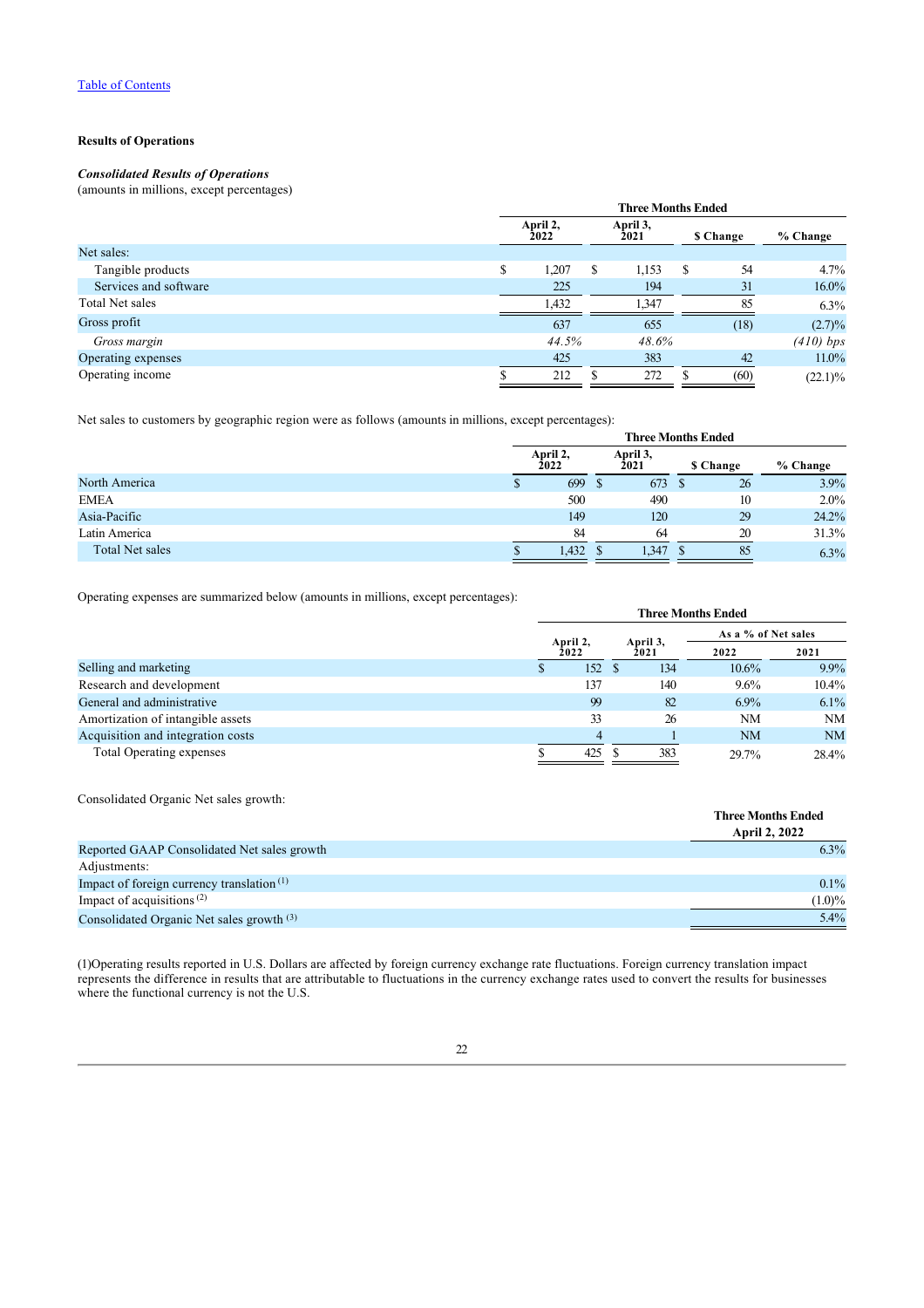Dollar. This impact is calculated by translating the current period results at the currency exchange rates used in the comparable prior year period, inclusive of the Company's foreign currency hedging program.

(2)For purposes of computing Organic Net sales growth, amounts directly attributable to the acquisitions of Adaptive Vision, Fetch and Antuit are excluded for twelve months following their respective acquisitions.

(3)Consolidated Organic Net sales growth is a non-GAAP financial measure. See the *Non-GAAP Measures* section at the end of this item.

### *First quarter 2022 compared to first quarter 2021*

Total Net sales increased \$85 million or 6.3% compared to the prior year as our customers continue to digitize and automate their workflows. EVM Net sales growth was partially offset by a decline in AIT Net sales. Current year Net sales of both segments included the negative effects of supply constraints, which were particularly pronounced in AIT. Prior year Net sales of both segments benefited from pent-up demand from customers who we believe delayed purchases in fiscal 2020 due to the COVID-19 pandemic. Excluding the effects of acquisitions and currency changes, the increase in Consolidated Organic Net sales was 5.4%.

Gross margin decreased to 44.5% for the current quarter compared to 48.6% for the prior year. Gross margins were lower in both of our segments primarily due to higher premium freight and component part costs, as well as unfavorable business mix, which were partially offset by higher support service margins.

Operating expenses for the quarters ended April 2, 2022 and April 3, 2021 were \$425 million and \$383 million, or 29.7% and 28.4% of Net sales, respectively. The increase in Operating expenses over the prior year was primarily due to the inclusion of operating expenses and amortization of intangible assets associated with recently acquired businesses, as well as increased marketing program activities and employee travel as in-person activities resumed. These increases were partially offset by timing of research and development program activity, as well as lower employee incentive-based compensation.

Operating income decreased 22.1% to \$212 million for the current quarter compared to \$272 million for the prior year. The decrease was due to lower Gross Profit and higher Operating expenses.

Net income decreased 10.1% compared to the prior year due to lower Operating income and a higher effective income tax rate, which were partially offset by favorability in Other income, net as follows:

•Other income, net was \$38 million in the current year compared to \$4 million in the prior year primarily due to higher interest income and foreign exchange gains in the current year. The current year interest income benefited from a \$34 million gain on interest rate swaps compared to an \$8 million gain in the prior year.

•The Company's effective income tax rate for the three months ended April 2, 2022 and April 3, 2021 was 18.0% and 17.4%, respectively. The increase in the effective rate was primarily due to reduced benefits from share-based compensation deductions, partially offset by an increased benefit from a higher foreign-derived intangible income deduction.

<span id="page-23-0"></span>Diluted earnings per share decreased to \$3.83 as compared to \$4.22 in the prior year primarily due to lower Net income, partially offset by lower average diluted shares outstanding.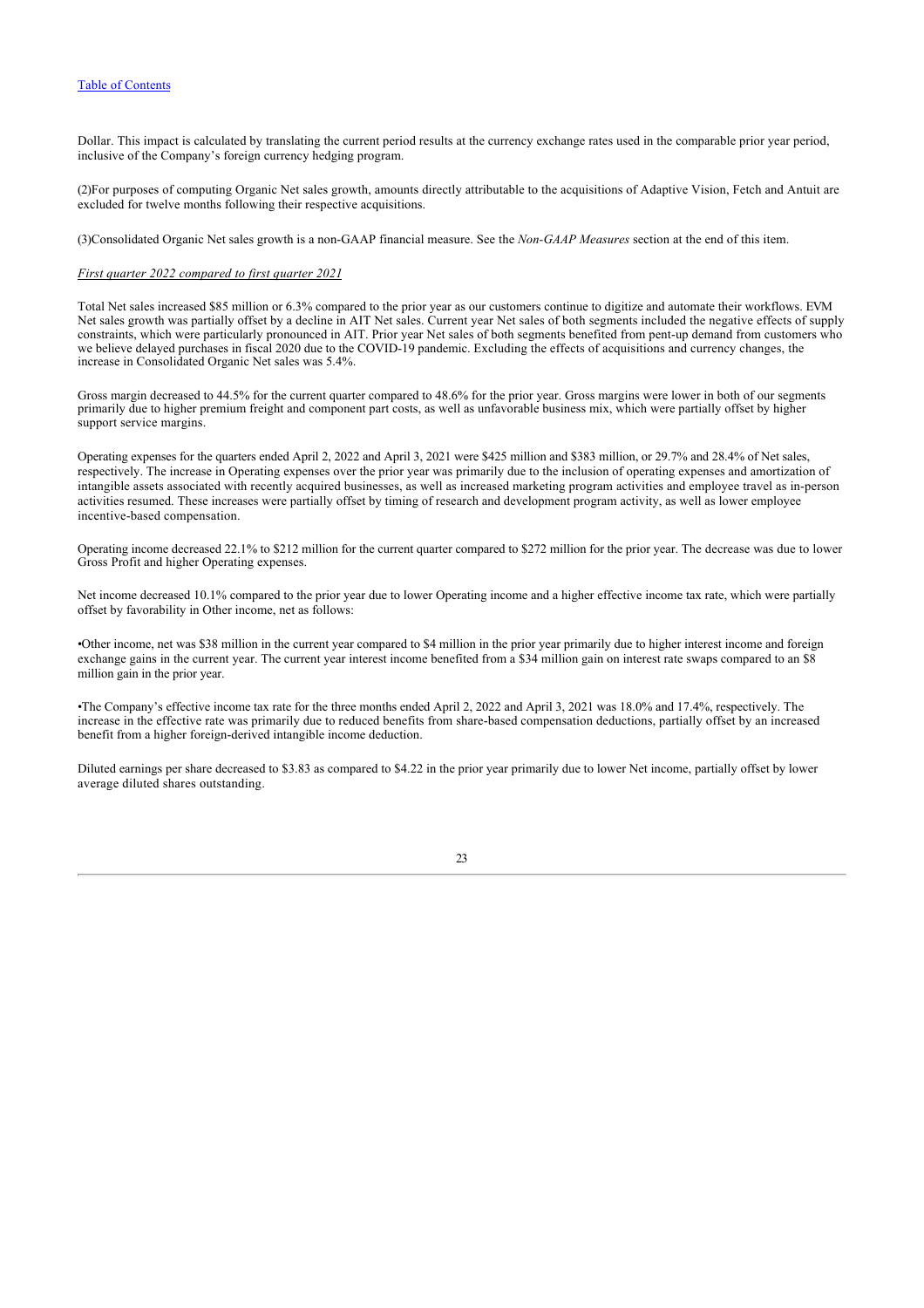### *Results of Operations by Segment*

The following commentary should be read in conjunction with the financial results of each operating business segment as detailed in Note 15, *Segment Information & Geographic Data* in the Notes to Consolidated Financial Statements. To the extent applicable, segment results exclude purchase accounting adjustments, amortization of intangible assets, acquisition and integration costs, impairment of goodwill and other intangibles, and exit and restructuring costs.

### *Asset Intelligence & Tracking Segment ("AIT")*

(in millions, except percentages)

|                       | <b>Three Months Ended</b> |                  |                         |       |                 |      |             |
|-----------------------|---------------------------|------------------|-------------------------|-------|-----------------|------|-------------|
|                       |                           | April 2,<br>2022 | April 3,<br><b>2021</b> |       | <b>S</b> Change |      | % Change    |
| Net sales:            |                           |                  |                         |       |                 |      |             |
| Tangible products     | S                         | 370              | S                       | 407   | S               | (37) | $(9.1)\%$   |
| Services and software |                           | 24               |                         | 22    |                 |      | 9.1%        |
| Total Net sales       |                           | 394              |                         | 429   |                 | (35) | $(8.2)\%$   |
| Gross profit          |                           | 154              |                         | 207   |                 | (53) | $(25.6)\%$  |
| Gross margin          |                           | 39.1%            |                         | 48.3% |                 |      | $(920)$ bps |
| Operating expenses    |                           | 94               |                         | 96    |                 | (2)  | $(2.1)\%$   |
| Operating income      |                           | 60               |                         | 111   |                 | (51) | $(45.9)\%$  |

### AIT Organic Net sales growth:

|                                                       | <b>Three Months Ended</b><br><b>April 2, 2022</b> |
|-------------------------------------------------------|---------------------------------------------------|
| AIT Reported GAAP Net sales growth                    | $(8.2)\%$                                         |
| Adjustments:                                          |                                                   |
| Impact of foreign currency translation <sup>(1)</sup> | $0.1\%$                                           |
| AIT Organic Net sales growth $(2)$                    | $(8.1)\%$                                         |

(1)Operating results reported in U.S. Dollars are affected by foreign currency exchange rate fluctuations. Foreign currency translation impact represents the difference in results that are attributable to fluctuations in the currency exchange rates used to convert the results for businesses where the functional currency is not the U.S. Dollar. This impact is calculated by translating the current period results at the currency exchange rates used in the comparable prior year period, inclusive of the Company's foreign currency hedging program.

(2)AIT Organic Net sales growth is a non-GAAP financial measure. See the *Non-GAAP Measures* section at the end of this item.

### *First quarter 2022 compared to first quarter 2021*

Total Net sales for AIT decreased \$35 million or 8.2% compared to the prior year primarily due to lower sales of printing products, particularly within our North America region, which were partially offset by higher sales of supplies. Current year Net sales included the negative effects of supply constraints; while prior year Net sales benefited from pent-up demand from customers who we believe delayed purchases in fiscal 2020 due to the COVID-19 pandemic. Excluding the impact of foreign currency changes, AIT Organic Net sales declined 8.1%.

Gross margin decreased to 39.1% for the current quarter compared to 48.3% for the prior year, primarily due to higher premium freight and component part costs, as well as unfavorable business mix and volume leverage.

Operating income decreased 45.9% in the current quarter compared to the prior year period. The decrease was primarily due to lower Gross profit.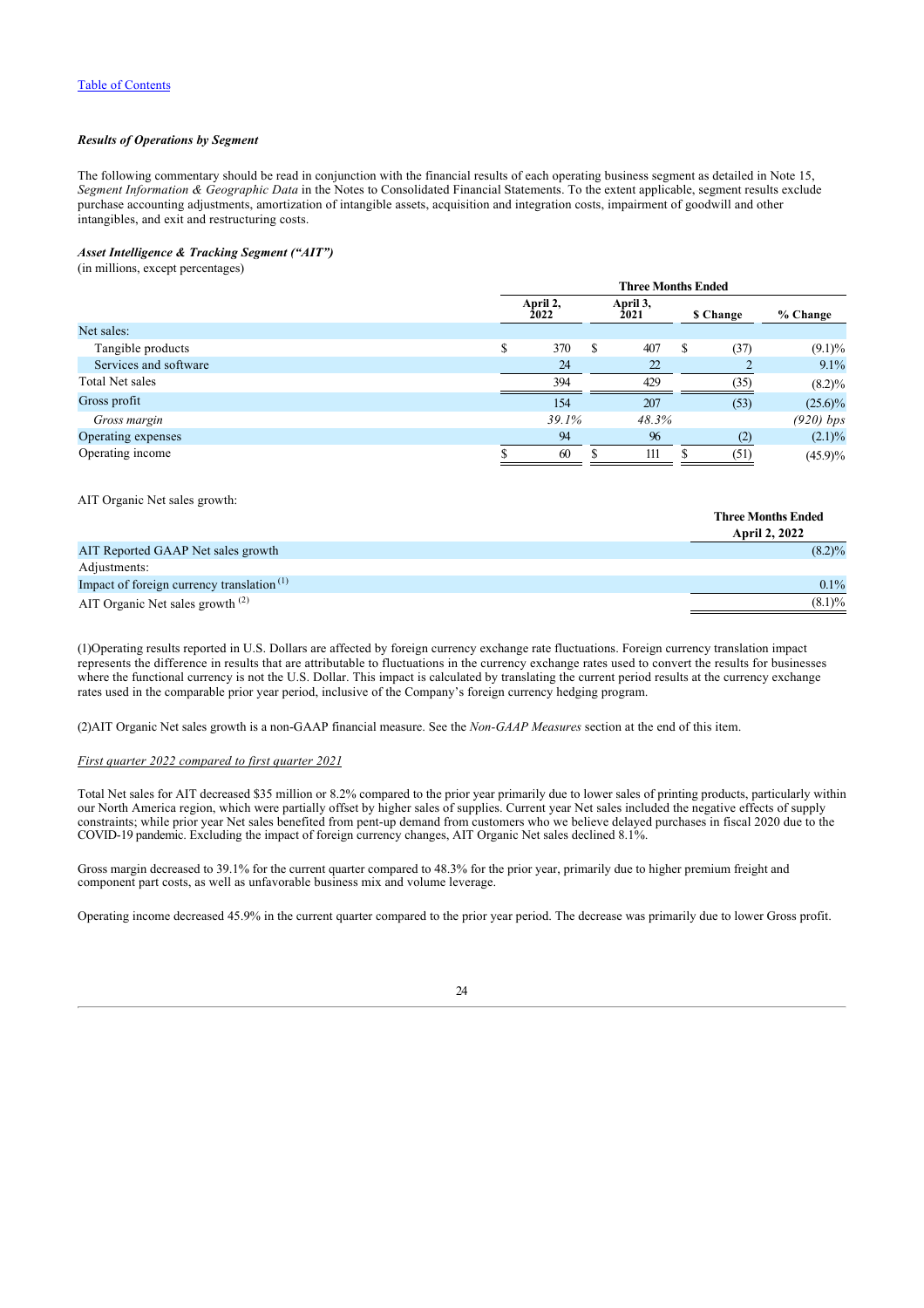### *Enterprise Visibility & Mobility Segment ("EVM")*

(in millions, except percentages)

|                       | <b>Three Months Ended</b> |                  |                  |       |           |     |             |  |
|-----------------------|---------------------------|------------------|------------------|-------|-----------|-----|-------------|--|
|                       |                           | April 2,<br>2022 | April 3,<br>2021 |       | \$ Change |     | % Change    |  |
| Net sales:            |                           |                  |                  |       |           |     |             |  |
| Tangible products     | S                         | 837              | S                | 746   | -S        | 91  | $12.2\%$    |  |
| Services and software |                           | 201              |                  | 175   |           | 26  | 14.9%       |  |
| Total Net sales       |                           | 1,038            |                  | 921   |           | 117 | 12.7%       |  |
| Gross profit          |                           | 483              |                  | 451   |           | 32  | 7.1%        |  |
| Gross margin          |                           | 46.5%            |                  | 49.0% |           |     | $(250)$ bps |  |
| Operating expenses    |                           | 294              |                  | 260   |           | 34  | 13.1%       |  |
| Operating income      |                           | 189              |                  | 191   |           |     | $(1.0)\%$   |  |

EVM Organic Net sales growth:

|                                                       | тигес втопив еписи   |
|-------------------------------------------------------|----------------------|
|                                                       | <b>April 2, 2022</b> |
| EVM Reported GAAP Net sales growth                    | 12.7%                |
| Adjustments:                                          |                      |
| Impact of foreign currency translation <sup>(1)</sup> | 0.1%                 |
| Impact of acquisitions <sup><math>(2)</math></sup>    | $(1.2)\%$            |
| EVM Organic Net sales growth $(3)$                    | 11.6%                |

**Three Months Ended**

(1)Operating results reported in U.S. Dollars are affected by foreign currency exchange rate fluctuations. Foreign currency translation impact represents the difference in results that are attributable to fluctuations in the currency exchange rates used to convert the results for businesses where the functional currency is not the U.S. Dollar. This impact is calculated by translating the current period results at the currency exchange rates used in the comparable prior year period, inclusive of the Company's foreign currency hedging program.

(2)For purposes of computing EVM Organic Net sales growth, amounts directly attributable to the acquisitions of Adaptive Vision, Fetch and Antuit are excluded for twelve months following their respective acquisitions.

(3)EVM Organic Net sales growth is a non-GAAP financial measure. See the *Non-GAAP Measures* section at the end of this item.

### *First quarter 2022 compared to first quarter 2021*

Total Net sales for EVM increased \$117 million or 12.7% compared to the prior year primarily due to higher sales of mobile computing products (contributing the majority of the total increase), data capture products, and support services across all regions. In addition, our recent acquisitions contributed to the growth of Services and software sales in the current year. Current year Net sales included the negative effects of supply constraints; while prior year Net sales benefited from pent-up demand from customers who we believe delayed purchases in fiscal 2020 due to the COVID-19 pandemic. Excluding the impacts of acquisitions and foreign currency changes, EVM Organic Net sales growth was 11.6%.

Gross margin decreased to 46.5% in the current quarter compared to 49.0% in the prior year, primarily due to higher premium freight and component part costs, as well as unfavorable business mix, which were partially offset by higher support service margins.

<span id="page-25-0"></span>Operating income for the current quarter decreased 1.0% compared to the prior year period. The decrease was due to higher Gross profit, which was partially offset by higher Operating expenses.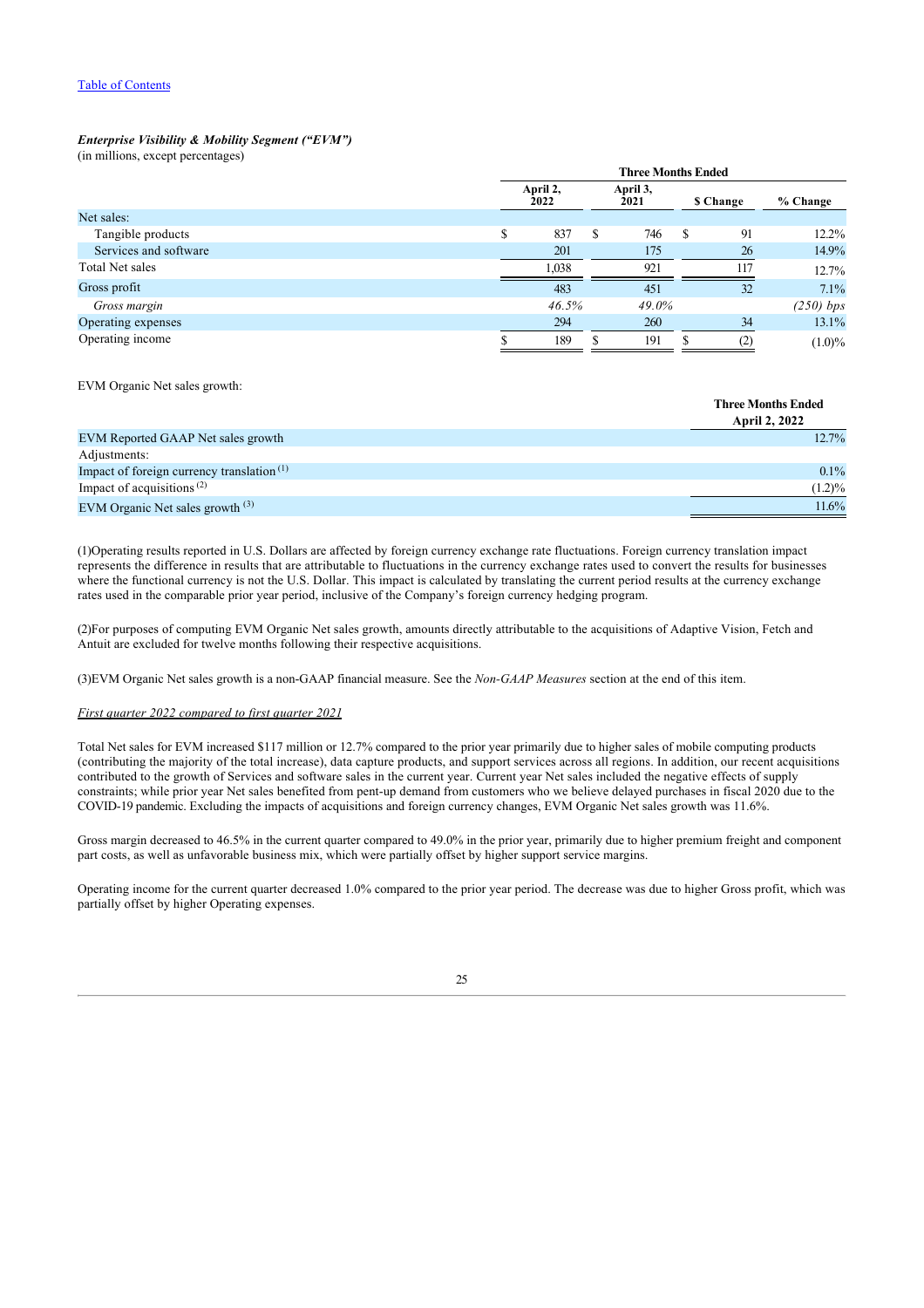### **Liquidity and Capital Resources**

The primary factors that influence our liquidity include the amount and timing of our revenues, cash collections from our customers, cash payments to our suppliers, capital expenditures, repatriation of foreign cash, acquisitions, and share repurchases. Management believes that our existing capital resources, inclusive of available borrowing capacity on debt and other financing facilities and funds generated from operations, are sufficient to meet anticipated capital requirements and service our indebtedness. The following table summarizes our cash flow activities for the periods indicated (in millions):

|                                                                                 | <b>Three Months Ended</b> |                  |  |                  |  |                 |
|---------------------------------------------------------------------------------|---------------------------|------------------|--|------------------|--|-----------------|
| Cash flows provided by (used in):                                               |                           | April 2,<br>2022 |  | April 3,<br>2021 |  | <b>S</b> Change |
| Operating activities                                                            |                           | 54               |  | 224 \$           |  | (170)           |
| Investing activities                                                            |                           | (19)             |  | (23)             |  |                 |
| Financing activities                                                            |                           | (220)            |  | (181)            |  | (39)            |
| Effect of exchange rates on cash balances                                       |                           | (2)              |  | (2)              |  |                 |
| Net (decrease) increase in cash and cash equivalents, including restricted cash |                           | (187)            |  | 18               |  | (205)           |

The change in our cash and cash equivalents balance during the three months ended April 2, 2022 compared to the prior year period is reflective of the following:

•The decrease in cash provided by operating activities compared to the prior year was primarily due to higher incentive compensation payments, higher accounts receivable balances reflecting the timing of customer transactions within the period, and lower operating profitability, partly offset by lower inventory levels.

•Cash used in investing activities was comparable to the prior year. The Company had lower payments for the purchases of long-term investments, partly offset by higher capital expenditures.

•The increase in cash used in financing activities was primarily related to \$305 million of share repurchases, partly offset by net borrowings of \$105 million in the current period compared to net debt repayments of \$156 million in the prior period.

### *Company Debt*

The following table shows the carrying value of the Company's debt (in millions):

|                                  | April 2,<br>2022 |       | December 31,<br>2021 |  |
|----------------------------------|------------------|-------|----------------------|--|
| Term Loan A                      |                  | 875   | 888                  |  |
| Revolving Credit Facility        |                  | 10    |                      |  |
| Receivables Financing Facilities |                  | 216   | 108                  |  |
| Total debt                       |                  | 1.101 | 996                  |  |
| Less: Debt issuance costs        |                  | (3)   | (3)                  |  |
| Less: Unamortized discounts      |                  |       | (2)                  |  |
| Less: Current portion of debt    |                  | (183) | (69)                 |  |
| Total long-term debt             |                  | 913   | 922                  |  |

*Term Loan A*

The principal on Term Loan A is due in quarterly installments, with the next quarterly installment due in June 2022 and the majority due upon the August 9, 2024 maturity date. The Company may make prepayments, in whole or in part, without premium or penalty, and would be required to prepay certain outstanding amounts in the event of certain circumstances or transactions. As of April 2, 2022, the Term Loan A interest rate was 1.49%. Interest payments are made monthly and are subject to variable rates plus an applicable margin.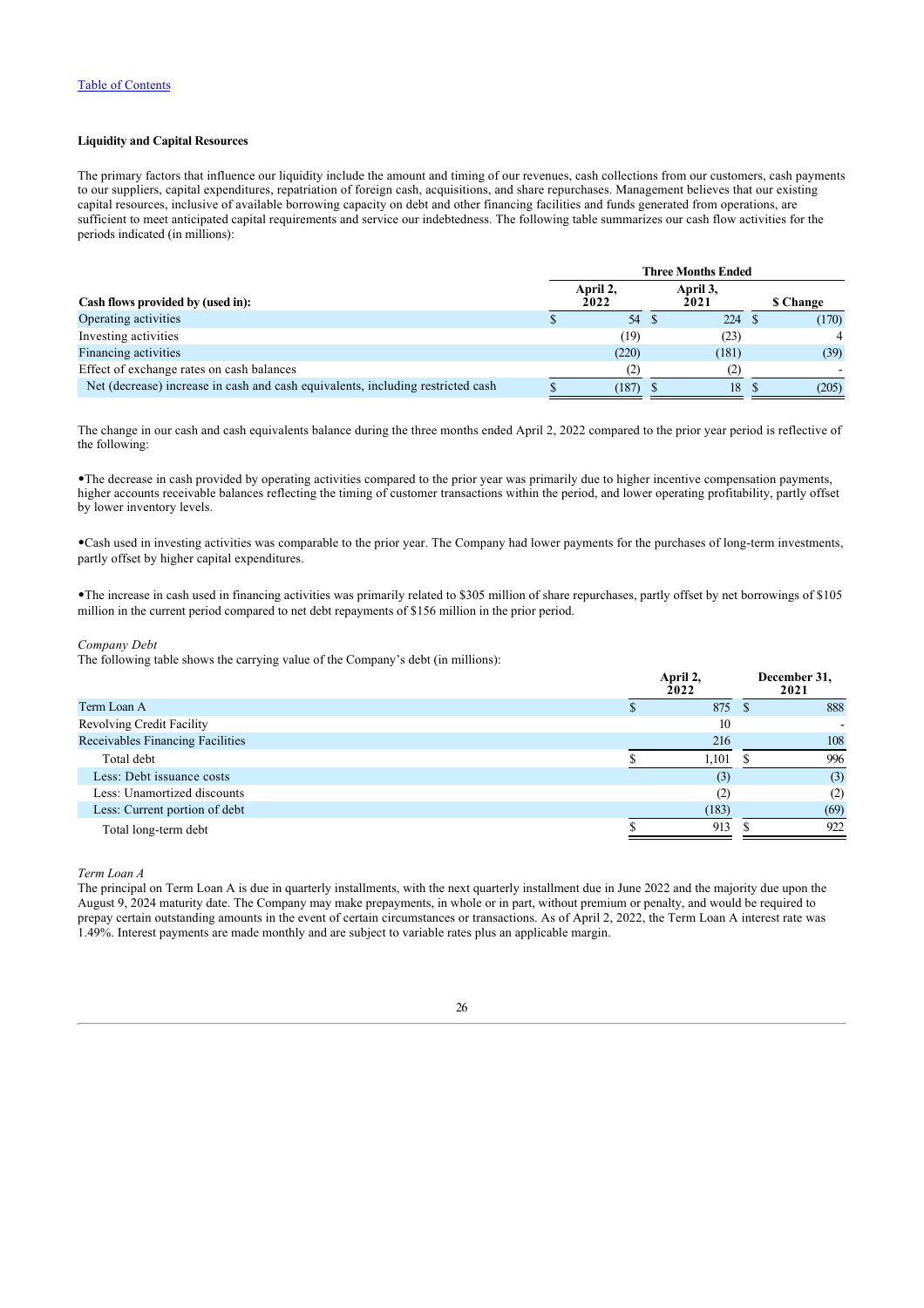### *Revolving Credit Facility*

The Company has a Revolving Credit Facility that is available for working capital and other general business purposes, including letters of credit. As of April 2, 2022, the Company had letters of credit totaling \$7 million, which reduced funds available for borrowings under the Revolving Credit Facility from \$1 billion to \$993 million. As of April 2, 2022, the Revolving Credit Facility had an average interest rate of 1.69%. Upon borrowing, interest payments are made monthly and are subject to variable rates plus an applicable margin. The Revolving Credit Facility matures on August 9, 2024.

### *Receivables Financing Facilities*

The Company has two Receivables Financing Facilities with financial institutions that have a combined total borrowing limit of up to \$280 million. As collateral, the Company pledges perfected first-priority security interests in its U.S. domestically originated accounts receivable. The Company has accounted for transactions under its Receivables Financing Facilities as secured borrowings. The Company's first Receivables Financing Facility allows for borrowings of up to \$180 million and matures on March 19, 2024. The Company's second Receivable Financing Facility allows for borrowings of up to \$100 million and matures on May 16, 2022.

As of April 2, 2022, the Company's Consolidated Balance Sheets included \$692 million of receivables that were pledged under the two Receivables Financing Facilities. As of April 2, 2022, \$216 million had been borrowed, of which \$121 million was classified as current. Borrowings under the Receivables Financing Facilities bear interest at a variable rate plus an applicable margin. As of April 2, 2022, the Receivables Financing Facilities had an average interest rate of 1.36%. Interest is paid on these borrowings on a monthly basis.

See Note 9, *Long-Term Debt* in the Notes to Consolidated Financial Statements for further details related to the Company's debt instruments.

### *Receivables Factoring*

The Company currently has two Receivables Factoring arrangements, pursuant to which certain receivables are sold to banks without recourse in exchange for cash. One arrangement allows for the factoring of up to \$25 million of uncollected receivables originated from the EMEA region. The second arrangement allows for the factoring of up to €150 million of uncollected receivables originated from the EMEA and Asia-Pacific regions. Transactions under the Receivables Factoring arrangements are accounted for as sales under Accounting Standards Codification 860, *Transfers and Servicing of Financial Assets*, with the sold receivables removed from the Company's balance sheet. Under these Receivables Factoring arrangements, the Company does not maintain any beneficial interest in the receivables sold. The banks' purchase of eligible receivables is subject to a maximum amount of uncollected receivables. The Company services the receivables on behalf of the banks, but otherwise maintains no significant continuing involvement with respect to the receivables. Sale proceeds that are representative of the fair value of factored receivables, less a factoring fee, are reflected in Net cash provided by operating activities on the Consolidated Statements of Cash Flows, while sale proceeds in excess of the fair value of factored receivables are reflected in Net cash used in financing activities on the Consolidated Statements of Cash Flows.

As of April 2, 2022 and December 31, 2021, there were a total of \$68 million and \$24 million, respectively, of uncollected receivables that had been sold and removed from the Company's Consolidated Balance Sheets.

As servicer of sold receivables, the Company had \$116 million and \$141 million of obligations that were not yet remitted to banks as of April 2, 2022 and December 31, 2021, respectively. These obligations are included within Accrued liabilities on the Consolidated Balance Sheets, with changes in such obligations reflected within Net cash used in financing activities on the Consolidated Statements of Cash Flows.

See Note 14, *Accounts Receivable Factoring* in the Notes to Consolidated Financial Statements for further details.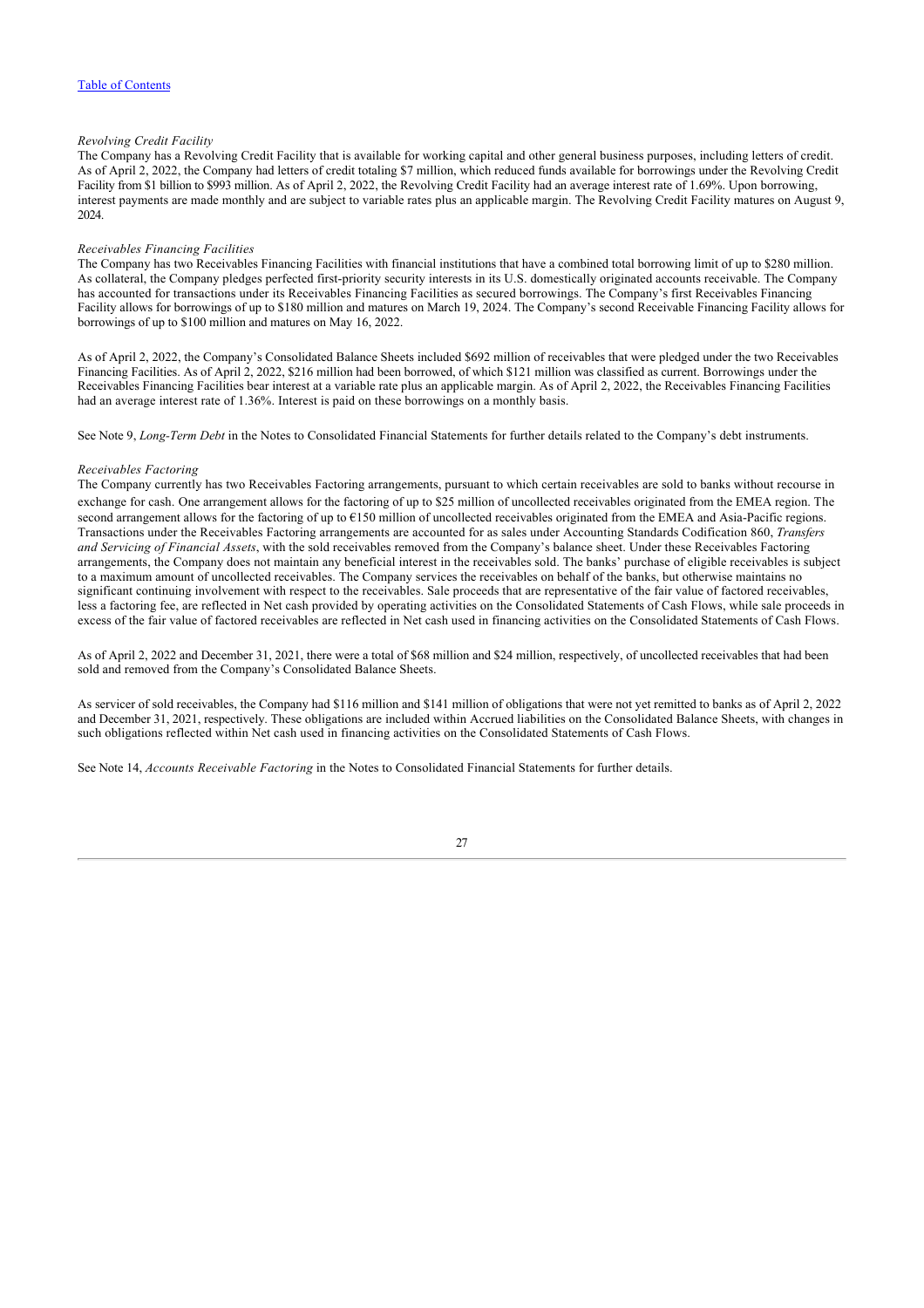### *Share Repurchases*

On July 30, 2019, the Company announced that its Board of Directors authorized a share repurchase program for up to an aggregate amount of \$1 billion of its outstanding shares of common stock. The share repurchase program does not have a stated expiration date. The level of the Company's repurchases depends on a number of factors, including its financial condition, capital requirements, cash flows, results of operations, future business prospects and other factors its management may deem relevant. The timing, volume, and nature of repurchases are subject to market conditions, applicable securities laws and other factors and may be amended, suspended or discontinued at any time. Repurchases may be effected from time to time through open market purchases, including pursuant to a pre-set trading plan meeting the requirements of Rule 10b5-1(c) of the Securities Exchange Act of 1934. During the first three months of 2022, the Company repurchased 648,875 shares of common stock for approximately \$305 million. As of April 2, 2022, the Company has cumulatively repurchased 1,944,616 shares of common stock for approximately \$608 million under the plan, resulting in a remaining amount of share repurchases authorized under the plan of approximately \$392 million. Subsequent to the first quarter, the Company has repurchased 274,166 shares of common stock for approximately \$108 million through April 29, 2022

### <span id="page-28-0"></span>**Significant Customers**

The Company has three customers, who are distributors of the Company's products, services and solutions, that individually accounted for more than 10% of total Company Net sales for the periods presented. In the aggregate, the approximate percentage of our segment and Company total Net sales was as follows:

|                                           | <b>Three Months Ended</b> |                      |              |          |                      |              |  |  |  |
|-------------------------------------------|---------------------------|----------------------|--------------|----------|----------------------|--------------|--|--|--|
|                                           |                           | <b>April 2, 2022</b> |              |          | <b>April 3, 2021</b> |              |  |  |  |
|                                           |                           | <b>EVM</b>           | <b>Total</b> |          | EVM                  | <b>Total</b> |  |  |  |
| Significant customers as a % of Net sales | $14.3\%$                  | 28.7%                | 43.0%        | $19.0\%$ | 32.6%                | 51.6%        |  |  |  |

These customers accounted for 55.8% of accounts receivable as of April 2, 2022. No other customer accounted for more than 10% of total Net sales during the periods ended April 2, 2022 and April 3, 2021, or more than 10% of total outstanding accounts receivables as of April 2, 2022.

#### <span id="page-28-1"></span>**Safe Harbor**

Forward-looking statements contained in this filing are subject to the safe harbor created by the Private Securities Litigation Reform Act of 1995 and are highly dependent upon a variety of important factors, which could cause actual results to differ materially from those expressed or implied in such forward-looking statements. When used in this document and documents referenced, the words "anticipate," "believe," "intend," "estimate," "will," and "expect" and similar expressions as they relate to the Company or its management are intended to identify such forwardlooking statements but are not the exclusive means of identifying these statements. The forward-looking statements include, but are not limited to, the Company's financial outlook for full year of 2022. These forward-looking statements are based on current expectations, forecasts and assumptions, and are subject to the risks and uncertainties inherent in the Company's industry, market conditions, general domestic and international economic conditions, and other factors. These factors include:

•Market acceptance of the Company's products, services and solution offerings and competitors' offerings and the potential effects of emerging technologies and changes in customer requirements,

•The effect of global market conditions, including the North America; EMEA; Latin America; and Asia-Pacific regions in which we do business, •The impact of changes in foreign exchange rates, customs duties and trade policies due to the large percentage of our sales and operations being outside the U.S.,

•Our ability to control manufacturing and operating costs,

•Risks related to the manufacturing of the Company's products and conducting business operations in non-U.S. countries, including the risk of depending on key suppliers who are also in non-U.S. countries,

•The Company's ability to purchase sufficient materials, parts, and components as well as our ability to provide services and software to meet customer demand, particularly in light of global economic conditions,

•The availability of credit and the volatility of capital markets, which may affect our suppliers, customers, and ourselves,

•Success of integrating acquisitions,

•Our ability to attract, retain, develop, and motivate key personnel,

•Interest rate and financial market conditions,

•Access to cash and cash equivalents held outside the U.S.,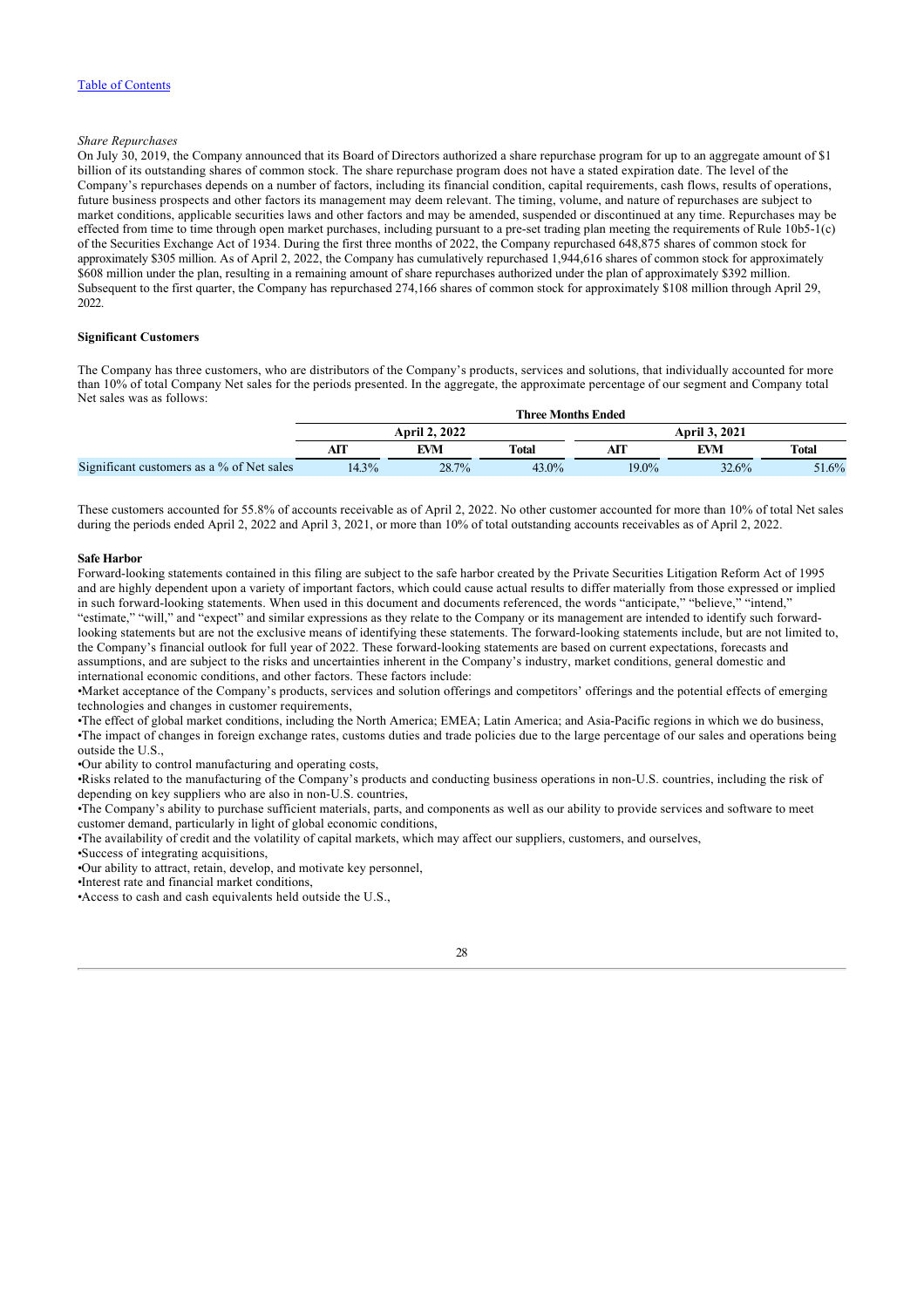•The effect of natural disasters, man-made disasters, public health issues (including pandemics), and cybersecurity incidents on our business, •The impact of changes in foreign and domestic governmental policies, laws, or regulations,

•The outcome of litigation in which the Company may be involved, particularly litigation or claims related to infringement of third-party intellectual property rights, and

•The outcome of any future tax matters or tax law changes.

We encourage readers of this report to review Part II, Item 1A, "Risk Factors" in this report for further discussion of issues that could affect the Company's future results. We undertake no obligation, other than as may be required by law, to publicly update or revise any forward-looking statements, whether as a result of new information, future events, changed circumstances, or any other reason after the date of this report.

### <span id="page-29-0"></span>**New Accounting Pronouncements**

We do not expect any recently issued accounting pronouncements to have a material impact to our consolidated financial statements.

#### <span id="page-29-1"></span>**Non-GAAP Measures**

The Company has provided reconciliations of the supplemental non-GAAP financial measures, as defined under the rules of the Securities and Exchange Commission, presented herein to the most directly comparable financial measures calculated and presented in accordance with GAAP.

These supplemental non-GAAP financial measures - Consolidated Organic Net sales growth, AIT Organic Net sales growth, and EVM Organic Net sales growth - are presented because our management evaluates our financial results both including and excluding the effects of business acquisitions and foreign currency translation, as applicable. Management believes that the supplemental non-GAAP financial measures presented provide additional perspective and insights when analyzing the core operating performance of our business from period to period and trends in our historical operating results. These supplemental non-GAAP financial measures should not be considered superior to, as a substitute for, or as an alternative to, and should be considered in conjunction with the GAAP financial measures presented.

### <span id="page-29-2"></span>**Item 3. Quantitative and Qualitative Disclosures About Market Risk**

There were no material changes in the Company's market risk during the quarter ended April 2, 2022. For additional information on market risk, refer to Item 7A, "Quantitative and Qualitative Disclosures About Market Risk" in the Annual Report on Form 10-K for the year ended December 31, 2021.

### <span id="page-29-3"></span>**Item 4. Controls and Procedures**

### **Management's Report on Disclosure Controls**

Our management is responsible for establishing and maintaining adequate disclosure controls as defined in Rules 13a-15(e) and 15d-15(e) under the Exchange Act to ensure that information required to be disclosed by the Company in reports that it files or submits under the Exchange Act is (i) recorded, processed, summarized and reported within the time periods specified in the Securities and Exchange Commission rules and forms and (ii) accumulated and communicated to the Company's management, including its principal executive officer and principal financial officer, as appropriate to allow timely decisions regarding required disclosure. Our management assessed the effectiveness of our disclosure controls as of April 2, 2022. Based on this assessment and those criteria, our management believes that, as of April 2, 2022, our disclosure controls were effective.

### **Changes in Internal Controls over Financial Reporting**

During the quarter ended April 2, 2022, there have been no changes in our internal controls that have materially affected, or are reasonably likely to materially affect, our internal controls over financial reporting.

### **Inherent Limitations on the Effectiveness of Controls**

Our management, including our Chief Executive Officer and Chief Financial Officer, does not expect that our disclosure controls and procedures or our internal controls will prevent or detect all errors and all fraud. A control system, no matter how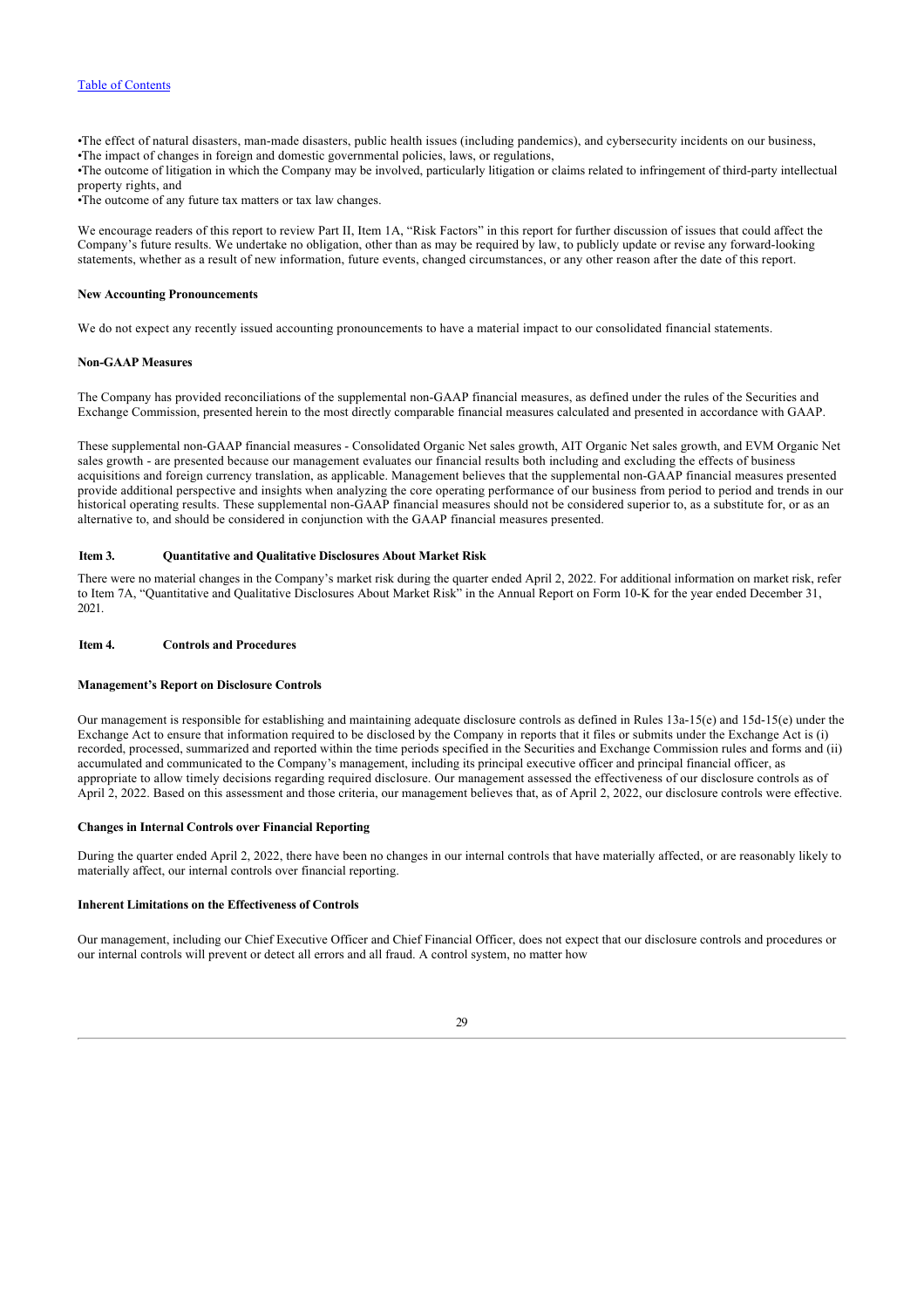<span id="page-30-0"></span>well conceived and operated, can provide only reasonable, not absolute, assurance that the objectives of the control system are met. Further, the design of a control system must reflect the fact that there are resource constraints, and the benefits of controls must be considered relative to their costs. Because of the inherent limitations in all control systems, no evaluation of controls can provide absolute assurance that misstatements due to error or fraud will not occur or that all control issues and instances of fraud, if any, within Zebra have been prevented or detected. These inherent limitations include the realities that judgments in decision-making can be faulty and that breakdowns can occur because of simple error or mistake. Controls can also be circumvented by the individual acts of some persons, by collusion of two or more people, or by management override of the controls. The design of any system of controls is based in part on certain assumptions about the likelihood of future events, and there can be no assurance that any design will succeed in achieving its stated goals under all potential future conditions. Projections of any evaluation of controls effectiveness to future periods are subject to risks. Over time, controls may become inadequate because of changes in conditions or deterioration in the degree of compliance with policies or procedures.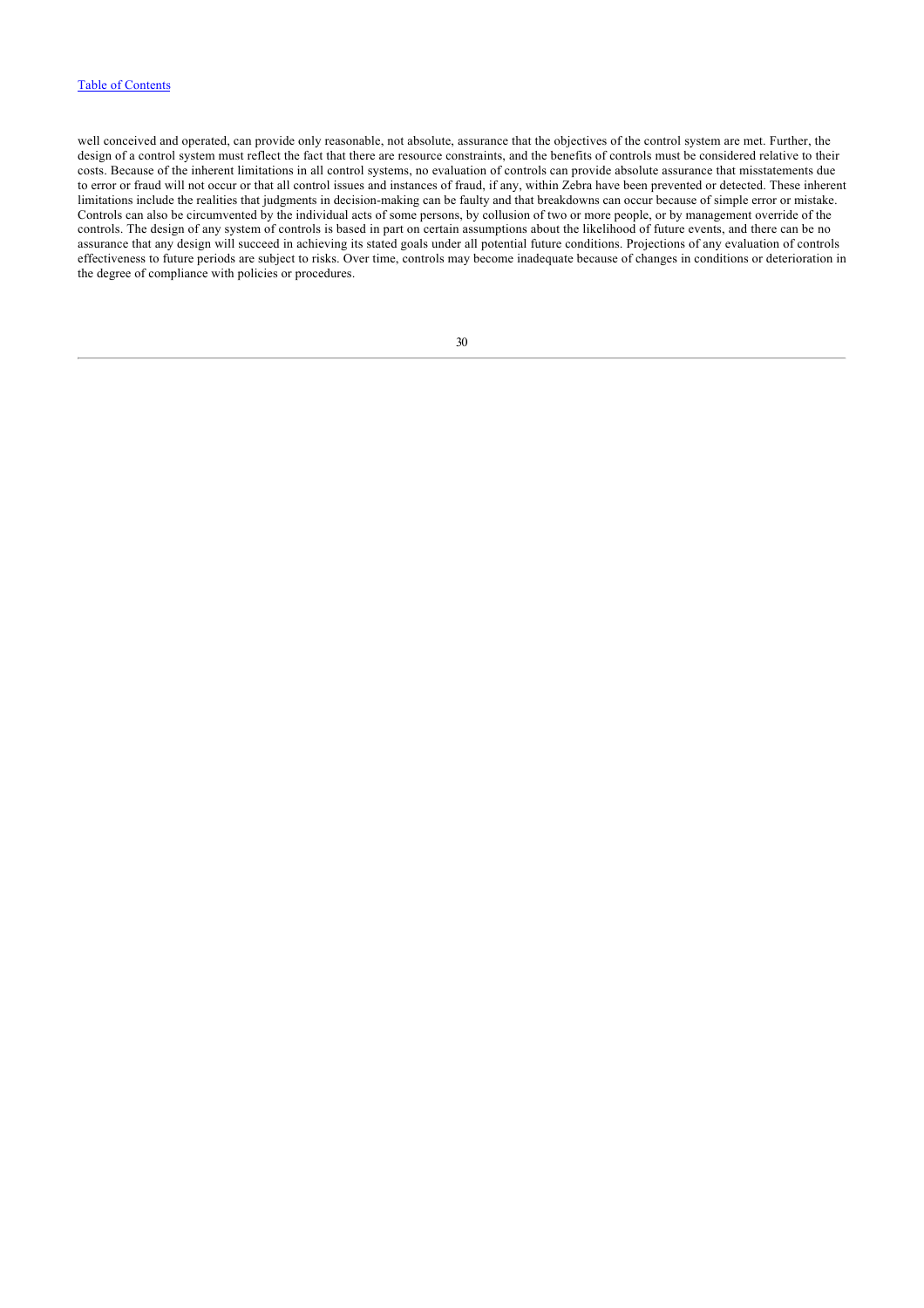# **PART II - OTHER INFORMATION**

### <span id="page-31-0"></span>**Item 1. Legal Proceedings**

In September 2021, Honeywell filed patent infringement lawsuits against Zebra in multiple jurisdictions, including the International Trade Commission and Federal District Court in the Western District of Texas in the United States, as well as foreign courts in the United Kingdom, Germany and China. Honeywell has made substantially similar allegations of patent infringement in all cases filed. The technology addressed in the various actions generally includes aspects of data capture, barcode reading, and scanning. The allegedly infringing Zebra products identified in the actions are described as barcode scanners, mobile computers with barcode scanning capabilities, scan engines, and components thereof. The remedies sought in these lawsuits include damages and injunctive relief. The same Zebra products and technology are implicated in all of the lawsuits. Zebra is vigorously defending against these infringement allegations. In February 2022, Zebra filed patent infringement lawsuits against Honeywell in multiple jurisdictions, including the International Trade Commission and Federal District Court in the Eastern District of New York in the United States, as well as foreign courts in the United Kingdom, Germany and China. Zebra's allegations against Honeywell in each case vary based on the underlying technology in the Zebra patent that is alleged to have been infringed by Honeywell. The technology addressed in the various actions includes scan engine functionality generally, distance scanning, power management and security. The Honeywell products that are accused of infringing Zebra's patents in the various actions include scan engines and components thereof, barcode scanners, mobile computers, RFID printers and other wireless devices. The remedies sought in these lawsuits include damages and injunctive relief.

See Note 10, *Accrued Liabilities, Commitments and Contingencies* in the Notes to Consolidated Financial Statements included in this report.

### <span id="page-31-1"></span>**Item 1A. Risk Factors**

In addition to the other information included in this report, you should carefully consider the factors discussed in Part I, Item 1A. "Risk Factors" in the Annual Report on Form 10-K for the year ended December 31, 2021, and the factors identified under "Safe Harbor" in Part I, Item 2 of this Quarterly Report on Form 10-Q, which could materially affect our business, financial condition, cash flows, or results of operations. The risks described in the Annual Report are not the only risks facing the Company. Additional risks and uncertainties not currently known to the Company or that the Company currently considers immaterial also may materially adversely affect its business, financial condition, and/or operating results. There have been no material changes to the risk factors included in our Annual Report for the year ended December 31, 2021, other than as described below.

*The Company has substantial operations and sells a significant portion of our products, solutions and services outside of the U.S. and purchases important components, including final products, from suppliers located outside the U.S., many of whom with operations concentrated in China.* Shipments to non-U.S. customers are expected to continue to account for a material portion of Net sales. We also expect to continue the use of third-party contract manufacturing services with non-U.S. production and assembly operations for our products.

Risks associated with operations, sales, and purchases outside the United States include:

•Fluctuating foreign currency rates could restrict sales, increase costs of purchasing, and affect collection of receivables outside of the U.S.;

•Volatility in foreign credit markets may affect the financial well-being of our customers and suppliers;

•Violations of anti-corruption laws, including the Foreign Corrupt Practices Act and the U.K. Bribery Act, could result in large fines and penalties; •Adverse changes in, or uncertainty of, local business laws or practices, including the following:

•Imposition of burdensome tariffs, quotas, taxes, trade barriers, or capital flow restrictions;

•Restrictions on the export or import of technology may reduce or eliminate the ability to sell in, or purchase from, certain markets;

•Political and economic instability may reduce demand for our products or put our non-U.S. assets at risk;

•Limited intellectual property protection in certain countries may limit recourse against infringement on our products or may cause us to refrain from selling in certain geographic territories;

•Staffing may be difficult including higher than anticipated turnover;

•A government-controlled exchange rate and limitations on the convertibility of currencies, including the Chinese Yuan;

•Transportation delays and customs related delays may affect production and distribution of our products;

•Geopolitical uncertainty or turmoil could negatively affect our operations or those of our customers or suppliers;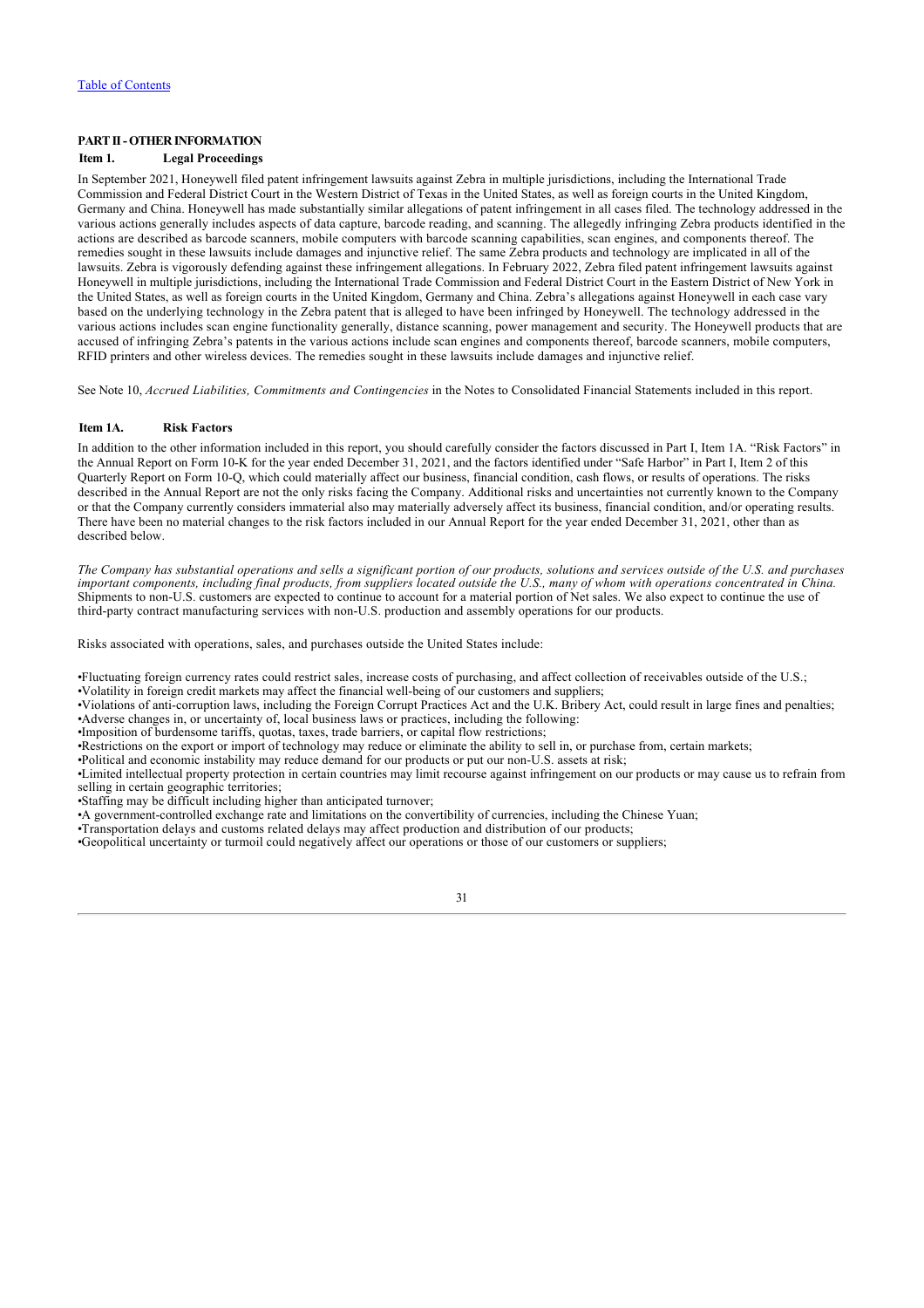•Difficulty in effectively managing and overseeing operations that are distant and remote from corporate headquarters; and •Integration and enforcement of laws varies significantly among jurisdictions and may change over time.

Further, the war between Russia and Ukraine and the global response to this war could have an adverse impact on our business and results of operations. On March 5, 2022, we suspended our business operations in Russia. While this suspension has not had, and is not expected to have, a material impact on our operating results, it is not possible to predict the broader or long-term consequences of the war between Russia and Ukraine, which may include further sanctions, embargoes, regional instability, geopolitical shifts and adverse effects on macroeconomic conditions, cybersecurity conditions, currency exchange rates, financial markets and energy markets. Such geopolitical instability and uncertainty could have a negative impact on our ability to sell and ship products, collect payments from and support customers in certain regions, and could increase the costs, risks and adverse impacts from supply chain and logistics challenges.

### <span id="page-32-0"></span>**Item 2. Unregistered Sales of Equity Securities and Use of Proceeds**

The following table sets forth information with respect to repurchases of the Company's common stock for the three months ended April 2, 2022:

| <b>Total Number of</b><br><b>Shares Purchased</b> |        | <b>Total Number of</b><br><b>Shares Purchased as</b><br><b>Part of Publicly</b><br><b>Announced Plans or</b><br>Programs <sup><math>(1)</math></sup> |  | <b>Approximate Dollar</b><br><b>Value of Shares that</b><br><b>May Yet Be</b><br><b>Purchased Under the</b><br><b>Plans or Programs</b><br>$(in$ millions) $(1)$ |
|---------------------------------------------------|--------|------------------------------------------------------------------------------------------------------------------------------------------------------|--|------------------------------------------------------------------------------------------------------------------------------------------------------------------|
| 299,576                                           | 512.38 | 299,576                                                                                                                                              |  | 543                                                                                                                                                              |
| 349,099                                           | 432.50 | 349,099                                                                                                                                              |  | 392                                                                                                                                                              |
| 200                                               | 400.03 | <b>200</b>                                                                                                                                           |  | 392                                                                                                                                                              |
| 648,875                                           | 469.37 | 648,875                                                                                                                                              |  | 392                                                                                                                                                              |
|                                                   |        | <b>Average Price Paid</b><br>per Share                                                                                                               |  |                                                                                                                                                                  |

<span id="page-32-1"></span>(1)On July 30, 2019, the Company announced that its Board of Directors authorized a share repurchase program for up to an aggregate amount of \$1 billion of its outstanding shares of common stock. Repurchases may be effected from time to time through open market purchases, including pursuant to a pre-set trading plan meeting the requirements of Rule 10b5-1(c) of the Securities Exchange Act of 1934. The program does not have a stated expiration date.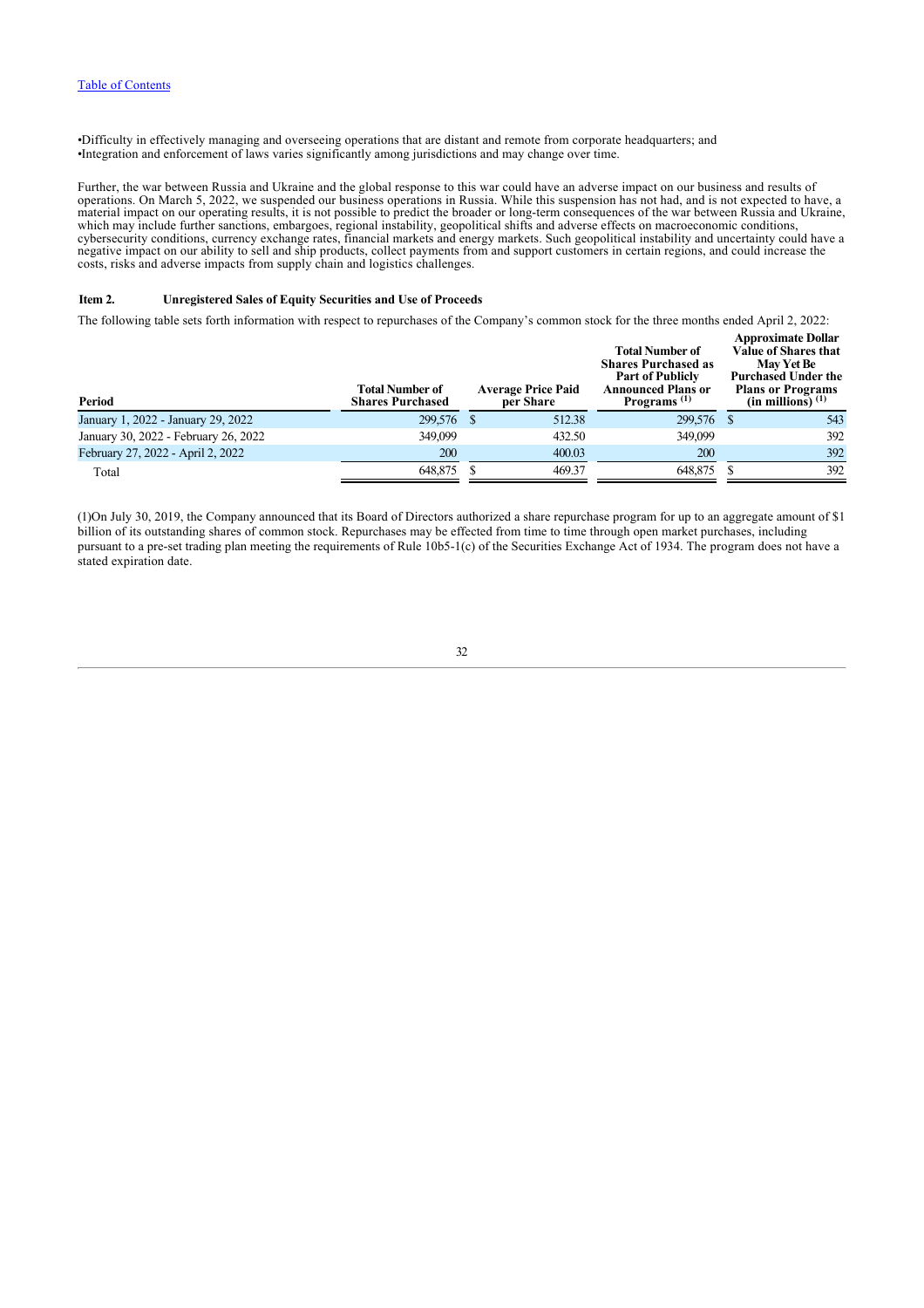### **Item 6. Exhibits**

- 31.1 [Rule 13a-14\(a\)/15d-14\(a\) Certification of Principal Executive Officer](http://www.sec.gov/Archives/edgar/data/877212/000087721222000059/ex311-signedq12022.htm)
- 31.2 [Rule 13a-14\(a\)/15d-14\(a\) Certification of Principal Financial Officer](http://www.sec.gov/Archives/edgar/data/877212/000087721222000059/ex312-signedq12022.htm)
- 32.1 [Certification of Principal Executive Officer Pursuant to 18 U.S.C. Section 1350, as Adopted Pursuant to Section 906 of the Sarbanes-Oxley](http://www.sec.gov/Archives/edgar/data/877212/000087721222000059/ex321-signedq12022.htm) Act of 2002
- 32.2 [Certification of Principal Financial Officer Pursuant to 18 U.S.C. Section 1350, as Adopted Pursuant to Section 906 of the Sarbanes-Oxley](http://www.sec.gov/Archives/edgar/data/877212/000087721222000059/ex322-signedq12022.htm) Act of 2002
- 101 The following financial information from Zebra Technologies Corporation Quarterly Report on Form 10-Q, for the quarter ended April 2, 2022, formatted in Inline XBRL: (i) the Consolidated Balance Sheets; (ii) the Consolidated Statements of Operations; (iii) the Consolidated Statements of Comprehensive Income; (iv) the Consolidated Statements of Stockholders' Equity; (v) the Consolidated Statements of Cash Flows; and (vi) Notes to Consolidated Financial Statements. The instance document does not appear in the interactive data file because Inline XBRL tags are embedded in the iXBRL document.
- <span id="page-33-0"></span>104 The cover page from the Company's Quarterly Report on Form 10-Q for the quarter ended April 2, 2022, formatted in Inline XBRL (included in Exhibit 101).